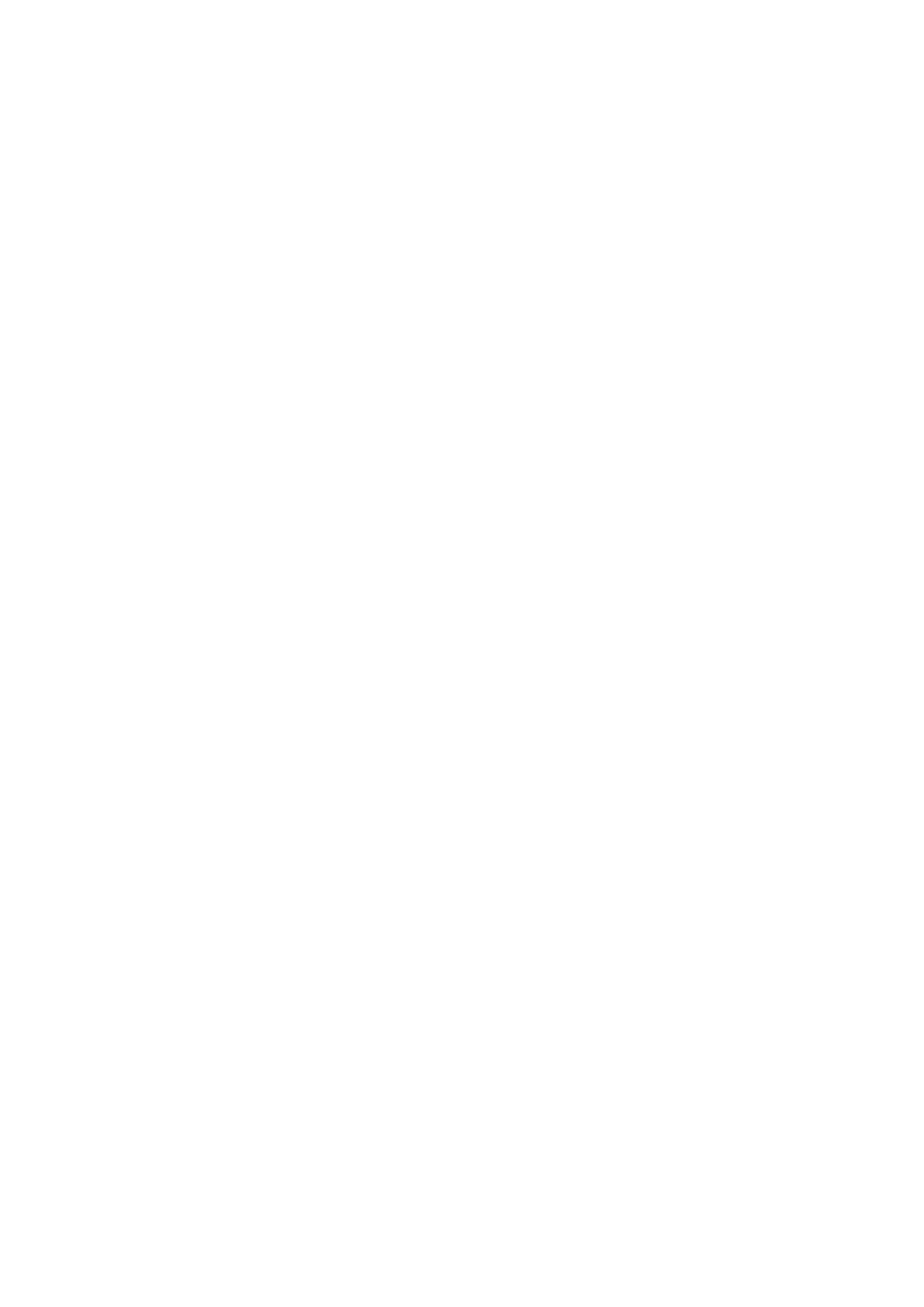# 1. Introduction.

Let  $\Omega$  be a bounded connected domain in  $\mathbb{R}^d$ ,  $d=2$  or 3, with a Lipschitz-continuous boundary  $\partial Ω$ . We assume that this boundary is divided into two disjoint parts Γ<sub>(p)</sub> and  $\Gamma_{(f)}$  such that  $\partial \Gamma_{(p)}$  and  $\partial \Gamma_{(f)}$  are Lipschitz-continuous submanifolds of  $\partial \Omega$ . We are interested in studying the following model, suggested by K.R. Rajagopal [26],

$$
\begin{cases}\n\alpha(p) \mathbf{u} + \mathbf{grad}\,p = \mathbf{f} & \text{in } \Omega, \\
\text{div}\,\mathbf{u} = 0 & \text{in } \Omega, \\
p = p_0 & \text{on } \Gamma_{(p)}, \\
\mathbf{u} \cdot \mathbf{n} = g & \text{on } \Gamma_{(f)},\n\end{cases}
$$
\n(1.1)

where the unknowns are the velocity  $u$  and the pressure p of the fluid. This system is an extension of Darcy's equations which model the flow of an incompressible viscous fluid in a saturated rigid porous medium, to the case where the pressure  $p$  presents high variations. Indeed, in this case, it is no longer possible to neglect the dependence of the permeability of the medium, hence of the coefficient  $\alpha$ , with respect to p.

We refer to [3] for a first analysis of this nonlinear problem. The idea of this work relies on the following remark: The pressure presents high variations only on a part  $\Omega_{\text{th}}$  of the domain, so that in the remaining part  $\Omega_{\flat} = \Omega \setminus \overline{\Omega}_{\sharp}$ , replacing  $\alpha(p)$  by a constant  $\alpha_0$ does not induce a large modification of the solution. Thus, the iterative algorithm which is needed for handling the nonlinear term could be applied only on the subdomain  $\Omega_{\sharp}$ , which highly reduces the computational cost for the solution of any discretization of the problem. Moreover, as first explained in [12], a posteriori analysis leads to an automatic identification of the domains  $\Omega_{\rm b}$  and  $\Omega_{\rm d}$ . We refer to [7] and [8] for the first application of this approach to fluid flows. We recall the existence of solutions to the full and simplified problems. The consistency of our approach follows from the a posteriori estimate between their solutions.

In a second step, we propose and study a spectral element discretization of the simplified problem. Such a discretization has been studied in [4] and more recently in [17] in the linear case of a constant coefficient  $\alpha$ . We perform the numerical analysis of this discretization in the nonlinear case and prove optimal a priori error estimates. Next, we perform the a posteriori analysis of both the simplification and the discretization. This leads us to a strategy for determining the subdomains  $\Omega_{\flat}$  and  $\Omega_{\sharp}$  in order that the error issued from the simplification of the model is of the same order as the error issued from the discretization (see [7] for more details on a very similar strategy).

We propose an iterative algorithm for solving the nonlinear problem and prove its convergence for small variations of the function  $\alpha$  (a similar algorithm is studied in [15] for a different problem). Even if only few recent works deal with the a posteriori analysis of iterative methods (see [16], [19] and the references therein), we perform this a posteriori analysis. The aim is of course to stop the iterative procedure when the error due to this algorithm is of the same order as the discretization error. Numerical experiments confirm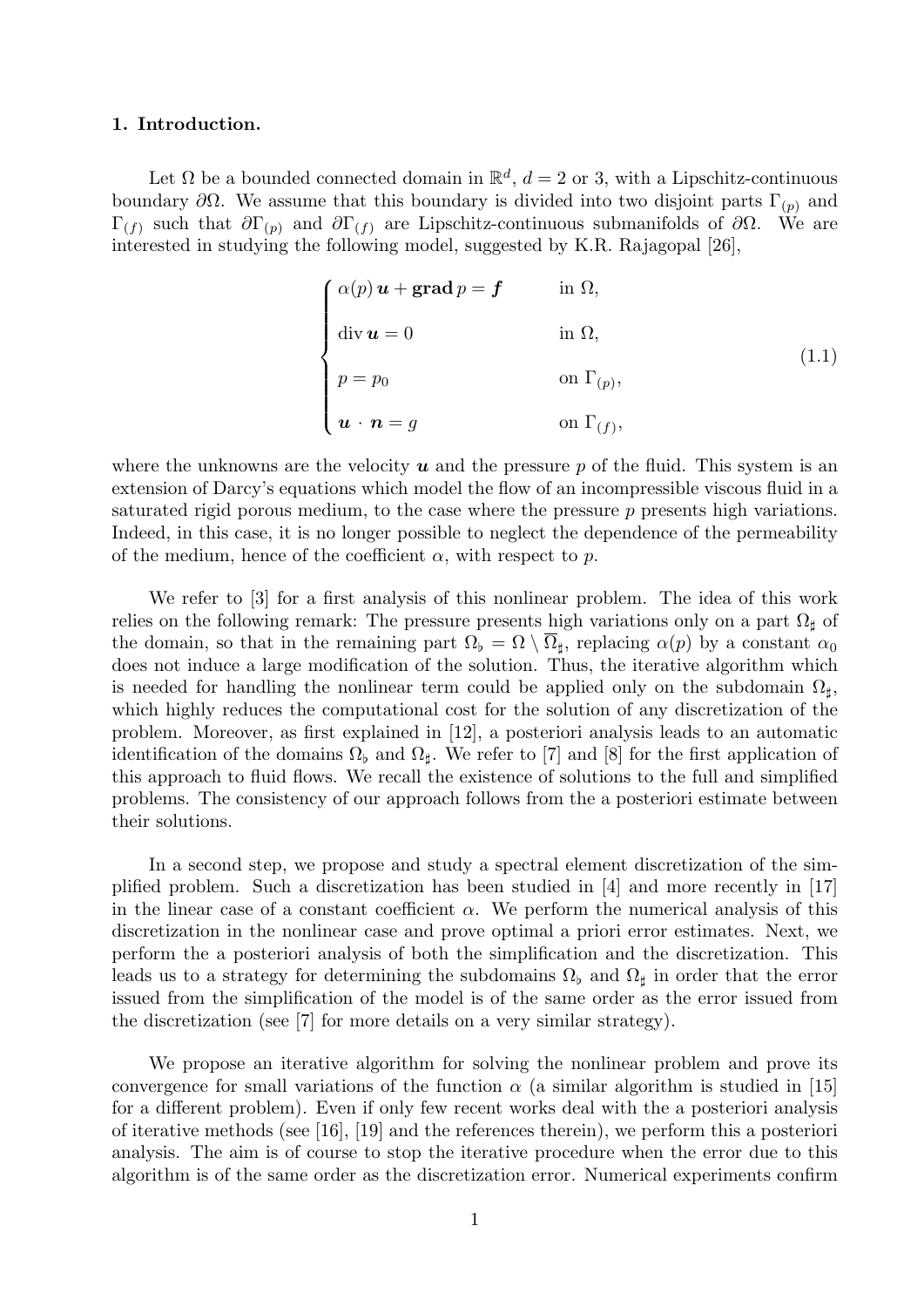the interest of the model when compared to the linear one and also the efficiency of our approach.

An outline of the paper is as follows.

• In Section 2, we present the variational formulation of problem  $(1.1)$  and recall its main properties. Next, we introduce a simplified problem and therealso check the existence of a solution.

• Section 3 is devoted to the description and a priori analysis of the spectral element discretization.

• The a posteriori analysis of both the simplification and the discretization is performed in Section 4. We also describe the strategy for the automatic choice of the subdomains  $\Omega_{\rm b}$ and  $\Omega_{\sharp}$ .

• In Section 5, we propose an iterative algorithm for solving the nonlinear problem and prove its convergence together with optimal a posteriori estimates.

• Numerical experiments are presented in Section 6.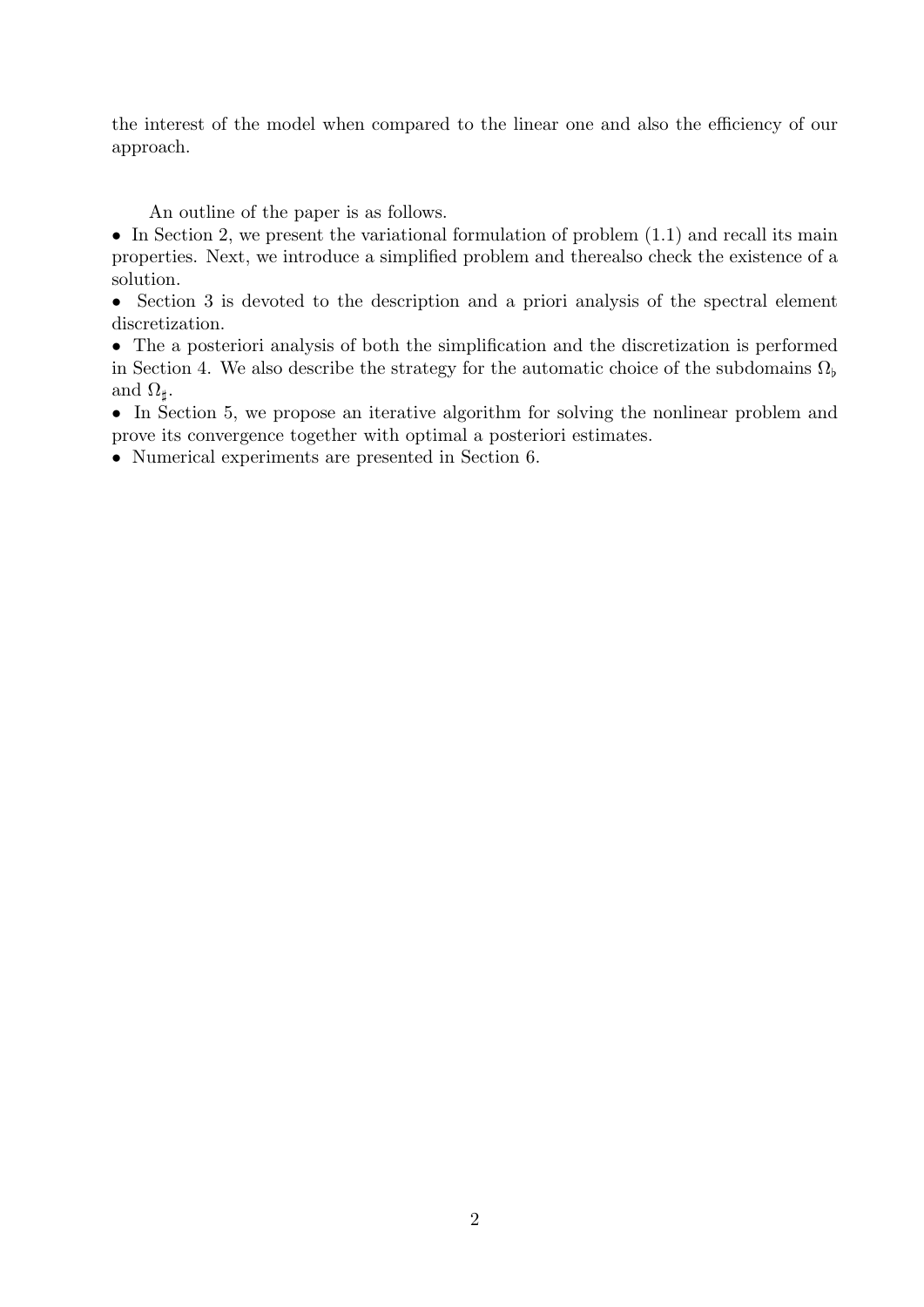### 2. The complete and simplified models.

From now on, we make the following assumptions:

(i)  $\Gamma_{(p)}$  has a positive  $(d-1)$ -measure in  $\partial\Omega$ ;

(ii) The function  $\alpha$  is a continuous function from  $\mathbb R$  into  $\mathbb R$  and satisfies for two positive constants  $\alpha_1$  and  $\alpha_2$ ,

$$
\forall \xi \in \mathbb{R}, \quad \alpha_1 \le \alpha(\xi) \le \alpha_2. \tag{2.1}
$$

Even if this is not true when the function  $\alpha$  is exponential as suggested in [26], it does not seem restrictive to make this assumption (which is easily recovered by truncating the exponential), since in practical situations the pressure is always bounded.

We consider the full scale of Sobolev spaces  $H^s(\Omega)$ ,  $s \in \mathbb{R}$ , and  $W^{m,p}(\Omega)$ ,  $m \in \mathbb{N}$ ,  $1 \leq p \leq \infty$ , equipped with the standard norms and seminorms. In order to write a variational formulation of problem (1.1), we introduce the space

$$
H_{(p)}^{1}(\Omega) = \{ q \in H^{1}(\Omega); \ q = 0 \text{ on } \Gamma_{(p)} \}.
$$
 (2.2)

Note that the traces of functions in  $H^1_{(p)}(\Omega)$  on  $\Gamma_{(f)}$  belong to  $H^{\frac{1}{2}}_{00}(\Gamma_{(f)})$ , see [22, Chap. 1, §11].

We recall from [11, §XIII.1] that Darcy's equations even for a constant coefficient  $\alpha$ admit several variational formulations. We have chosen here the formulation which enables us to treat the boundary condition on  $p$  as an essential one and also seems the best adapted for handling the nonlinear term  $\alpha(p)u$  (see [1] for more numerical reasons). So, we consider the variational problem:

Find 
$$
(u, p)
$$
 in  $L^2(\Omega)^d \times H^1(\Omega)$  such that

$$
p = p_0 \quad \text{on } \Gamma_{(p)},\tag{2.3}
$$

and

$$
\forall \mathbf{v} \in L^{2}(\Omega)^{d}, \quad a^{[p]}(\mathbf{u}, \mathbf{v}) + b(\mathbf{v}, p) = \int_{\Omega} \mathbf{f}(\mathbf{x}) \cdot \mathbf{v}(\mathbf{x}) d\mathbf{x},
$$
  
\n
$$
\forall q \in H_{(p)}^{1}(\Omega), \quad b(\mathbf{u}, q) = \langle g, q \rangle^{(f)},
$$
\n(2.4)

where the bilinear forms  $a^{[\xi]}(\cdot,\cdot)$  for any measurable function  $\xi$  on  $\Omega$  and  $b(\cdot,\cdot)$  are defined by

$$
a^{[\xi]}(\boldsymbol{u},\boldsymbol{v})=\int_{\Omega}\alpha(\xi(\boldsymbol{x}))\,\boldsymbol{u}(\boldsymbol{x})\,\cdot\,\boldsymbol{v}(\boldsymbol{x})\,\mathrm{d}\boldsymbol{x},\qquad b(\boldsymbol{v},q)=\int_{\Omega}\boldsymbol{v}(\boldsymbol{x})\,\cdot\,(\mathbf{grad}\,q)(\boldsymbol{x})\,\mathrm{d}\boldsymbol{x}.\tag{2.5}
$$

Here,  $\langle \cdot, \cdot \rangle^{(f)}$  denotes the duality pairing between the dual space  $H_{00}^{\frac{1}{2}}(\Gamma_{(f)})'$  and  $H_{00}^{\frac{1}{2}}(\Gamma_{(f)})$ .

It is readily checked that the forms  $a^{[\xi]}(\cdot,\cdot)$  and  $b(\cdot,\cdot)$  are continuous on  $L^2(\Omega)^d$  ×  $L^2(\Omega)^d$  and  $L^2(\Omega)^d \times H^1(\Omega)$ , respectively. Thus, some density arguments yield the equivalence of this problem with system (1.1).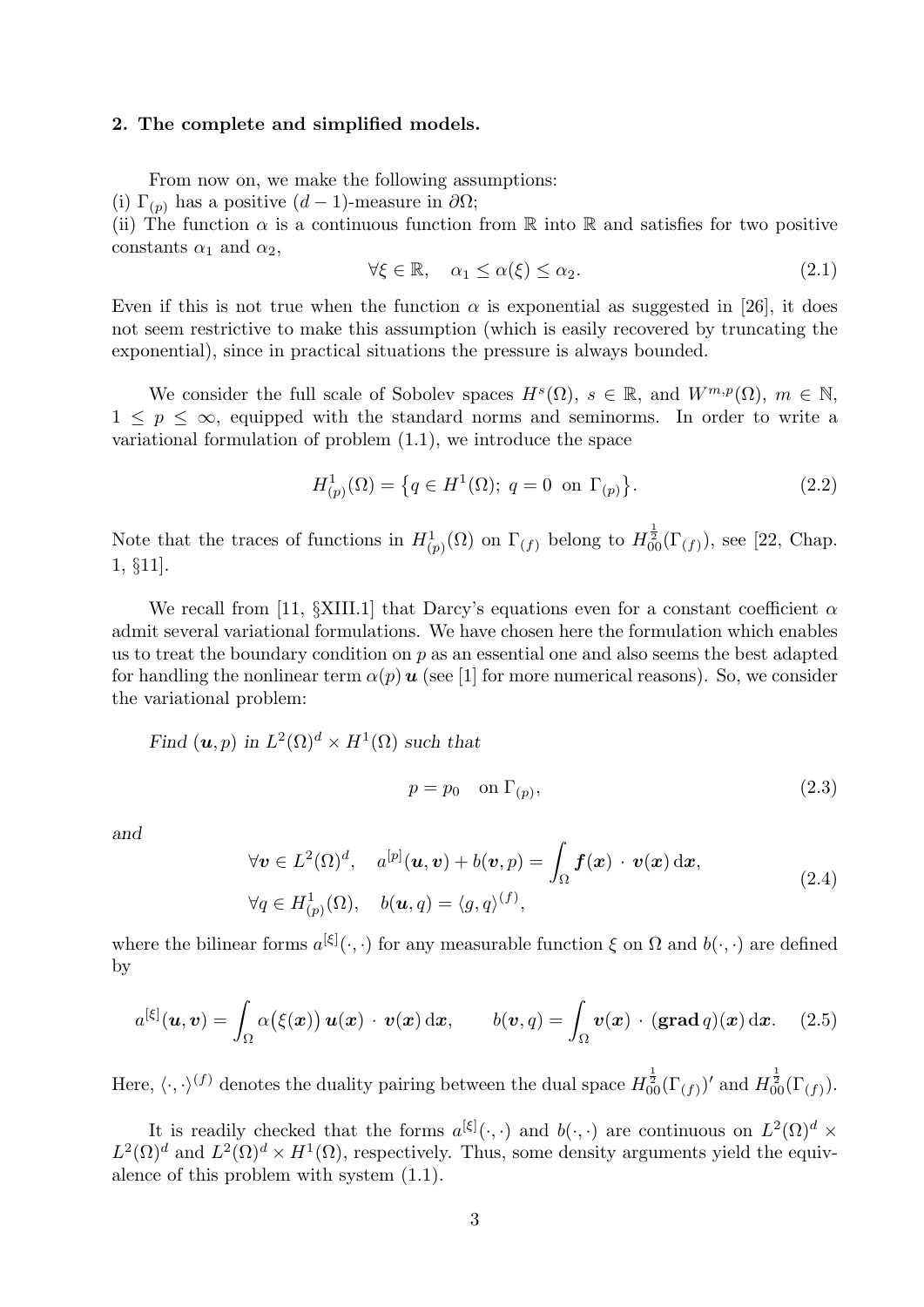**Proposition 2.1.** Assume that  $\mathscr{D}(\Omega \cup \Gamma_{(f)})$  is dense in  $H^1_{(p)}(\Omega)$ . For any data  $(f, p_0, g)$ in  $L^2(\Omega)^d \times H^{\frac{1}{2}}(\Gamma_{(p)}) \times H^{\frac{1}{2}}_{00}(\Gamma_{(f)})'$ , problems (1.1) and (2.3) – (2.4) are equivalent, in the sense that any pair  $(u, p)$  in  $L^2(\Omega)^d \times H^1(\Omega)$  is a solution of system (1.1) in the distribution sense if and only if it is a solution of problem  $(2.3) - (2.4)$ .

The existence of a solution to problem  $(2.3) - (2.4)$  is established in [3, Thm 2.3]. Its proof relies on Brouwer's fixed point theorem, see e.g. [20, Chap. IV, Cor. 1.1], combined with the addition of a penalization term.

**Theorem 2.2.** For any data  $(f, p_0, g)$  in  $L^2(\Omega)^d \times H^{\frac{1}{2}}(\Gamma_{(p)}) \times H^{\frac{1}{2}}_{00}(\Gamma_{(f)})'$ , problem  $(2.3)$  – (2.4) admits a solution  $(u, p)$  in  $L^2(\Omega)^d \times H^1(\Omega)$ . Moreover this solution satisfies

$$
\|\boldsymbol{u}\|_{L^{2}(\Omega)^{d}} + \|p\|_{H^{1}(\Omega)} \leq c \left( \|\boldsymbol{f}\|_{L^{2}(\Omega)^{d}} + \|p_{0}\|_{H^{\frac{1}{2}}(\Gamma_{(p)})} + \|g\|_{H^{\frac{1}{2}}_{00}(\Gamma_{(f)})'} \right).
$$
 (2.6)

The uniqueness result is rather restrictive and has been discussed in [3, Prop. 2.4]. It only holds for a smooth enough solution satisfying an appropriate condition. On the other hand, the following regularity property of the solution  $(u, p)$  is proved in [3, Prop. 2.5] thanks to the arguments in [23]. We refer to [18, Def. 2.2] for the exact definition of a curvilinear polyhedron.

**Proposition 2.3.** If  $\Omega$  is a curvilinear polygon or polyhedron, there exists a real number  $\rho_0 > 2$  only depending on the geometry of  $\Omega$  and on the ratio  $\alpha_1/\alpha_2$  such that, for all  $\rho, 2 < \rho \le \rho_0$ , and for all data  $(f, p_0, g)$  in  $L^{\rho}(\Omega)^d \times W^{1-\frac{1}{\rho}, \rho}(\Gamma_{(p)}) \times W^{-\frac{1}{\rho}, \rho}(\Gamma_{(f)}),$  any solution  $(\boldsymbol{u}, p)$  of problem  $(2.3) - (2.4)$  belongs to  $L^{\rho}(\Omega)^d \times W^{1,\rho}(\Omega)$ .

To go further, we introduce a partition of  $\Omega$  without overlap:

$$
\overline{\Omega} = \overline{\Omega}_{\sharp} \cup \overline{\Omega}_{\flat}, \qquad \Omega_{\sharp} \cap \Omega_{\flat} = \emptyset. \tag{2.7}
$$

Next, we fix a constant  $\alpha_0$  which satisfies

$$
\alpha_1 \le \alpha_0 \le \alpha_2. \tag{2.8}
$$

We thus define the function  $\alpha^*$  on  $\Omega \times \mathbb{R}$  by

$$
\forall \xi \in \mathbb{R}, \quad \alpha^*(\boldsymbol{x}, \xi) = \begin{cases} \alpha(\xi) & \text{for a.e. } \boldsymbol{x} \text{ in } \Omega_{\sharp}, \\ \alpha_0 & \text{for a.e. } \boldsymbol{x} \text{ in } \Omega_{\flat}. \end{cases}
$$
 (2.9)

Replacing  $\alpha$  by  $\alpha^*$  in system (1.1) (we do not write the corresponding problem for brevity) leads to the following equivalent variational problem:

Find  $(\boldsymbol{u}^*, p^*)$  in  $L^2(\Omega)^d \times H^1(\Omega)$  such that

$$
p^* = p_0 \quad \text{on } \Gamma_{(p)},\tag{2.10}
$$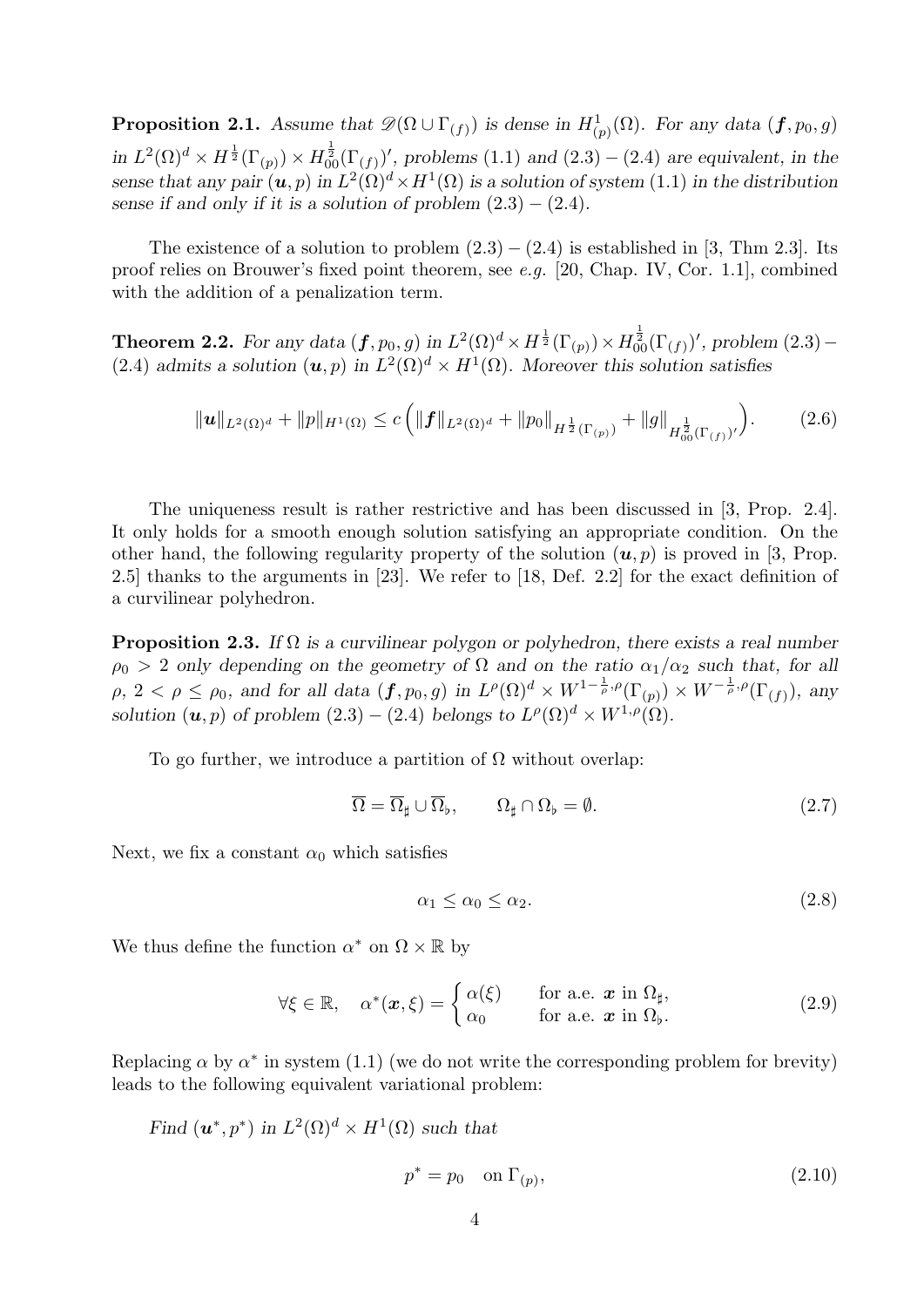and

$$
\forall \mathbf{v} \in L^{2}(\Omega)^{d}, \quad a^{*[p^{*}]}(\mathbf{u}^{*}, \mathbf{v}) + b(\mathbf{v}, p^{*}) = \int_{\Omega} \mathbf{f}(\mathbf{x}) \cdot \mathbf{v}(\mathbf{x}) d\mathbf{x},
$$
  
\n
$$
\forall q \in H_{(p)}^{1}(\Omega), \quad b(\mathbf{u}^{*}, q) = \langle g, q \rangle^{(f)},
$$
\n(2.11)

where the bilinear form  $a^{*[\xi]}(\cdot,\cdot)$  for any measurable function  $\xi$  on  $\Omega$  is now defined by

$$
a^{*[\xi]}(\boldsymbol{u},\boldsymbol{v}) = \int_{\Omega} \alpha^{*}(\boldsymbol{x},\xi(\boldsymbol{x})) \boldsymbol{u}(\boldsymbol{x}) \cdot \boldsymbol{v}(\boldsymbol{x}) \,d\boldsymbol{x}.
$$
 (2.12)

It must be noted that the function  $\alpha^*$  satisfies the same properties as  $\alpha$ , in particular (2.1). So, proving the next statement relies on exactly the same arguments as for Theorem 2.2 and Proposition 2.3.

**Theorem 2.4.** For any data  $(f, p_0, g)$  in  $L^2(\Omega)^d \times H^{\frac{1}{2}}(\Gamma_{(p)}) \times H^{\frac{1}{2}}_{00}(\Gamma_{(f)})'$ , problem  $(2.10)$  – (2.11) admits a solution  $(u^*, p^*)$  in  $L^2(\Omega)^d \times H^1(\Omega)$ . Moreover this solution still satisfies (2.6) and, if  $\Omega$  is a curvilinear polygon or polyhedron, the statement of Proposition 2.3 still holds for this solution, for the same value of  $\rho_0$ .

The links between the solutions  $(u, p)$  of problem  $(2.3) - (2.4)$  and  $(u^*, p^*)$  of problem  $(2.10) - (2.11)$  are brought to light in Section 4.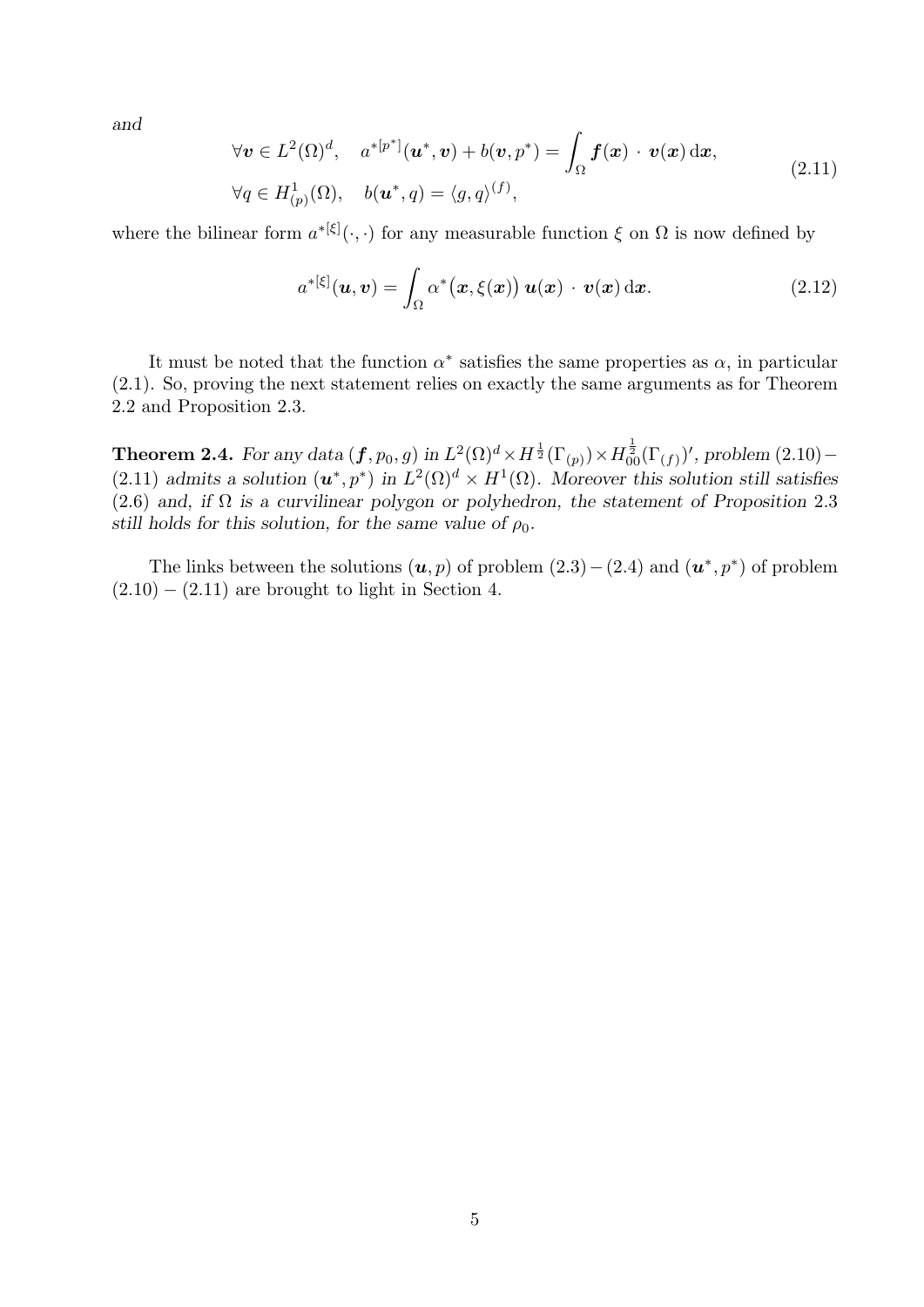#### 3. The discrete problem and its a priori analysis.

As standard for spectral element methods, we consider a partition of  $\Omega$  without overlap into a finite number of rectangles  $(d = 2)$  or rectangular parallelepipeds  $(d = 3)$  with edges parallel to the coordinate axes:

$$
\overline{\Omega} = \bigcup_{k=1}^{K} \overline{\Omega}_k \quad \text{and} \quad \Omega_k \cap \Omega_{k'} = \emptyset, \quad 1 \le k < k' \le K. \tag{3.1}
$$

We assume that

(i) both  $\overline{\Gamma}_{(p)}$  and  $\overline{\Gamma}_{(f)}$  are the union of whole edges  $(d = 2)$  or faces  $(d = 3)$  of elements  $\Omega_k$ 

(ii) the intersection of the boundaries of two subdomains, if not empty, is a vertex, a whole edge or a whole face  $(d = 3)$  of both elements (otherwise, the discretization would involve the mortar method as first proposed in [2] for this type of equation; we prefer to avoid this further complexity here).

We also make the hypothesis that each  $\Omega_k$  is contained either in  $\Omega_{\flat}$  or in  $\Omega_{\sharp}$ , which is in full agreement with our adaptivity process, see Section 4. Note however that, as not standard, the decomposition can change according to the adaptivity process, so that we must be cautious with the dependency of the constants with respect to the decomposition.

Let  $N$  be a fixed positive integer. We introduce the discrete spaces

$$
\mathbb{X}_N = \{ v_N \in L^2(\Omega)^d; \ v_N |_{\Omega_k} \in \mathbb{P}_N(\Omega_k)^d, 1 \le k \le K \},\
$$
  

$$
\mathbb{M}_N = \{ q_N \in H^1(\Omega); \ q_N |_{\Omega_k} \in \mathbb{P}_N(\Omega_k), 1 \le k \le K \},
$$
  
(3.2)

where, for each nonnegative integer n,  $\mathbb{P}_n(\Omega_k)$  stands for the space of restrictions to  $\Omega_k$  of polynomials with d variables and degree with respect to each variable  $\leq n$ . In view of the essential boundary conditions in problem  $(2.3) - (2.4)$ , we also consider the space

$$
\mathbb{M}_N^{(p)} = \mathbb{M}_N \cap H^1_{(p)}(\Omega). \tag{3.3}
$$

We recall that there exist a unique set of  $N + 1$  nodes  $\xi_j$ ,  $0 \le j \le N$ , with  $\xi_0 = -1$ and  $\xi_N = 1$ , and a unique set of  $N + 1$  weights  $\rho_j$ ,  $0 \le j \le N$ , such that the following equality holds

$$
\forall \Phi \in \mathbb{P}_{2N-1}(-1,1), \quad \int_{-1}^{1} \Phi(\zeta) \, d\zeta = \sum_{j=0}^{N} \Phi(\xi_j) \, \rho_j,\tag{3.4}
$$

with obvious notation for the polynomial spaces  $\mathbb{P}_n(-1, 1)$ . Moreover, the  $\rho_j$  are positive. Denoting by  $F_k$  one of the affine mappings that send the square or cube  $]-1,1[^d$  onto  $\Omega_k$ , we define a discrete product on all continuous functions u and v on  $\overline{\Omega}_k$  by

$$
(u, v)_N^k = \begin{cases} \frac{\text{meas}(\Omega_k)}{4} \sum_{i=0}^N \sum_{j=0}^N u \circ F_k(\xi_i, \xi_j) v \circ F_k(\xi_i, \xi_j) \rho_i \rho_j & \text{if } d = 2, \\ \frac{\text{meas}(\Omega_k)}{8} \sum_{i=0}^N \sum_{j=0}^N \sum_{m=0}^N u \circ F_k(\xi_i, \xi_j, \xi_m) v \circ F_k(\xi_i, \xi_j, \xi_m) \rho_i \rho_j \rho_m & \text{if } d = 3, \end{cases}
$$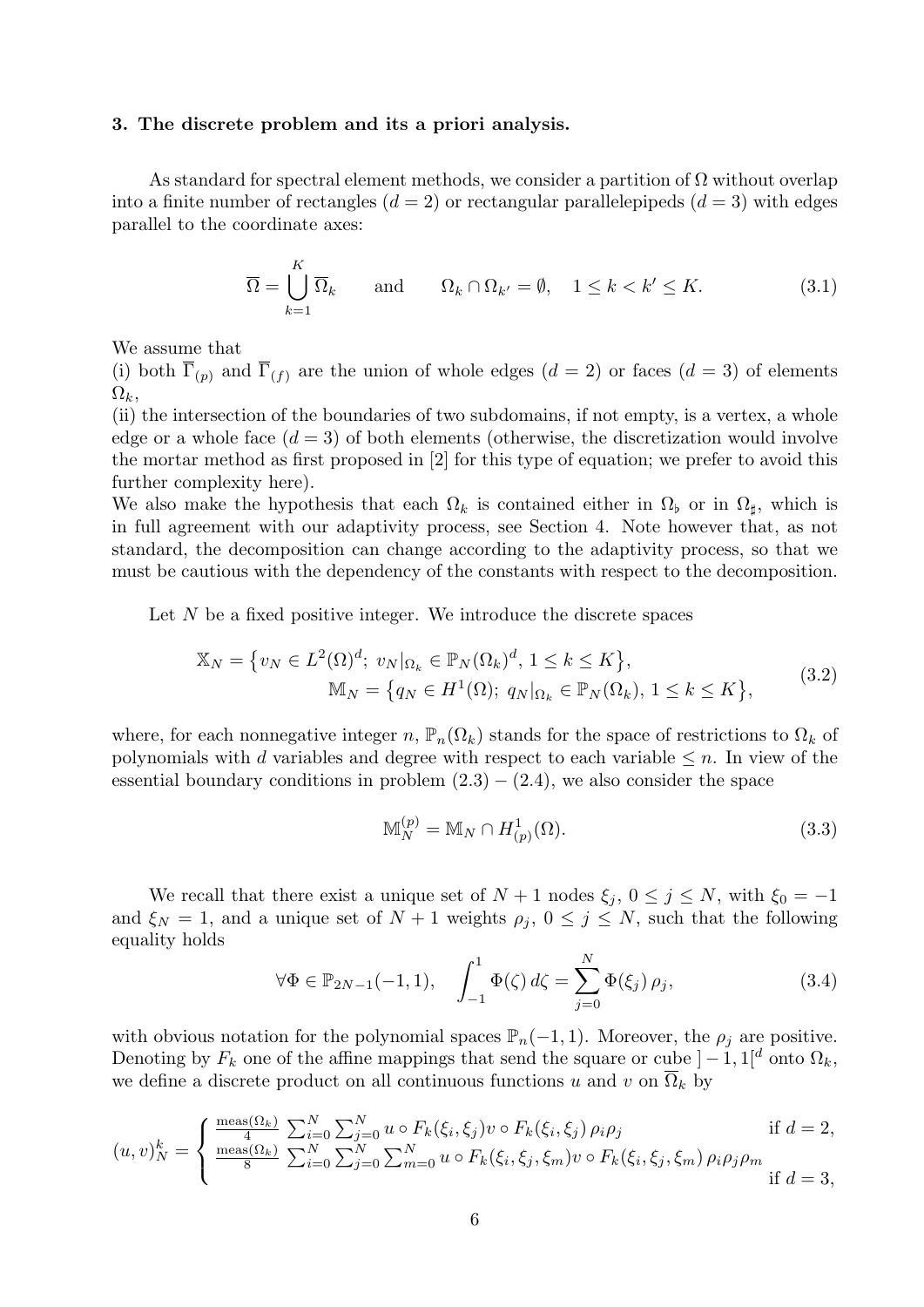next a global discrete product

$$
(\!(u,v)\!)_N = \sum_{k=1}^K (u,v)^k_N.
$$

It is readily checked that the Lagrange interpolation operator  $\mathcal{I}_N$  at all nodes  $F_k(\xi_i, \xi_j)$  or  $F_k(\xi_i, \xi_j, \xi_m)$  maps continuous functions onto  $\mathbb{M}_N$ .

Similarly, on each edge or face  $\Gamma_\ell$  of the  $\Omega_k$ , assuming for instance that the mapping  $F_k$  maps  $\{-1\} \times ]-1,1[^{d-1}$  onto  $\Gamma_\ell$ , we define a discrete product by

$$
(u,v)_{N}^{\Gamma_{\ell}} = \begin{cases} \frac{\text{meas}(\Gamma_{\ell})}{2} \sum_{j=0}^{N} u \circ F_{k}(\xi_{0}, \xi_{j}) v \circ F_{k}(\xi_{0}, \xi_{j}) \rho_{j} & \text{if } d = 2, \\ \frac{\text{meas}(\Gamma_{\ell})}{4} \sum_{j=0}^{N} \sum_{m=0}^{N} u \circ F_{k}(\xi_{0}, \xi_{j}, \xi_{m}) v \circ F_{k}(\xi_{0}, \xi_{j}, \xi_{m}) \rho_{j} \rho_{m} & \text{if } d = 3. \end{cases}
$$

A global product on  $\Gamma_{(f)}$  is then defined by

$$
(\!(u,v)\!)_N^{(f)} = \sum_{\ell \in \mathcal{L}_{(f)}} (u,v)_{N}^{\Gamma_{\ell}},
$$

where  $\mathcal{L}_{(f)}$  stands for the set of indices  $\ell$  such that  $\Gamma_{\ell}$  is contained in  $\Gamma_{(f)}$ .

Finally, we introduce an approximation  $p_{0N}$  of the boundary datum  $p_0$ : Assuming that  $p_0$  is continuous on  $\Gamma_{(p)}$ , for each edge  $(d = 2)$  or face  $(d = 3) \Gamma_{\ell}$  of an element  $\Omega_k$  which is contained in  $\Gamma_{(p)}, p_{0N}|_{\Gamma_{\ell}}$  belongs to  $\mathbb{P}_N(\Gamma_{\ell})$  and is equal to  $p_0$  at the  $(N+1)^{d-1}$  nodes  $F_k(\xi_i, \xi_j)$  or  $F_k(\xi_i, \xi_j, \xi_m)$  which are located on  $\overline{\Gamma}_{\ell}$ . We denote by  $i_N^{(p)}$  the corresponding interpolation operator.

We are thus in a position to write the discrete problem which is constructed from  $(2.10)$ − $(2.11)$  by the Galerkin method with numerical integration. Assuming that all data  $f, p_0$  and g are continuous where needed, it reads

Find  $(\boldsymbol{u}_N, p_N)$  in  $\mathbb{X}_N \times \mathbb{M}_N$  such that

$$
p_N = p_{0N} \quad \text{on } \Gamma_{(p)},\tag{3.5}
$$

and

$$
\forall \boldsymbol{v}_N \in \mathbb{X}_N, \quad a_N^{*[p_N]}(\boldsymbol{u}_N, \boldsymbol{v}_N) + b_N(\boldsymbol{v}_N, p_N) = ((\boldsymbol{f}, \boldsymbol{v}_N))_N, \forall q_N \in \mathbb{M}_N^{(p)}, \quad b_N(\boldsymbol{u}_N, q_N) = ((g, q_N))_N^{(f)},
$$
\n(3.6)

where the bilinear forms  $a_N^{*[\xi]}(\cdot,\cdot)$  for any continuous function  $\xi$  on  $\overline{\Omega}$  and  $b_N(\cdot,\cdot)$  are defined by

$$
a_N^{*[\xi]}(\boldsymbol{u},\boldsymbol{v}) = ((\alpha^*(\cdot,\xi)\,\boldsymbol{u},\boldsymbol{v}))_N, \qquad b_N(\boldsymbol{v},q) = ((\boldsymbol{v},\mathbf{grad}\,q))_N. \tag{3.7}
$$

The existence of a solution to problem  $(3.5) - (3.6)$  can be established thanks to the same arguments as for the previous problems, i.e. by applying Brouwer's fixed point theorem. However we prefer to prove directly a more precise result by using the approach of Brezzi, Rappaz and Raviart [14], which also leads to a priori error estimates. We thus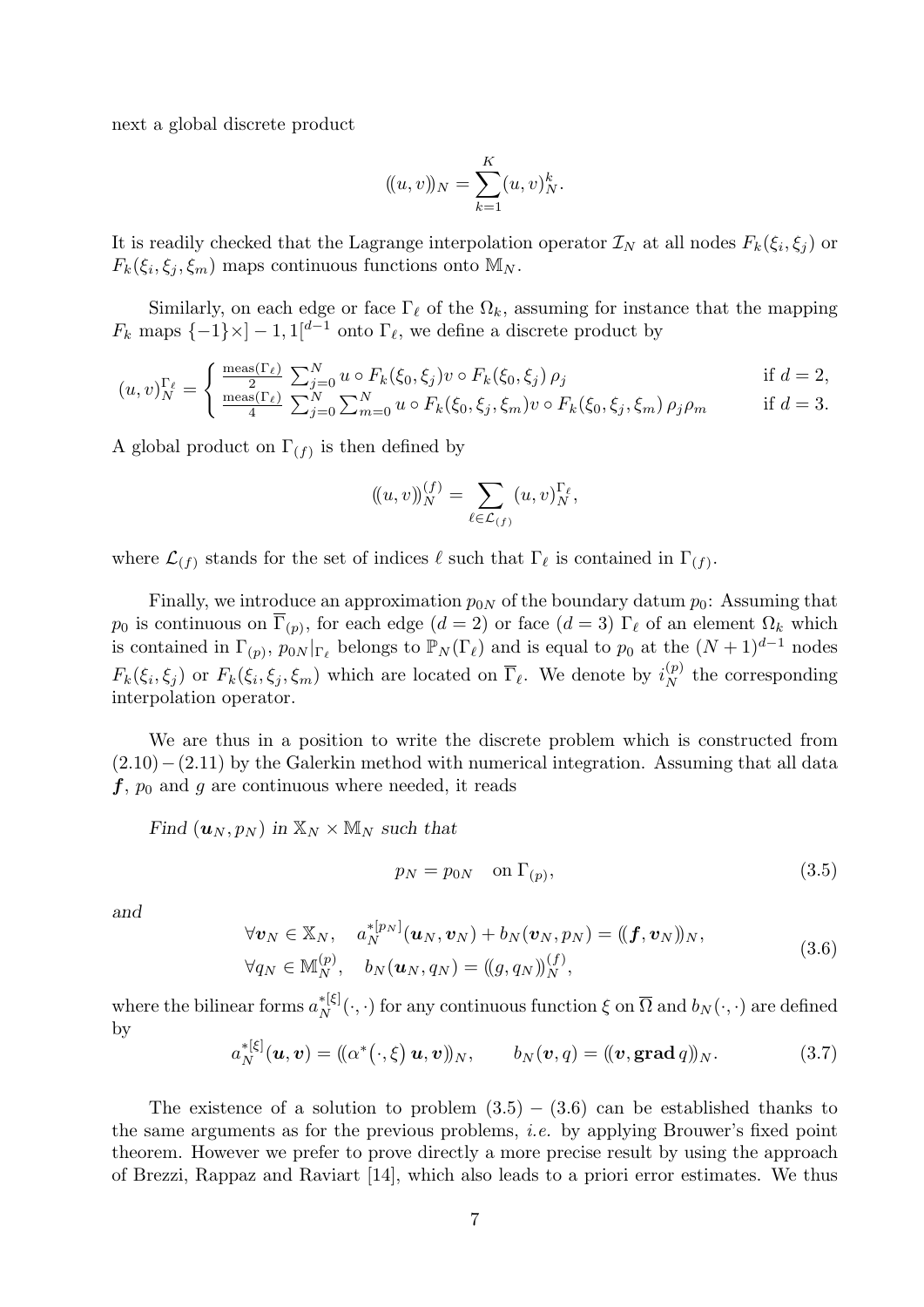introduce the Darcy operator with coefficient  $\alpha_0$ , namely the operator  $\mathcal T$  which associates  $\text{with any data }(\boldsymbol{f},p_0,g)\text{ in }L^2(\Omega)^d\times H^{\frac{1}{2}}(\Gamma_{(p)})\times H^{\frac{1}{2}}_{00}(\Gamma_{(f)})', \text{ the pair }(\boldsymbol{u},p)\text{ in }L^2(\Omega)^d\times H^1(\Omega)$ satisfying

$$
p = p_0 \quad \text{on } \Gamma_{(p)},\tag{3.8}
$$

and

$$
\forall \mathbf{v} \in L^{2}(\Omega)^{d}, \quad a_{0}(\mathbf{u}, \mathbf{v}) + b(\mathbf{v}, p) = \int_{\Omega} \mathbf{f}(\mathbf{x}) \cdot \mathbf{v}(\mathbf{x}) d\mathbf{x},
$$
  
\n
$$
\forall q \in H_{(p)}^{1}(\Omega), \quad b(\mathbf{u}, q) = \langle g, q \rangle^{(f)},
$$
\n(3.9)

where the bilinear form  $a_0(\cdot, \cdot)$  is defined by

$$
a_0(\boldsymbol{u},\boldsymbol{v})=\alpha_0\,\int_\Omega \boldsymbol{u}(\boldsymbol{x})\,\cdot\,\boldsymbol{v}(\boldsymbol{x})\,\mathrm{d}\boldsymbol{x}.
$$

Thus, problem  $(2.10) - (2.11)$  can equivalently be written as

$$
\mathcal{F}(U^*) = U^* - \mathcal{T}\mathcal{G}(U^*) = 0, \quad \text{with} \quad \mathcal{G}(U) = \Big(\boldsymbol{f} - (\alpha^*(\cdot, p) - \alpha_0)\boldsymbol{u}, p_0, g\Big), \quad (3.10)
$$

with the notation  $U^* = (\boldsymbol{u}^*, p^*).$ 

Similarly, we introduce the operator  $\mathcal{T}_N$  which associates with any data  $(f, p_0, g)$  in  $L^2(\Omega)^d \times \mathscr{C}^0(\overline{\Gamma}_{(p)}) \times H^{\frac{1}{2}}_{00}(\Gamma_{(f)})'$ , the pair  $(\boldsymbol{u}_N, p_N)$  in  $\mathbb{X}_N \times \mathbb{M}_N$  satisfying

$$
p_N = i_N^{(p)} p_0 \quad \text{on } \Gamma_{(p)},\tag{3.11}
$$

and

$$
\forall \boldsymbol{v}_N \in \mathbb{X}_N, \quad a_{0N}(\boldsymbol{u}_N, \boldsymbol{v}_N) + b_N(\boldsymbol{v}_N, p_N) = \int_{\Omega} \boldsymbol{f}(\boldsymbol{x}) \cdot \boldsymbol{v}_N(\boldsymbol{x}) \, d\boldsymbol{x},
$$
  
\n
$$
\forall q_N \in \mathbb{M}_N^{(p)}, \quad b_N(\boldsymbol{u}_N, q_N) = \langle g, q_N \rangle^{(f)},
$$
\n(3.12)

where the bilinear form  $a_{0N}(\cdot, \cdot)$  is defined on piecewise continuous functions u and v by

$$
a_{0N}(\boldsymbol{u},\boldsymbol{v})=\alpha_0\, (\!(\boldsymbol{u},\boldsymbol{v})\!)_N.
$$

So, problem  $(3.5) - (3.6)$  can be written as

$$
\mathcal{F}_N(U_N) = U_N - \mathcal{T}_N \mathcal{G}_N(U_N) = 0, \quad \text{with} \quad \mathcal{G}_N(U_N) = \Big( \boldsymbol{H}_N, p_0, K_N \Big), \tag{3.13}
$$

with the notation  $U_N = (u_N, p_N)$ , the first and third components  $H_N$  and  $K_N$  being defined in the dual spaces of  $\mathbb{X}_N$  and  $\mathbb{M}_N^{(p)}$ , respectively, by

$$
\forall \boldsymbol{v}_N \in \mathbb{X}_N, \quad \int_{\Omega} \boldsymbol{H}_N(\boldsymbol{x}) \, \cdot \, \boldsymbol{v}_N(\boldsymbol{x}) \, \mathrm{d} \boldsymbol{x} = \left( (\boldsymbol{f}, \boldsymbol{v}_N) \right)_N - \left( \left( (\alpha^*(\cdot, p_N) - \alpha_0) \, \boldsymbol{u}_N, \boldsymbol{v}_N \right) \right)_N, \\ \forall q_N \in \mathbb{M}_N^{(p)}, \quad \langle K_N, q_N \rangle^{(f)} = \left( (g, q_N) \right)_N^{(f)}.
$$

We now introduce the differential operator  $D\mathcal{F}$ . We observe that a pair  $W = (\boldsymbol{w}, r)$ satisfies

$$
D\mathcal{F}(U)\cdot W=\mathcal{T}(\boldsymbol{h},r_0,k)
$$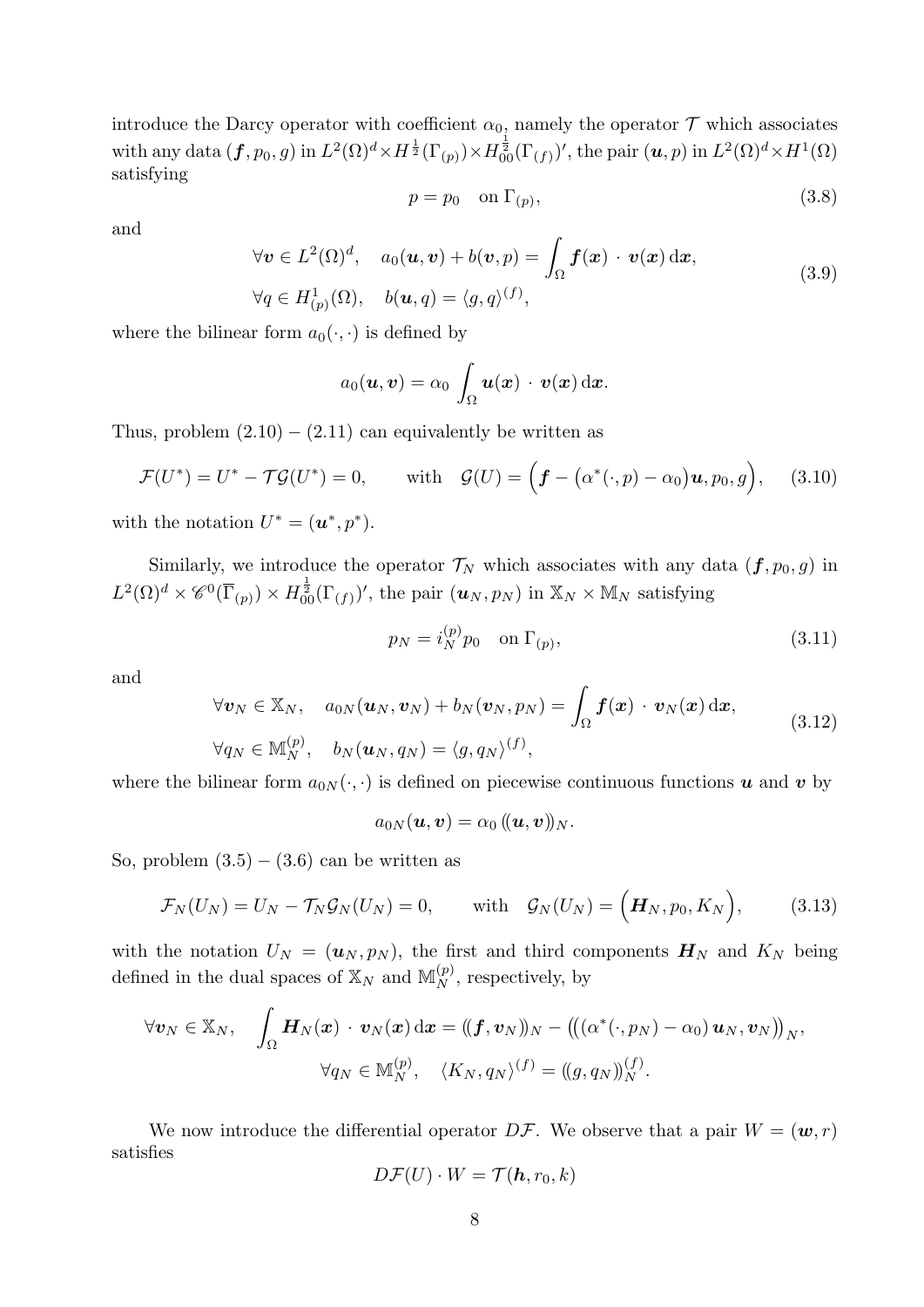if and only if it is a solution in  $L^2(\Omega)^d \times H^1(\Omega)$  of the problem:

$$
r = r_0 \quad \text{on } \Gamma_{(p)},\tag{3.14}
$$

and

$$
\forall \mathbf{v} \in L^{2}(\Omega)^{d}, \quad a^{*[p]}(\mathbf{w}, \mathbf{v}) + \int_{\Omega} \partial_{\xi} \alpha^{*}(\mathbf{x}, p(\mathbf{x})) r(\mathbf{x}) \mathbf{u}(\mathbf{x}) \cdot \mathbf{v}(\mathbf{x}) \, d\mathbf{x} + b(\mathbf{v}, r)
$$
\n
$$
= \int_{\Omega} \mathbf{h}(\mathbf{x}) \cdot \mathbf{v}(\mathbf{x}) \, d\mathbf{x}, \qquad (3.15)
$$
\n
$$
\forall q \in H_{(p)}^{1}(\Omega), \quad b(\mathbf{w}, q) = \langle k, q \rangle^{(f)},
$$

Of course this problem makes sense only if the integral in the first line is finite. So, from now on, we assume that the coefficient  $\alpha$  belongs to  $W^{1,\infty}(\mathbb{R})$  and we work with a solution  $(\boldsymbol{u}^*, p^*)$  which satisfies the following condition.

**Assumption 3.1.** The solution  $U^* = (u^*, p^*)$  of problem  $(2.10) - (2.11)$ (i) belongs to  $H^s(\Omega)^d \times H^{s+1}(\Omega)$  for some  $s > 0$  in dimension  $d = 2$  and  $s > 1$  in dimension  $d=3$ :

(ii) is such that  $D\mathcal{F}(U^*)$  is an isomorphism of  $L^2(\Omega)^d \times H^1(\Omega)$ .

The existence of a solution  $U^*$  satisfying part (i) of this assumption can be proved by the same arguments as for Theorem 2.4 in dimension  $d = 2$  but is not very likely in dimension  $d = 3$ . On the other hand, part (ii) of this assumption is much weaker than the global uniqueness of the solution since it only yields its local uniqueness. We now state and prove two properties of the operator  $\mathcal{T}_N$  that we need later on. For brevity, we set:

$$
\mathcal{Z}(\Omega) = L^2(\Omega)^d \times H^1(\Omega), \qquad \mathcal{Z}_N = \mathbb{X}_N \times \mathbb{M}_N. \tag{3.16}
$$

Lemma 3.2. The following stability property holds

$$
\|\mathcal{T}_N(\boldsymbol{f},0,0)\|_{\mathcal{Z}(\Omega)} \leq c \sup_{\boldsymbol{v}_N \in \mathbb{X}_N} \frac{\int_{\Omega} \boldsymbol{f}(\boldsymbol{x}) \cdot \boldsymbol{v}_N(\boldsymbol{x}) \, \mathrm{d}\boldsymbol{x}}{\|\boldsymbol{v}_N\|_{L^2(\Omega)^d}}.
$$
(3.17)

**Proof:** Setting  $(u_N, p_N) = \mathcal{T}_N(\boldsymbol{f}, 0, 0)$ , taking  $v_N$  equal to  $u_N$  in (3.12) and using the ellipticity of the form  $a_{0N}(\cdot, \cdot)$  on  $\mathbb{X}_N$  with ellipticity constant  $\alpha_0$  (see [11, Chap. IV, Cor. 1.10]), we obtain the desired estimate for  $||u_N||_{L^2(\Omega)^d}$ . On the other hand, the following inf-sup condition is easily derived by taking  $v_N$  equal to grad  $q_N$  and using the Poincaré– Friedrichs inequality on  $H^1_{(p)}(\Omega)$ : There exists a constant  $\beta > 0$  independent of N such that

$$
\forall q_N \in \mathbb{M}_N^{(p)}, q_N \neq 0, \quad \sup_{\boldsymbol{v}_N \in \mathbb{X}_N} \frac{b_N(\boldsymbol{v}_N, q_N)}{\|\boldsymbol{v}_N\|_{L^2(\Omega)^d}} \geq \beta \, \|q_N\|_{H^1(\Omega)}.
$$
 (3.18)

Using this condition in the first line of (3.12) gives the estimate for  $||p_N||_{H^1(\Omega)}$ .

**Lemma 3.3.** Let  $\sigma$  and s be real numbers,  $\sigma > \frac{d-1}{2}$ ,  $s > 0$ . The following convergence property holds for all  $(\boldsymbol{f}, p_0, g)$  in  $L^2(\Omega)^d \times H^{\sigma + \frac{1}{2}}(\Gamma_{(p)}) \times H^{\frac{1}{2}}_{00}(\Gamma_{(f)})'$  such that  $\mathcal{T}(\boldsymbol{f}, p_0, g)$ belongs to  $H^s(\Omega)^d \times H^{s+1}(\Omega)$ 

$$
\|(\mathcal{T} - \mathcal{T}_N)(f, p_0, g)\|_{\mathcal{Z}(\Omega)} \le c \left( N^{-s} \|\mathcal{T}(f, p_0, g)\|_{H^s(\Omega)^d \times H^{s+1}(\Omega)} + N^{-\sigma} \|p_0\|_{H^{\sigma + \frac{1}{2}}(\Gamma_{(p)})} \right). \tag{3.19}
$$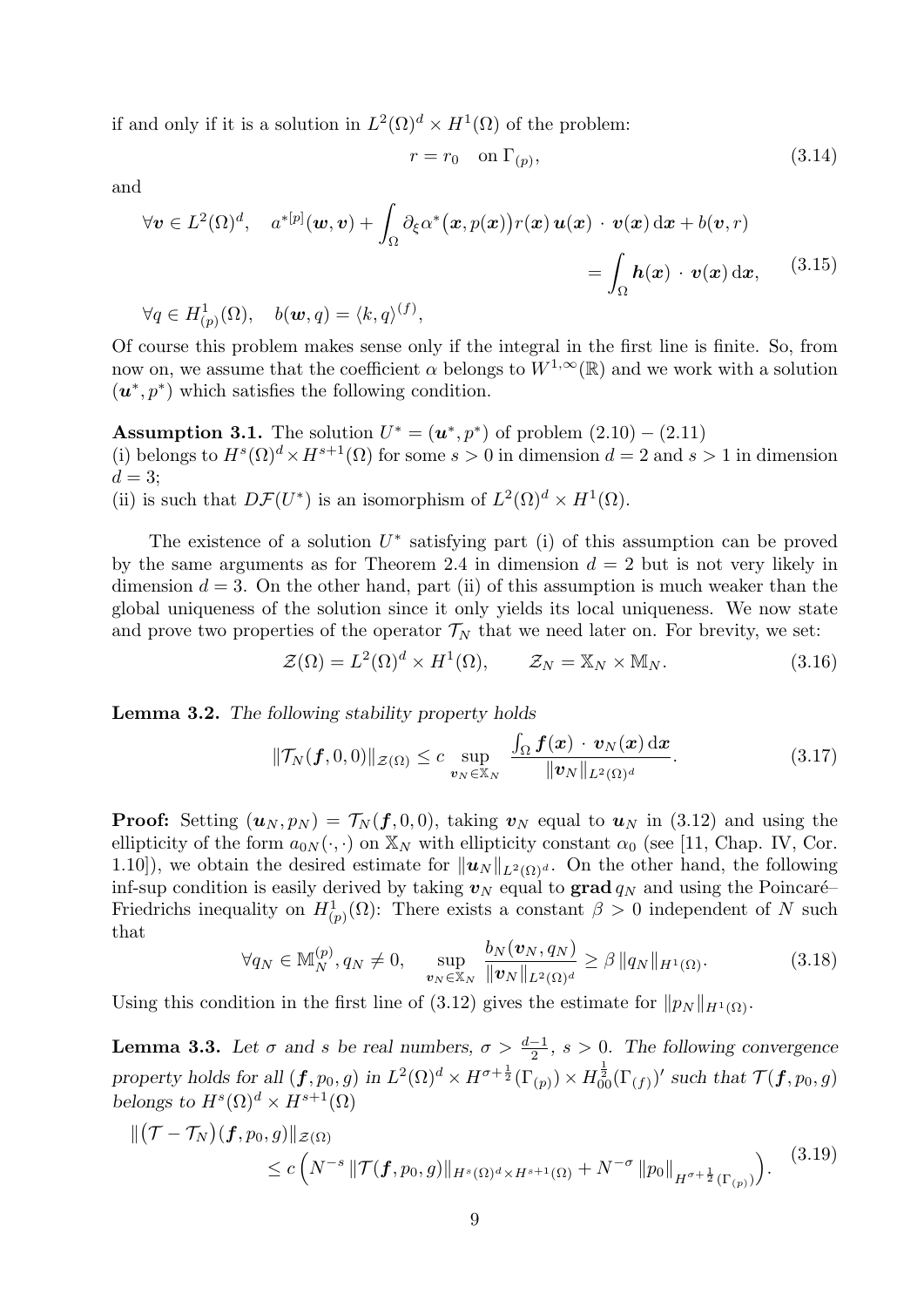**Proof:** In the simpler case  $p_0 = 0$ , the estimate is derived from the ellipticity of  $a_{0N}(\cdot, \cdot)$ and the inf-sup condition (3.18) by very standard arguments. In the general case, we introduce a stable lifting  $\bar{p}_0$  of  $p_0$  in  $H^{\sigma+1}(\Omega)$  and observe that its Lagrange interpolate at all nodes  $F_k(\xi_i, \xi_j)$  or  $F_k(\xi_i, \xi_j, \xi_m)$  belongs to  $\mathbb{M}_N$  and has its trace on  $\Gamma_{(p)}$  equal to  $p_{0N}$ . Adding and subtracting these liftings in (3.9) and (3.12) and using the same arguments as previously combined with the approximation properties of the Lagrange interpolation operator [11, Chap. IV, Th. 2.7] lead to the desired result.

A direct consequence of (3.17) and (3.19) is that, for any  $f$  in  $L^2(\Omega)^d$ ,

$$
\lim_{N \to +\infty} \|(\mathcal{T} - \mathcal{T}_N)(\mathbf{f}, 0, 0)\|_{\mathcal{Z}(\Omega)} = 0.
$$
\n(3.20)

We are thus in a position to prove the preliminary results which we need for applying the theorem of Brezzi, Rappaz and Raviart [14]. This requires an approximation  $V_N^*$  $(v_N^*, q_N^*)$  of  $U^*$  in  $\mathbb{X}_N \times \mathbb{M}_N$  which satisfies (see [11, Chap. III, Th. 2.4 & Chap. VI, Lem. 2.5) for the real number s of Assumption 3.1 and  $0 \le t \le s$ ,

$$
\| \boldsymbol{u}^* - \boldsymbol{v}_N^* \|_{H^t(\Omega)^d} \le c N^{t-s} \| \boldsymbol{u}^* \|_{H^s(\Omega)^d},
$$
  

$$
\| p^* - q^*_N \|_{H^{t+1}(\Omega)^d} \le c N^{t-s} \| p^* \|_{H^{s+1}(\Omega)}.
$$
 (3.21)

We denote by  $\mathcal E$  the space of endomorphisms of  $\mathcal Z(\Omega)$ .

**Lemma 3.4.** If the coefficient  $\alpha$  is of class  $\mathscr{C}^2$  on  $\mathbb{R}$  with bounded derivatives and Assumption 3.1 holds, there exists a positive integer  $N_0$  such that, for all  $N \ge N_0$ , the operator  $D\mathcal{F}_N(V_N^*)$  is an isomorphism of  $\mathbb{X}_N\times \mathbb{M}_N$ , with the norm of its inverse bounded independently of N.

Proof: We use the expansion

$$
D\mathcal{F}_N(V_N^*) = D\mathcal{F}(U^*) + (\mathcal{T} - \mathcal{T}_N)D\mathcal{G}(U^*) + \mathcal{T}_N(D\mathcal{G}(U^*) - D\mathcal{G}(V_N^*)) + \mathcal{T}_N(D\mathcal{G}(V_N^*) - D\mathcal{G}_N(V_N^*)).
$$

Due to part (ii) of Assumption 3.1, it suffices to check that the last three terms in the right-hand side tend to zero when N tends to  $+\infty$ . Let  $W_N = (\mathbf{w}_N, r_N)$  be any element in the unit sphere of  $\mathcal{Z}_N$ .

1) We observe that

$$
D\mathcal{G}(U^*)\cdot W_N=\Big(-\big(\alpha^*(\cdot,p^*)-\alpha_0\big)\boldsymbol{w}_N-\partial_\xi\alpha^*(\cdot,p^*)r_N\,\boldsymbol{u}^*,0,0\Big).
$$

By combining Assumption 3.1 with [13, Thm 1'], we observe that the term  $\alpha^*(\cdot, p^*) - \alpha_0$  also belongs to  $H^{\min\{s,1\}+1}(\Omega)$ , hence to a compact subset of  $L^{\infty}(\Omega)$ . Since  $w_N$  is bounded in  $L^2(\Omega)^2$ , the quantity  $(\alpha^*(\cdot,p^*)-\alpha_0)\mathbf{w}_N$  belongs to a compact subset of  $L^2(\Omega)^d$ . Similarly, since Assumption 3.1 yields that  $u^*$  belongs to  $L^{\rho}(\Omega)^d$ , with  $\rho > 2$  in dimension  $d = 2$  and  $\rho > 3$  in dimension  $d = 3$ , we use the compactness of the imbedding of  $H^1(\Omega)$  into  $L^{\rho'}(\Omega)$ , with  $\frac{1}{\rho} + \frac{1}{\rho'} = \frac{1}{2}$  $\frac{1}{2}$ , to derive that the quantity  $\partial_{\xi} \alpha^* (\cdot, p^*) r_N \mathbf{u}^*$  also belongs to a compact set of  $L^2(\Omega)^d$ . Thus, it follows from (3.17) and (3.20) that

$$
\lim_{N \to +\infty} \|(\mathcal{T} - \mathcal{T}_N) D\mathcal{G}(U^*)\|_{\mathcal{E}} = 0.
$$
\n(3.22)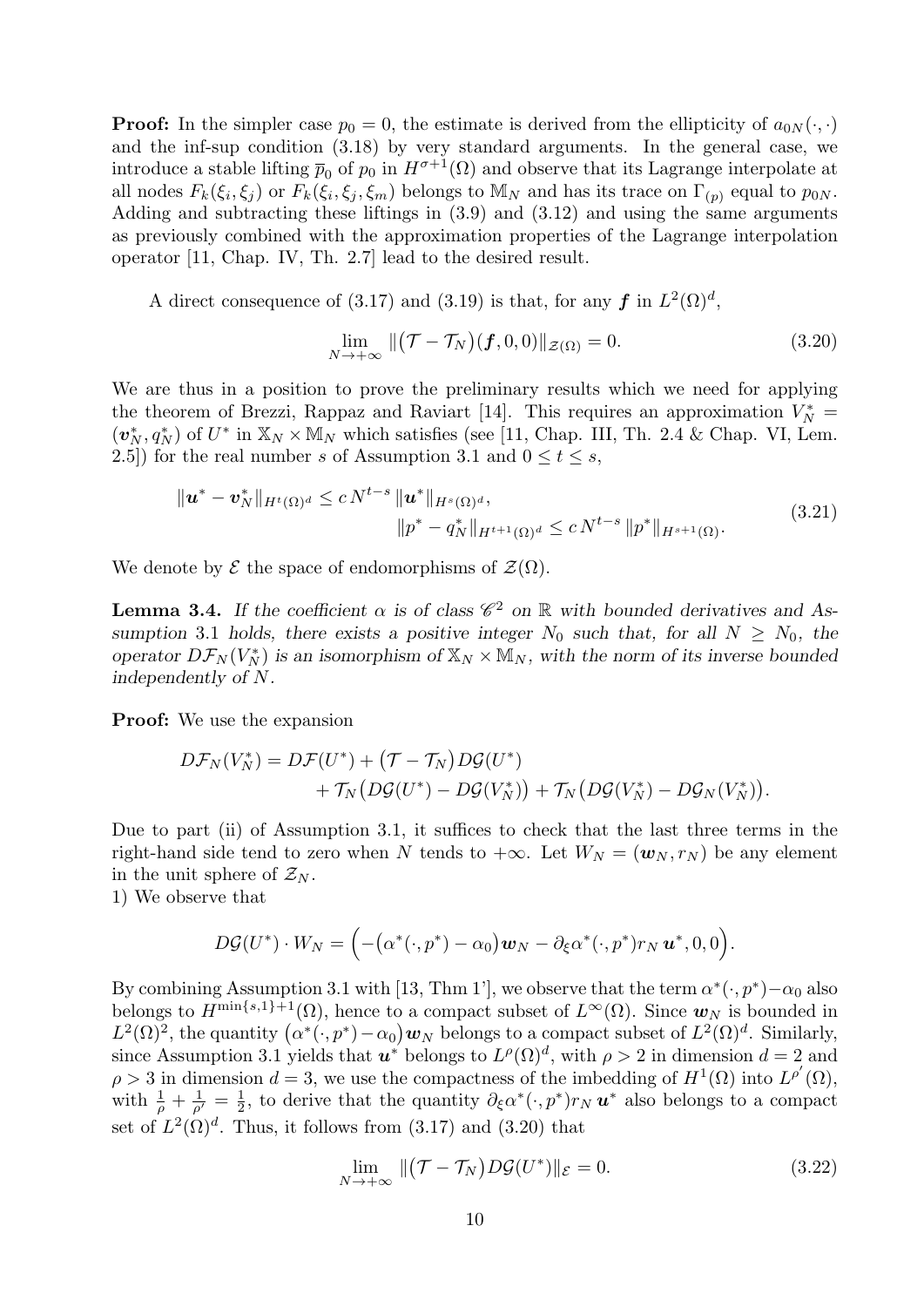2) Due to  $(3.17)$  and the definition of  $D\mathcal{G}$ , we must now investigate the convergence of the three terms

$$
(\alpha^*(\cdot,p^*)-\alpha^*(\cdot,q_N^*))\mathbf{w}_N, \quad (\partial_{\xi}\alpha^*(\cdot,p^*)-\partial_{\xi}\alpha^*(\cdot,q_N^*))r_N\mathbf{u}^*, \quad \partial_{\xi}\alpha^*(\cdot,q_N^*)r_N\left(\mathbf{u}^*-\mathbf{v}_N^*\right)
$$

in  $L^2(\Omega)^d$ . The convergence of the first one follows from the Lipschitz property of  $\alpha^*$ and (3.21) applied with a  $t < s$  such that  $H^{t+1}(\Omega)$  is imbedded in  $L^{\infty}(\Omega)$ . From the Lipschitz property of  $\partial_{\xi}\alpha^*$ , since  $r_N u^*$  is bounded in  $L^2(\Omega)^d$ , the same choice of t yields the convergence of the second term. Finally, the convergence of the third term results from (3.21) applied with a  $t < s$  such that  $H^t(\Omega)$  is imbedded in  $L^r(\Omega)$ , with  $r > 2$  in dimension  $d = 2$  and  $r = 3$  in dimension  $d = 3$ . Combining all this yields

$$
\lim_{N \to +\infty} \|\mathcal{T}_N\big(D\mathcal{G}(U^*) - D\mathcal{G}(V_N^*)\big)\|_{\mathcal{E}} = 0. \tag{3.23}
$$

3) The last term comes from numerical integration, so that proving its convergence is rather technical. Using once more (3.17), we have to evaluate the quantities, for all  $z_N$  in the unit sphere of  $\mathbb{X}_N$ ,

$$
a^{*[q_N^*]}(\boldsymbol{w}_N, \boldsymbol{z}_N) - a_N^{*[q_N^*]}(\boldsymbol{w}_N, \boldsymbol{z}_N), \qquad a_0(\boldsymbol{w}_N, \boldsymbol{z}_N) - a_{0N}(\boldsymbol{w}_N, \boldsymbol{z}_N),
$$

$$
\int_{\Omega} \partial_{\xi} \alpha^*(\cdot, q_N^*)(\boldsymbol{x}) r_N(\boldsymbol{x}) \, \boldsymbol{v}_N^*(\boldsymbol{x}) \, \cdot \, \boldsymbol{z}_N(\boldsymbol{x}) \, \mathrm{d}\boldsymbol{x} - ((\partial_{\xi} \alpha^*(\cdot, q_N^*) r_N \, \boldsymbol{v}_N^*, \boldsymbol{z}_N))_N.
$$

Since the arguments for evaluating the three of them are very similar, we only consider the third one which is the more complex. We denote it by  $B<sub>N</sub>$  for brevity. If  $N<sup>°</sup>$  stands for the integer part of  $\frac{N-1}{3}$ , we introduce approximations  $A_{N^{\diamond}}$  of  $\partial_{\xi}\alpha^*(\cdot, q_N^*)$  and  $r_{N^{\diamond}}$  of  $r_N$  in  $\mathbb{M}_{N^{\diamond}}$ , and also  $v_{N^{\diamond}}$  of  $u^*$  in  $\mathbb{X}_{N^{\diamond}}$  (with obvious notation) and we note the identity

$$
\int_\Omega A_{N^\diamond}(\boldsymbol x) r_{N^\diamond}(\boldsymbol x) \, \boldsymbol v_{N^\diamond}(\boldsymbol x) \, \cdot \, \boldsymbol z_N(\boldsymbol x) \, \mathrm d \boldsymbol x = ((A_{N^\diamond} r_{N^\diamond} \, \boldsymbol v_{N^\diamond}, \boldsymbol z_N))_N.
$$

Inserting it into the definition of  $B_N$  and using [11, Chap. IV, Cor. 1.10]), we obtain

$$
B_N \leq \|\partial_{\xi}\alpha^*(\cdot, q_N^*)r_N \mathbf{v}_N^* - A_{N^{\diamond}}r_{N^{\diamond}} \mathbf{v}_{N^{\diamond}}\|_{L^2(\Omega)^d} \\qquad \qquad + \|\mathcal{I}_N\Big(\mathcal{I}_N\big(\partial_{\xi}\alpha^*(\cdot, q_N^*)\big)r_N \mathbf{v}_N^* - A_{N^{\diamond}}r_{N^{\diamond}} \mathbf{v}_{N^{\diamond}}\Big)\|_{L^2(\Omega)^d}.
$$

We recall from [10, Rem. 13.5] the stability of the operator  $\mathcal{I}_N$  on polynomials of degree  $\leq 3N$  in  $L^2(\Omega)$ . Thus, by using triangle inequalities, the imbedding of  $H^1(\Omega)$  into any  $L^q(\Omega)$  in dimension  $d=2$ , into  $L^6(\Omega)$  in dimension  $d=3$  and some stability properties of the polynomials  $r_{N^{\diamond}}$  and  $v_{N^{\diamond}}$ , it suffices to prove the convergence of

$$
\begin{aligned}\n\|\partial_{\xi}\alpha^*(\cdot,q^*_N)-\mathcal{I}_N\partial_{\xi}\alpha^*(\cdot,q^*_N)\|_{H^1(\Omega)}, &\|\partial_{\xi}\alpha^*(\cdot,q^*_N)-A_{N^{\diamond}}\|_{H^1(\Omega)},\\
\|r_N-r_{N^{\diamond}}\|_{H^1(\Omega)} &\|v^*_N-v_{N^{\diamond}}\|_{H^t(\Omega)^d},\n\end{aligned}
$$

with  $t > 0$  in dimension  $d = 2$ ,  $t = 1$  in dimension  $d = 3$ . This results from the properties of the operator  $\mathcal{I}_N$  [11, Th. IV.2.7] and from appropriate choices of  $A_{N^{\diamond}}$ ,  $r_{N^{\diamond}}$ , and  $v_{N^{\diamond}}$ [11, §III.2]. Thus, we obtain

$$
\lim_{N \to +\infty} \|\mathcal{T}_N\left(D\mathcal{G}(V_N^*) - D\mathcal{G}_N(V_N^*)\|_{\mathcal{E}}\right) = 0. \tag{3.24}
$$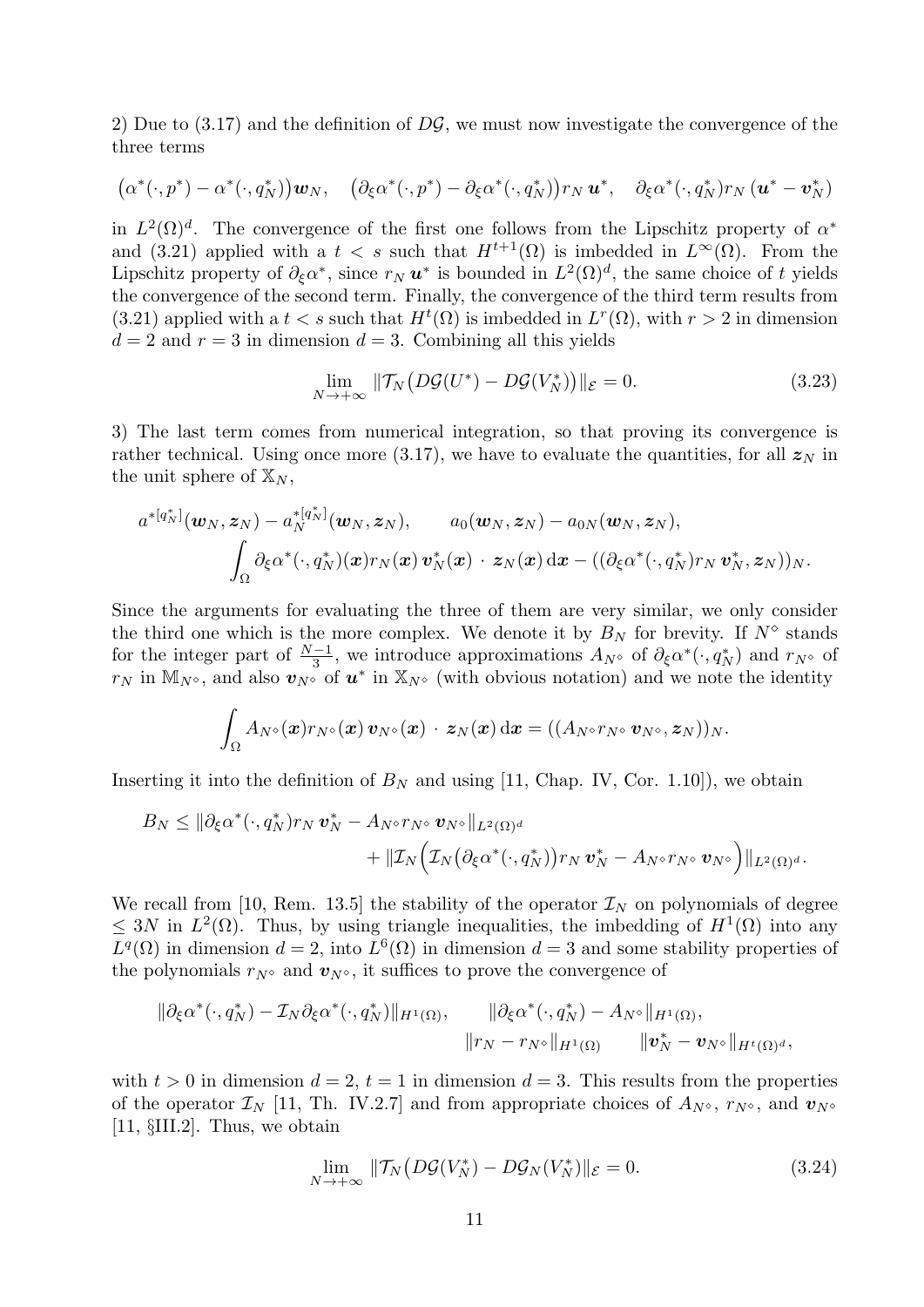The desired result is now an easy consequence of (3.22), (3.23) and (3.24).

**Lemma 3.5.** If the coefficient  $\alpha$  is of class  $\mathscr{C}^2$  on  $\mathbb{R}$  with bounded derivatives and Assumption 3.1 holds, there exist a neighbourhood of  $V_N^*$  in  $\mathcal{Z}_N$  and a constant  $\lambda > 0$  such that the operator  $D\mathcal{F}_N$  satisfies the following Lipschitz property, for all  $V_N$  in this neighbourhood,

$$
||D\mathcal{F}_N(V_N^*) - D\mathcal{F}_N(V_N)||_{\mathcal{E}} \le \lambda \,\mu(N) ||V_N^* - V_N||_{\mathcal{Z}(\Omega)},\tag{3.25}
$$

with  $\mu(N)$  equal to  $|\log N|^{\frac{1}{2}}$  in dimension  $d=2$  and to N in dimension  $d=3$ .

**Proof:** We set:  $V_N = (v_N, q_N)$ . Owing to (3.17), we have to evaluate the quantities, for any  $W_N = (\boldsymbol{w}_N, r_N)$  in the unit sphere of  $\mathcal{Z}_N$  and  $\boldsymbol{z}_N$  in the unit sphere of  $\mathbb{X}_N$ ,

$$
a_N^{*[q_N^*]}(\boldsymbol{w}_N,\boldsymbol{z}_N)-a_N^{*[q_N]}(\boldsymbol{w}_N,\boldsymbol{z}_N)\\ \text{and}\quad((\partial_\xi\alpha^*(\cdot,q_N^*)r_N\,\boldsymbol{v}_N^*,\boldsymbol{z}_N))_N-(\!(\partial_\xi\alpha^*(\cdot,q_N)r_N\,\boldsymbol{v}_N,\boldsymbol{z}_N))_N.
$$

For the same reasons as in the previous proof, we only consider the second one, that we denote by  $C_N$ . Next, we write

$$
C_N = ((\partial_{\xi}\alpha^*(\cdot, q_N)r_N (\boldsymbol{v}_N^* - \boldsymbol{v}_N), \boldsymbol{z}_N))_N + (((\partial_{\xi}\alpha^*(\cdot, q_N^*) - \partial_{\xi}\alpha^*(\cdot, q_N))r_N \boldsymbol{v}_N^*, \boldsymbol{z}_N))_N,
$$

whence, by using once more [11, Chap. IV, Cor. 1.10]).

$$
C_N \leq \|\partial_{\xi}\alpha^*(\cdot, q_N)\|_{L^{\infty}(\Omega)} \|\mathcal{I}_N(r_N(\boldsymbol{v}_N^*-\boldsymbol{v}_N))\|_{L^2(\Omega)^d} + \|\partial_{\xi}\alpha^*(\cdot, q_N^*) - \partial_{\xi}\alpha^*(\cdot, q_N)\|_{L^{\infty}(\Omega)} \|\mathcal{I}_N(r_N\boldsymbol{v}_N^*)\|_{L^2(\Omega)^d}.
$$

By combining the stability of the operator  $\mathcal{I}_N$  on polynomials of degree  $\leq 2N$  [10, Rem. 13.5] with the fact that  $\partial_{\xi} \alpha^*$  is bounded and Lipschitz-continuous with a bounded Lipschitz constant, we derive that, for any  $\rho > 2$  and with  $\frac{1}{\rho} + \frac{1}{\rho'} = \frac{1}{2}$  $\frac{1}{2}$ ,

$$
|C_N| \leq c \Big( \|r_N\|_{L^{\infty}(\Omega)} \|v_N^* - v_N\|_{L^2(\Omega)^d} + \|q_N^* - q_N\|_{L^{\infty}(\Omega)} \|r_N\|_{L^{\rho'}(\Omega)} \|v_N^*\|_{L^{\rho}(\Omega)^d} \Big).
$$

It can be noted from Assumption 3.1 and (3.21) that  $v_N^*$  is bounded in  $L^{\rho}(\Omega)$ , for some  $\rho > 2$  in dimension  $d = 2$  and  $\rho = 3$  in dimension  $d = 3$ . Moreover,  $H^1(\Omega)$  is imbedded into the corresponding space  $L^{p'}(\Omega)$ . We conclude by applying the inverse inequality [9, Chap. III, Prop. 2.1, valid for any polynomial  $\varphi_N$  in  $\mathbb{P}_N(\Omega_k)$ ,

$$
\|\varphi_N\|_{L^{\infty}(\Omega_k)} \leq c N^{\frac{2d}{\delta}} \|\varphi_N\|_{L^{\delta}(\Omega_k)},
$$

and noting that

- in dimension  $d = 3$ ,  $H^1(\Omega_k)$  is embedded in  $L^6(\Omega_k)$ ,

– in dimension  $d = 2$ ,  $H^1(\Omega_k)$  is embedded in any  $L^{\delta}(\Omega_k)$  with norm of the imbedding smaller than  $c \sqrt{\delta}$ , see [27] (we thus take  $\delta$  equal to log N).

**Lemma 3.6.** If the coefficient  $\alpha$  is of class  $\mathscr{C}^2$  on  $\mathbb R$  with bounded derivatives, Assumption 3.1 holds and the data  $(f, p_0, g)$  belong to  $H^{\sigma}(\Omega)^d \times H^{\sigma + \frac{1}{2}}(\Gamma_{(p)}) \times H^{\sigma}(\Gamma_{(f)}), \sigma > \frac{d}{2}$ , the following estimate is satisfied

$$
\|\mathcal{F}_N(V_N^*)\|_{\mathcal{Z}(\Omega)} \le c \left( N^{-s} \left( \|u^*\|_{H^s(\Omega)^d} + \|p^*\|_{H^{s+1}(\Omega)} \right) + N^{-\sigma} \left( \|f\|_{H^{\sigma}(\Omega)^d} + \|p_0\|_{H^{\sigma+\frac{1}{2}}(\Gamma_{(p)})} + \|g\|_{H^{\sigma}(\Gamma_{(f)})} \right) \right).
$$
\n(3.26)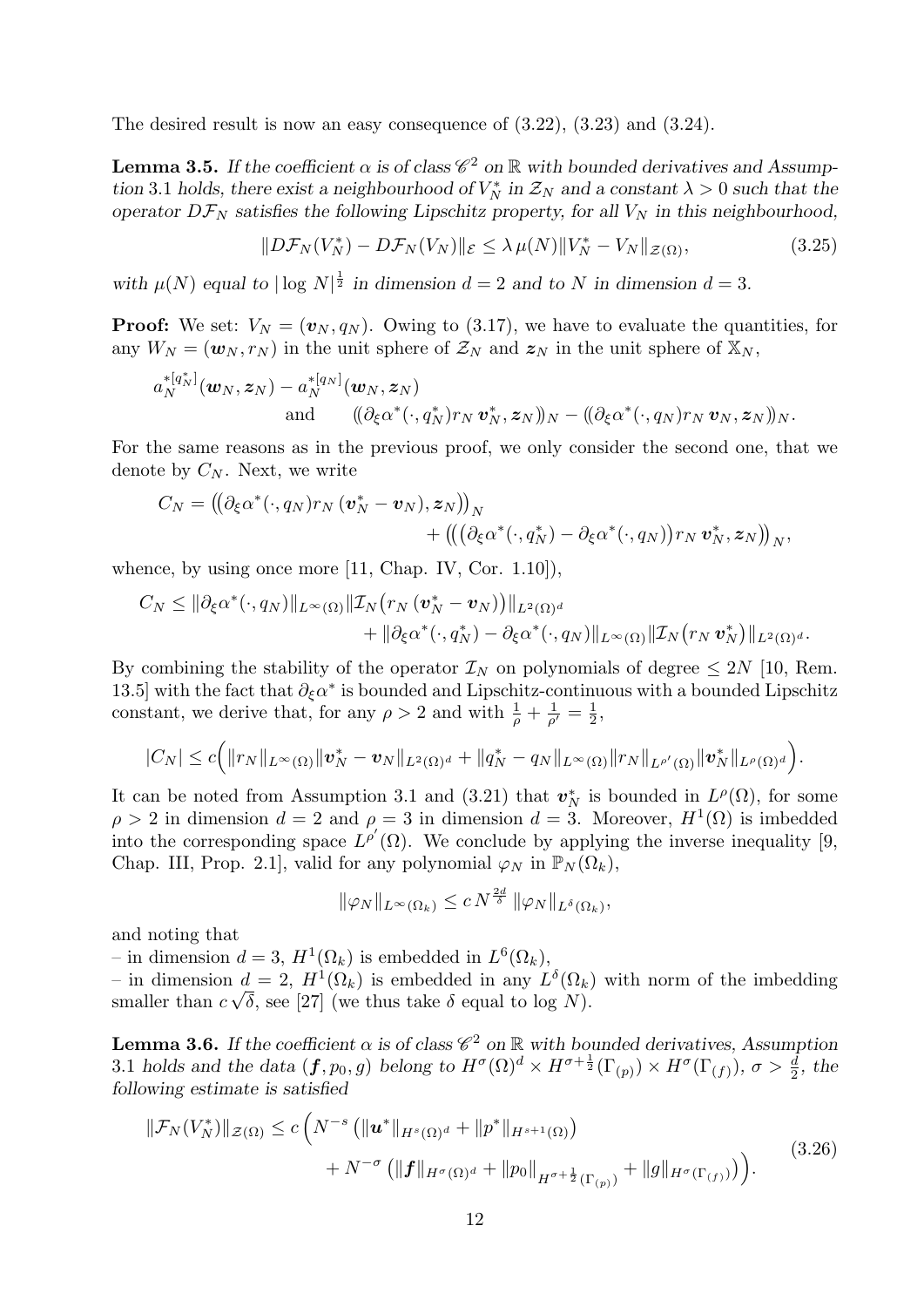**Proof:** Since  $\mathcal{F}(U^*)$  is zero, we have

$$
\|\mathcal{F}_N(V_N^*)\|_{\mathcal{Z}(\Omega)} \leq \|U^*-V_N^*\|_{\mathcal{Z}(\Omega)} + \|(\mathcal{T}-\mathcal{T}_N)\mathcal{G}(U^*)\|_{\mathcal{Z}(\Omega)} + \|\mathcal{T}_N(\mathcal{G}(U^*)-\mathcal{G}(V_N^*))\|_{\mathcal{Z}(\Omega)} + \|\mathcal{T}_N(\mathcal{G}(V_N^*)-\mathcal{G}_N(V_N^*))\|_{\mathcal{Z}(\Omega)}.
$$

The first term is bounded in (3.21). Evaluating the second term follows from (3.19) by noting that  $\mathcal{T}\mathcal{G}(U^*)$  is equal to  $U^*$ . To bound the third one, we apply (3.17) and note from the properties of the function  $\alpha$  and Assumption 3.1 that

$$
\|(\alpha^*(\cdot,p^*)-\alpha_0)\bm u^*-(\alpha^*(\cdot,q_N^*)-\alpha_0)\bm v_N^*\|_{L^2(\Omega)^d}\leq c\left(\|\bm u^*-\bm v_N^*\|_{L^2(\Omega)^d}+\|p^*-{q_N^*}\|_{H^1(\Omega)}\right),
$$

so that the estimate follows from (3.21). Finally, proving the estimate for the fourth term is obtained by applying (3.17), using the standard arguments for the error issued from numerical integation (see [11,  $\S$ V.1] for instance) combined with the same arguments as in part 3) of the proof of Lemma 3.4 (*i.e.* introducing approximations of  $\alpha^*(\cdot, q_N^*)$  in  $\mathbb{M}_{N^{\diamond}}$ and of  $u^*$  in  $\mathbb{X}_{N^{\diamond}}$ , where now  $N^{\diamond}$  stands for the integer part of  $\frac{N-1}{2}$ .

Owing to Lemmas 3.4 to 3.6, we are in a position to apply the theorem of Brezzi, Rappaz and Raviart [14]. Note that it requires Assumption 3.1 since we need that, for the quantity  $\mu(N)$  introduced in Lemma 3.5,  $\lim_{N\to+\infty}\mu(N) N^{-s} = 0$ . A similar condition must hold on the data.

**Theorem 3.7.** If the coefficient  $\alpha$  is of class  $\mathscr{C}^2$  on  $\mathbb R$  with bounded derivatives, Assumption 3.1 holds and the data  $(f, p_0, g)$  belong to  $H^{\sigma}(\Omega)^d \times H^{\sigma + \frac{1}{2}}(\Gamma_{(p)}) \times H^{\sigma}(\Gamma_{(f)}), \sigma > \frac{d}{2}$ , there exist a positive integer  $N^*$  and a positive constant  $\rho$  such that, for  $N \ge N^*$ , problem  $(3.5) - (3.6)$  has a unique solution  $(u_N, p_N)$  in the ball with centre  $(u^*, p^*)$  and radius  $\rho \mu(N)^{-1}$ . Moreover this solution satisfies the following a priori error estimate

$$
\| \boldsymbol{u}^* - \boldsymbol{u}_N \|_{L^2(\Omega)^d} + \| p^* - p_N \|_{H^1(\Omega)} \n\leq c(\boldsymbol{u}^*, p^*) \left( N^{-s} \left( \| \boldsymbol{u}^* \|_{H^s(\Omega)^d} + \| p^* \|_{H^{s+1}(\Omega)} \right) \n+ N^{-\sigma} \left( \| \boldsymbol{f} \|_{H^{\sigma}(\Omega)^d} + \| p_0 \|_{H^{\sigma+\frac{1}{2}}(\Gamma_{(p)})} + \| g \|_{H^{\sigma}(\Gamma_{(f)})} \right) \right),
$$
\n(3.27)

where the constant  $c(\mathbf{u}^*, p^*)$  only depends on the solution  $(\mathbf{u}^*, p^*)$ .

The assumptions for Theorem 3.7 to hold are very likely in dimension  $d = 2$  but they are not in dimension  $d = 3$ . However the convergence of the discretization when the data are continuous can be derived from the previous statement.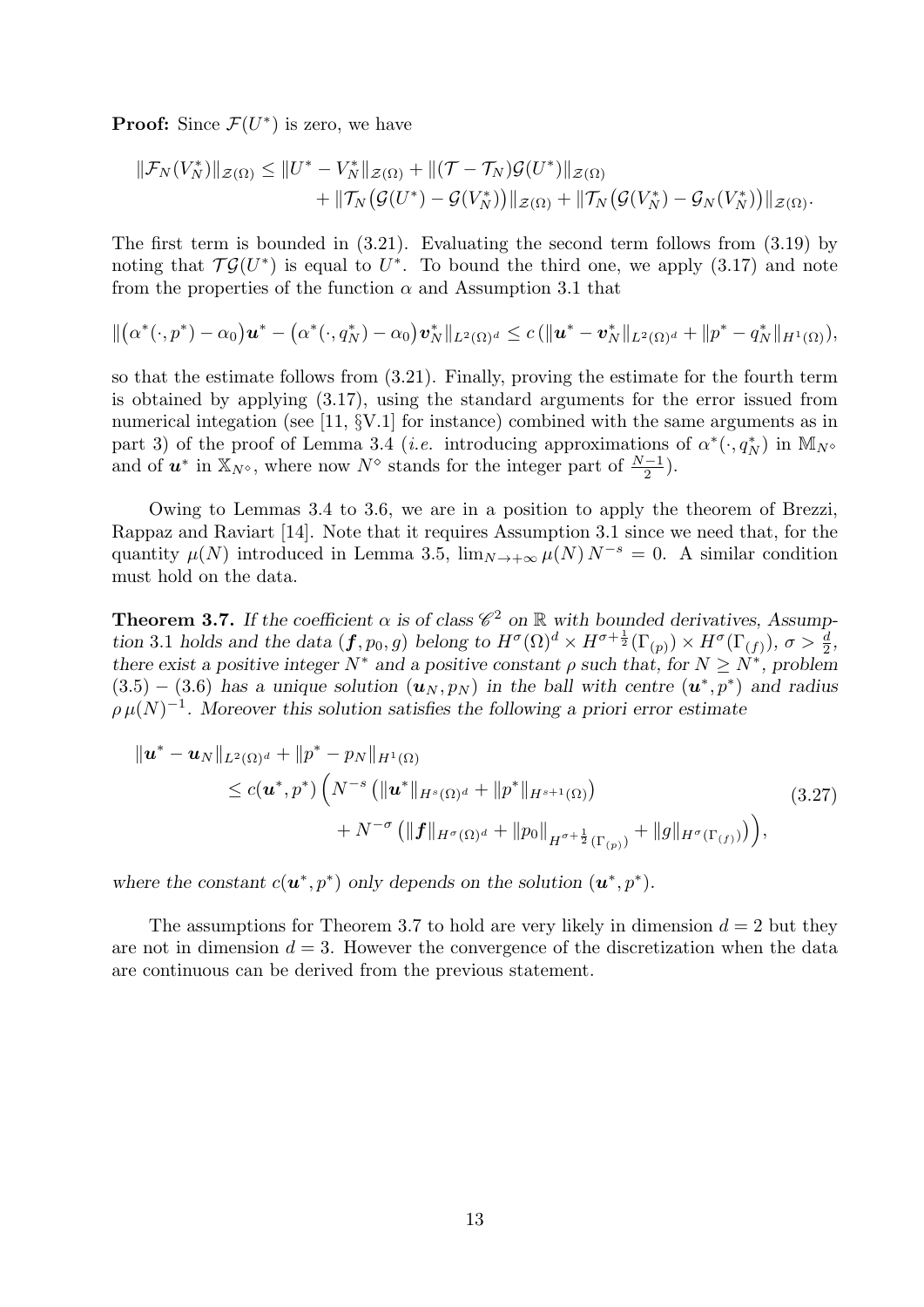## 4. A posteriori analysis.

As now standard for multistep discretizations, the a posteriori analysis that we perform relies on the triangle inequalities

$$
\|\mathbf{u}-\mathbf{u}_{N}\|_{L^{2}(\Omega)^{d}} \leq \|\mathbf{u}-\mathbf{u}^{*}\|_{L^{2}(\Omega)^{d}} + \|\mathbf{u}^{*}-\mathbf{u}_{N}\|_{L^{2}(\Omega)^{d}},
$$
  

$$
\|p-p_{N}\|_{H^{1}(\Omega)} \leq \|p-p^{*}\|_{H^{1}(\Omega)} + \|p^{*}-p_{N}\|_{H^{1}(\Omega)}.
$$
 (4.1)

Indeed, we wish to uncouple as much as possible the errors issued from the simplification and the discretization. In both cases, proving an upper bound for these errors consists in applying the theorem of Pousin and Rappaz [25] (see also [28, Prop. 2.1] for a more precise version).

#### 4.1. Error due to the simplification of the model.

On each domain  $\Omega_k$ ,  $1 \leq k \leq K$ , we define the error indicator

$$
\eta_{N,k}^{(s)} = \| (\alpha(p_N) - \alpha^*(\cdot, p_N)) \mathbf{u}_N \|_{L^2(\Omega_k)^d}.
$$
\n(4.2)

It can be noted that all  $\eta_{N,k}^{(s)}$  such that  $\Omega_k$  is contained in  $\Omega_{\sharp}$  are zero. Otherwise, they are given by

$$
\eta_{N,k}^{(s)} = \| (\alpha(p_N) - \alpha_0) \mathbf{u}_N \|_{L^2(\Omega_k)^d}.
$$
\n(4.3)

**Remark 4.1.** in practice,  $\alpha(p_N)$  is most often replaced by  $\mathcal{I}_N \alpha(p_N)$  in the previous definition (4.3), in order to make the  $\eta_{N,k}^{(s)}$  easier to compute. The next analysis is still valid in this case.

Using the notation introduced in Section 3, we observe that any solution  $U = (\mathbf{u}, p)$ of problem  $(2.3) - (2.4)$  satisfies

$$
\mathcal{F}_0(U) = U - \mathcal{T}\mathcal{G}_0(U) = 0, \quad \text{with} \quad \mathcal{G}_0(U) = \Big(\boldsymbol{f} - \big(\alpha(p) - \alpha_0\big)\boldsymbol{u}, p_0, g\Big), \quad (4.4)
$$

while any solution  $U^* = (\mathbf{u}^*, p^*)$  of problem  $(2.10) - (2.11)$  satisfies  $(3.10)$ . Thus, we are led to make the following analogue of Assumption 3.1.

Assumption 4.2. The solution  $U = (u, p)$  of problem  $(2.3) - (2.4)$ (i) belongs to  $H^s(\Omega)^d \times H^{s+1}(\Omega)$  for some  $s > 0$  in dimension  $d = 2$  and  $s > \frac{1}{2}$  in dimension  $d=3;$ 

(ii) is such that  $D\mathcal{F}_0(U)$  is an isomorphism of  $L^2(\Omega)^d \times H^1(\Omega)$ .

Indeed, this assumption is needed to prove the following lemma.

**Lemma 4.3.** If Assumption 4.2 holds, the mapping:  $V \rightarrow D\mathcal{F}_0(V)$  is continuous on  $H^{s}(\Omega)^{d} \times H^{s+1}(\Omega)$  and Lipschitz-continuous on a neighbourhood of U in this same space.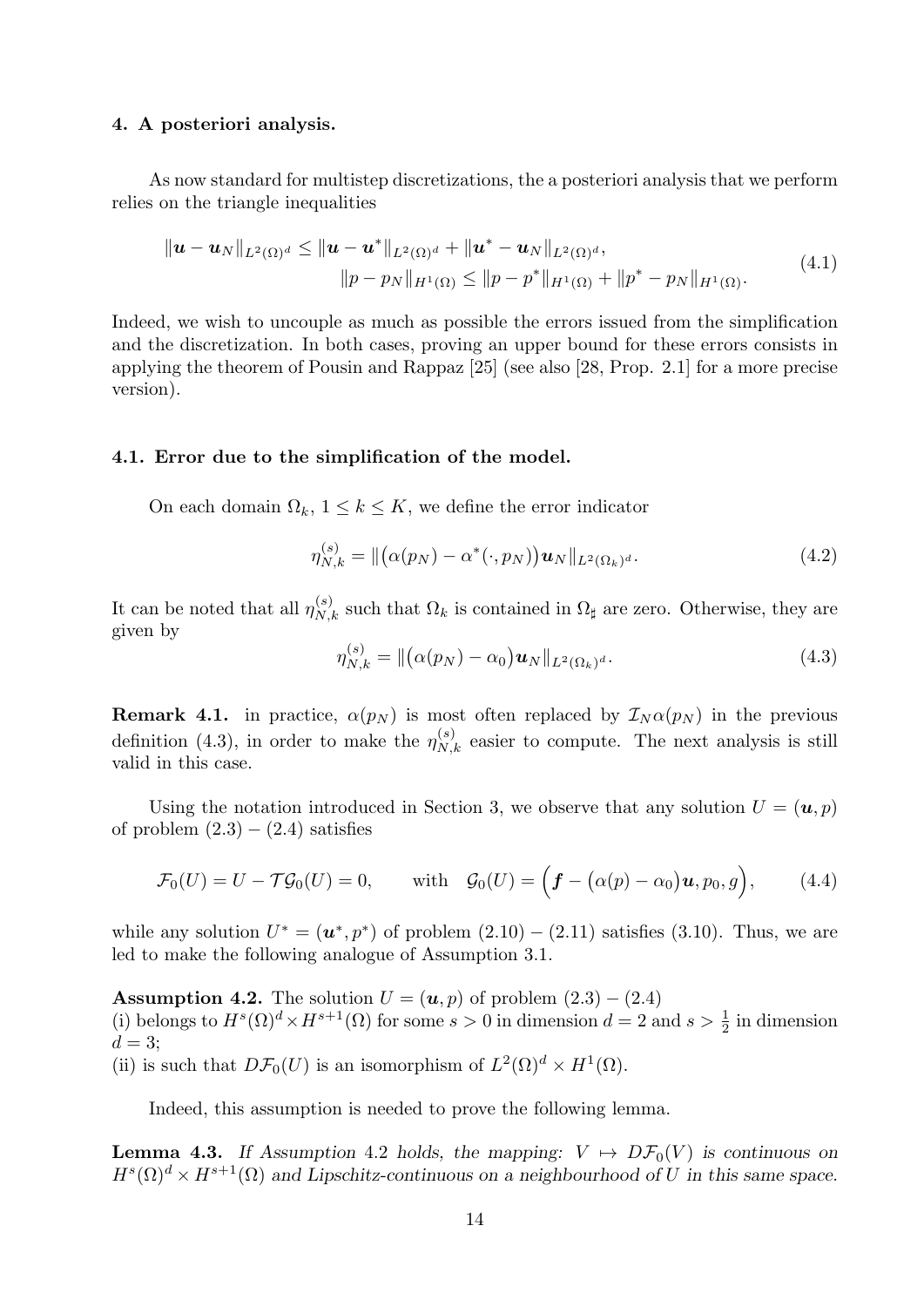**Proof:** We only check the Lipschitz property. Let  $V_1 = (\mathbf{v}_1, q_1)$  and  $V_2 = (\mathbf{v}_2, q_2)$  be two elements in the neighbourhood of  $U$ . For the same reasons as in the proof of Lemma 3.5, we have to evaluate the quantities, for any  $W = (\mathbf{w}, r)$  in the unit sphere of  $\mathcal{Z}(\Omega)$  and z in the unit sphere of  $L^2(\Omega)^d$ ,

$$
a^{[q_1]}(\boldsymbol{w},\boldsymbol{z})-a^{[q_2]}(\boldsymbol{w},\boldsymbol{z})\\ \text{and}\quad\int_{\Omega}\partial_{\xi}\alpha(\boldsymbol{x},q_1(\boldsymbol{x}))r(\boldsymbol{x})\,\boldsymbol{v}_1(\boldsymbol{x})\,\cdot\,\boldsymbol{z}(\boldsymbol{x})\,\mathrm{d}\boldsymbol{x}-\int_{\Omega}\partial_{\xi}\alpha(\boldsymbol{x},q_2(\boldsymbol{x}))r(\boldsymbol{x})\,\boldsymbol{v}_2(\boldsymbol{x})\,\cdot\,\boldsymbol{z}(\boldsymbol{x})\,\mathrm{d}\boldsymbol{x}.
$$

Bounding the first term follows from the imbedding of  $H^{s+1}(\Omega)$  into  $L^{\infty}(\Omega)$ . On the other hand, denoting by  $C$  the second term, we have

$$
C = \int_{\Omega} \bigl( \partial_{\xi} \alpha \bigl( \boldsymbol{x}, q_1(\boldsymbol{x}) \bigr) - \partial_{\xi} \alpha \bigl( \boldsymbol{x}, q_2(\boldsymbol{x}) \bigr) \bigr) r(\boldsymbol{x}) \, \boldsymbol{v}_1(\boldsymbol{x}) \, \cdot \, \boldsymbol{z}(\boldsymbol{x}) \, \mathrm{d}\boldsymbol{x} \\ + \int_{\Omega} \partial_{\xi} \alpha \bigl( \boldsymbol{x}, q_2(\boldsymbol{x}) \bigr) r(\boldsymbol{x}) \, (\boldsymbol{v}_1 - \boldsymbol{v}_2)(\boldsymbol{x}) \, \cdot \, \boldsymbol{z}(\boldsymbol{x}) \, \mathrm{d}\boldsymbol{x},
$$

whence, with  $\frac{1}{\rho} + \frac{1}{\rho'} = \frac{1}{2}$  $\frac{1}{2}$ ,

$$
C\leq c\left(\|q_1-q_2\|_{L^{\infty}(\Omega)}\|r\|_{L^{\rho'}(\Omega)}\|v_1\|_{L^{\rho}(\Omega)^d}+\|r\|_{L^{\rho'}(\Omega)}\|v_1-v_2\|_{L^{\rho}(\Omega)^d}\right).
$$

Finally, we take  $\rho > 2$  in dimension 2 (small enough for  $H^s(\Omega)$  to be imbedded in  $L^{\rho}(\Omega)$ ) and  $\rho = 3$  in dimension 3. Thus it follows from Assumption 4.2 and the imbedding of  $H^1(\Omega)$  in  $L^{p'}(\Omega)$  that all the terms in the previous inequality are bounded.

**Proposition 4.4.** If Assumption 4.2 holds, there exists a neighbourhood of U in  $H^s(\Omega)^d$  ×  $H^{s+1}(\Omega)$  such that the following a posteriori error estimate holds for any solution  $U^* =$  $(u^*, p^*)$  of problem  $(2.10) - (2.11)$  in this neighbourhood

$$
\|u - u^*\|_{L^2(\Omega)^d} + \|p - p^*\|_{H^1(\Omega)}\n\leq c(u, p) \left( \left( \sum_{k=1}^K (\eta_{N,k}^{(s)})^2 \right)^{\frac{1}{2}} + \|u^* - u_N\|_{L^2(\Omega)^d} + \|p^* - p_N\|_{H^1(\Omega)} \right),
$$
\n(4.5)

where the constant  $c(\mathbf{u}, p)$  only depends on the solution U.

Proof: Owing to Lemma 4.3, applying a slight extension of [28, Prop. 2.1] yields, for a constant c only depending on the norm of  $D\mathcal{F}_0(U)^{-1}$ ,

$$
||U - U^*||_{\mathcal{Z}(\Omega)} \leq c ||\mathcal{F}_0(U^*)||_{\mathcal{Z}(\Omega)} \leq c' ||(\alpha(p^*) - \alpha^*(\cdot, p^*))\mathbf{u}^*||_{L^2(\Omega)^d}.
$$

To conclude, we use a triangle inequality and the Lipschitz property of  $\alpha$ , together with the same Sobolev imbeddings as in Section 3:

$$
\|(\alpha(p^*) - \alpha^*(\cdot, p^*))\mathbf{u}^*\|_{L^2(\Omega)^d} \leq \|(\alpha(p_N) - \alpha^*(\cdot, p_N))\mathbf{u}_N\|_{L^2(\Omega)^d} + c \left(\|p^* - p_N\|_{H^1(\Omega)}\|\mathbf{u}^*\|_{H^s(\Omega)^d} + \|\mathbf{u}^* - \mathbf{u}_N\|_{L^2(\Omega)^d}\right).
$$
(4.6)

All this gives the desired estimate.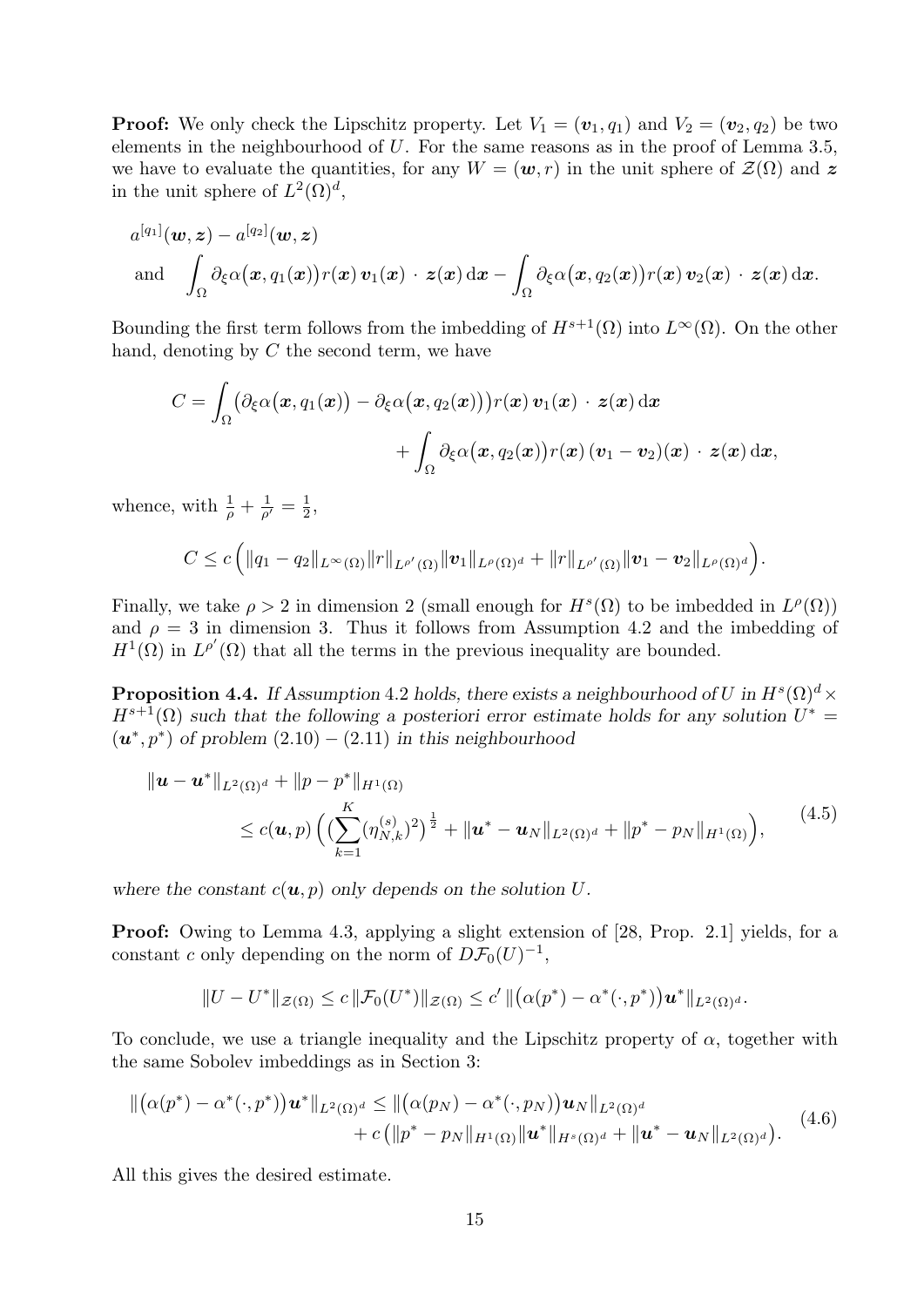On the other hand, the residual equation can be written explicitly by subtracting  $(2.11)$  from  $(2.4)$ . It reads

$$
\forall \mathbf{v} \in L^{2}(\Omega)^{d}, \quad a^{[p]}(\mathbf{u} - \mathbf{u}^{*}, \mathbf{v}) + b(\mathbf{v}, p - p^{*})
$$
  
= 
$$
- \int_{\Omega} (\alpha(p) - \alpha^{*}(\mathbf{x}, p^{*})) \mathbf{u}^{*}(\mathbf{x}) \cdot \mathbf{v}(\mathbf{x}) d\mathbf{x}, \qquad (4.7)
$$
  

$$
\forall q \in H_{(p)}^{1}(\Omega), \quad b(\mathbf{u} - \mathbf{u}^{*}, q) = 0.
$$

Thus, proving the next estimate is nearly obvious.

Proposition 4.5. If Assumption 4.2 holds, the following estimate holds for each indicator  $\eta_{N,k}^{(s)}$  defined in (4.2)

$$
\eta_{N,k}^{(s)} \le c \left( \|\mathbf{u}-\mathbf{u}^*\|_{L^2(\Omega_k)^d} + \|p-p^*\|_{H^1(\Omega_k)} + \|\mathbf{u}^*-\mathbf{u}_N\|_{L^2(\Omega_k)^d} + \|p^*-p_N\|_{H^1(\Omega_k)} \right). \tag{4.8}
$$

**Proof:** By using a triangle inequality similar to  $(4.6)$ , we only have to bound the quantity  $\|(\alpha(p^*) - \alpha^*(\cdot, p^*))\mathbf{u}^*\|_{L^2(\Omega_k)^d}$ . A further triangle inequality yields

$$
\begin{aligned} \|\big(\alpha(p^*)-\alpha^*(\cdot,p^*)\big)\bm{u}^*\|_{L^2(\Omega_k)^d} \\ &\leq c\,\|p-p^*\|_{H^1(\Omega_k)}\|\bm{u}^*\|_{H^s(\Omega_k)^d} + \|(\alpha(p)-\alpha^*(\cdot,p^*)\big)\bm{u}^*\|_{L^2(\Omega_k)^d}.\end{aligned}
$$

Thus, the desired estimate is obtained by taking the function  $v$  in (4.7) equal to

$$
\boldsymbol{v}_k = \begin{cases} \big(\alpha(p) - \alpha^*(\cdot, p^*)\big)\boldsymbol{u}^* & \text{in } \Omega_k, \\ \boldsymbol{0} & \text{elsewhere,} \end{cases}
$$

and using the continuity of the forms  $a^{[p]}(\cdot, \cdot)$  and  $b(\cdot, \cdot)$ .

# 4.2. Error due to the discretization.

We need some further notation: For  $1 \leq k \leq K$ , let  $\mathcal{E}_k^0$  and  $\mathcal{E}_k^{(f)}$  $\kappa^{(J)}$  be the set of edges ( $d = 2$ ) or faces ( $d = 3$ ) of  $\Omega_k$  which are not contained in  $\partial\Omega$  or are contained in  $\Gamma_{(f)}$ , respectively. We also introduce an approximation  $g_N$  of g defined similarly as  $p_{0N}$ : Assuming that g is continuous on  $\Gamma_{(f)}$ , for each edge  $(d = 2)$  or face  $(d = 3) \Gamma_{\ell}$  of an element  $\Omega_k$  which is contained in  $\Gamma(f)$ ,  $g_N|_{\Gamma_\ell}$  belongs to  $\mathbb{P}_N(\Gamma_\ell)$  and is equal to g at the  $(N+1)^{d-1}$  nodes  $F_k(\xi_i, \xi_j)$  or  $F_k(\xi_i, \xi_j, \xi_m)$  which are located on  $\overline{\Gamma}_{\ell}$ .

Next, for each  $k, 1 \leq k \leq K$ , we define the error indicator

$$
\eta_{N,k}^{(d)} = \| \mathcal{I}_N \mathbf{f} - \alpha^* (\cdot, p_N) \mathbf{u}_N - \mathbf{grad} \, p_N \|_{L^2(\Omega_k)^d} + N^{-1} \| \text{div} \, \mathbf{u}_N \|_{L^2(\Omega_k)} + \sum_{\gamma \in \mathcal{E}_k^0} N^{-\frac{1}{2}} \| [\mathbf{u}_N \cdot \mathbf{n}]_\gamma \|_{L^2(\gamma)} + \sum_{\gamma \in \mathcal{E}_k^{(f)}} N^{-\frac{1}{2}} \| g_N - \mathbf{u}_N \cdot \mathbf{n} \|_{L^2(\gamma)}.
$$
 (4.9)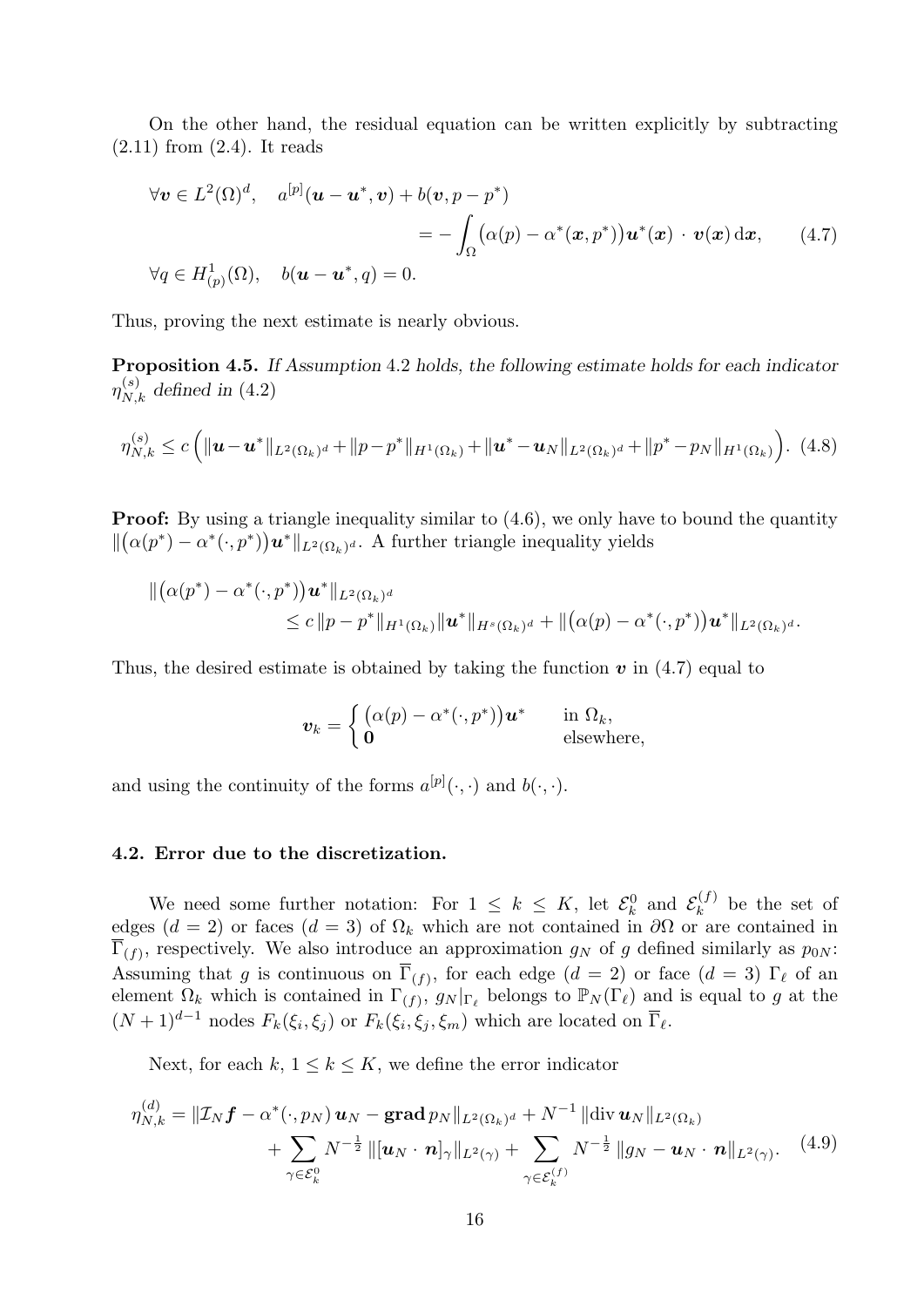Indeed, all solutions  $U^*$  of problem  $(2.10) - (2.11)$  and  $U_N$  of problem  $(3.5) - (3.6)$ satisfy the following residual equations, for all  $v$  in  $L^2(\Omega)^d$ ,

$$
a^{*[p^*]}(\boldsymbol{u}^*,\boldsymbol{v}) - a^{*[p_N]}(\boldsymbol{u}_N,\boldsymbol{v}) + b(\boldsymbol{v},p^* - p_N)
$$
  
= 
$$
\int_{\Omega} (\mathcal{I}_N \boldsymbol{f} - \alpha^*(\boldsymbol{x},p_N) \boldsymbol{u}_N - \text{grad }p_N)(\boldsymbol{x}) \cdot \boldsymbol{v}(\boldsymbol{x}) d\boldsymbol{x} + \int_{\Omega} (\boldsymbol{f} - \mathcal{I}_N \boldsymbol{f})(\boldsymbol{x}) \cdot \boldsymbol{v}(\boldsymbol{x}) d\boldsymbol{x},
$$
(4.10)

and, for all q in  $H^1_{(p)}(\Omega)$ ,

$$
b(\boldsymbol{u}^* - \boldsymbol{u}_N, q) = \langle g, q \rangle^{(f)} - b(\boldsymbol{u}_N, q). \tag{4.11}
$$

To handle this last equation, we use the second line of (3.6), together with the definition of  $g_N$ , and observe by integrating by parts on each  $\Omega_k$  that, for any  $q_N$  in M<sub>N-1</sub> (with obvious notation)

$$
b(\mathbf{u}^* - \mathbf{u}_N, q) = \langle g - g_N, q \rangle^{(f)} + \langle g_N, q - g_N \rangle^{(f)}
$$
  
+ 
$$
\sum_{k=1}^K \Biggl( \int_{\Omega_k} (\text{div } \mathbf{u}_N)(\mathbf{x}) (q - q_N)(\mathbf{x}) d\mathbf{x} - \int_{\partial \Omega_k} (\mathbf{u}_N \cdot \mathbf{n}) (\tau) (q - q_N)(\tau) d\tau \Biggr).
$$
 (4.12)

We now make an assumption on the solution of problem  $(2.10) - (2.11)$  which is very similar but weaker than Assumption 3.1 (and requires the same notation).

**Assumption 4.6.** The solution  $U^* = (u^*, p^*)$  of problem  $(2.10) - (2.11)$ (i) belongs to  $H^s(\Omega)^d \times H^{s+1}(\Omega)$  for some  $s > 0$  in dimension  $d = 2$  and  $s > \frac{1}{2}$  in dimension  $d=3;$ (ii) is such that  $D\mathcal{F}(U^*)$  is an isomorphism of  $L^2(\Omega)^d \times H^1(\Omega)$ .

The arguments for proving the next lemma are exactly the same as for Lemma 4.3.

**Lemma 4.7.** If Assumption 4.6 holds, the mapping:  $V \rightarrow D\mathcal{F}(V)$  is continuous on  $H^{s}(\Omega)^{d} \times H^{s+1}(\Omega)$  and Lipschitz-continuous on a neighbourhood of U in  $\prod_{k=1}^{K} H^{s}(\Omega_k)^{d} \times$  $\prod_{k=1}^K H^{s+1}(\Omega_k)$ .

We also recall from [6, Lemmas 3.3 & 3.4] the next results.

**Lemma 4.8.** For all q in  $H^1(\Omega)$ , there exists a  $q_N$  in  $\mathbb{M}_N$  satisfying for  $1 \leq k \leq K$  and for all edges  $(d = 2)$  or faces  $(d = 3) \gamma$  of  $\Omega_k$ ,

$$
||q - q_N||_{L^2(\Omega_k)} \le c \,\rho(\Omega) \, N^{-1} \, ||q||_{H^1(\Omega)}, \qquad ||q - q_N||_{L^2(\gamma)} \le c \, N^{-\frac{1}{2}} \, ||q||_{H^1(\Omega)}, \qquad (4.13)
$$

with  $\rho(\Omega)$  equal to 1 if the domain  $\Omega$  is either two-dimensional or convex, to  $N^{\frac{1}{2}}$  otherwise.

**Proposition 4.9.** If Assumption 4.6 holds, there exists a neighbourhood of  $U^*$  such that the following a posteriori error estimate holds for any solution  $U_N = (\mathbf{u}_N, p_N)$  of problem  $(3.5) - (3.6)$  in this neighbourhood

$$
\| \boldsymbol{u}^* - \boldsymbol{u}_N \|_{L^2(\Omega)^d} + \| p^* - p_N \|_{H^1(\Omega)} \le c(\boldsymbol{u}^*, p^*) \left( \rho(\Omega) \left( \sum_{k=1}^K (\eta_{N,k}^{(d)})^2 \right)^{\frac{1}{2}} + \| \boldsymbol{f} - \mathcal{I}_N \boldsymbol{f} \|_{L^2(\Omega)^d} + \| p_0 - p_{0N} \|_{H^{\frac{1}{2}}(\Gamma_{(p)})} + \| g - g_N \|_{H^{\frac{1}{2}}_{00}(\Gamma_{(f)})'} \right), \tag{4.14}
$$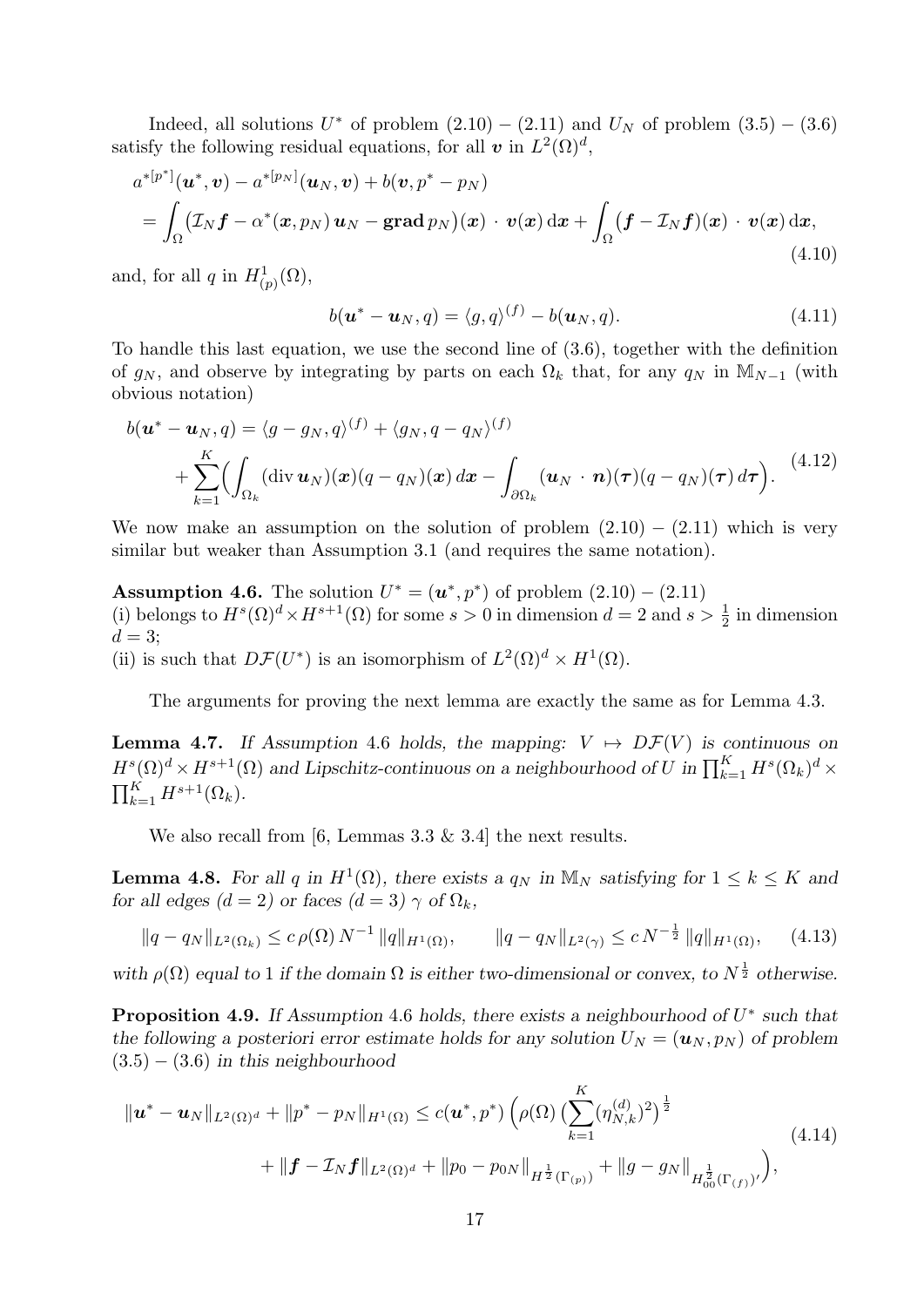where the constant  $c(\mathbf{u}^*, p^*)$  only depends on the solution  $U^*$ .

**Proof:** There also, owing to Lemma 4.7, applying [28, Prop. 2.1] yields, for a constant c only depending on the norm of  $D\mathcal{F}(U^*)^{-1}$ ,

$$
||U^* - U_N||_{\mathcal{Z}(\Omega)} \le c ||\mathcal{F}(U_N)||_{\mathcal{Z}(\Omega)} \le c ||\mathcal{F}(U^*) - \mathcal{F}(U_N)||_{\mathcal{Z}(\Omega)}.
$$

The right-hand side is then evaluated from (4.10) and (4.12), combined with Lemma 4.8.

The converse estimate (i.e. the upper bound of each  $\eta_{N,k}^{(d)}$  as a function of the error) would likely be not optimal, see [5, Thm 2.9]. We do not present it because we do not intend to perform adaptivity with respect to N.

# 4.3. Summary of the results.

Up to the terms involving the data, namely

$$
\|\boldsymbol{f} - \mathcal{I}_N \boldsymbol{f}\|_{L^2(\Omega)^d} + \|p_0 - p_{0N}\|_{H^{\frac{1}{2}}(\Gamma_{(p)})} + \|g - g_N\|_{H^{\frac{1}{2}}_{00}(\Gamma_{(f)})'},\tag{4.15}
$$

the full error

$$
E = \|\mathbf{u} - \mathbf{u}^*\|_{L^2(\Omega)^d} + \|p - p^*\|_{H^1(\Omega)} + \|\mathbf{u}^* - \mathbf{u}_N\|_{L^2(\Omega)^d} + \|p^* - p_N\|_{H^1(\Omega)}, \qquad (4.16)
$$

satisfies

$$
E \le c \left( \sum_{k=1}^{K} \left( (\eta_{N,k}^{(s)})^2 + \rho(\Omega)^2 (\eta_{N,k}^{(d)})^2 \right) \right)^{\frac{1}{2}}.
$$
\n(4.17)

This estimate is fully optimal when the domain  $\Omega$  is two-dimensional or convex. Moreover, for three-dimensional non-convex domains  $\Omega$ , the lack of optimality only concerns the terms  $\|\text{div } \boldsymbol{u}_N\|_{L^2(\Omega_k)}$ . On the other hand, estimate (4.8) is local and proves the optimality of the indicators  $\eta_{N,k}^{(s)}$ . So they form an efficient tool for the automatic simplification of the model, as described in the following strategy.

#### 4.4. The adaptivity strategy.

Let  $\eta^*$  be a fixed tolerance. From now on, we work with N sufficiently large for the quantities in (4.15) to be smaller than  $\eta^*$ .

INITIALIZATION STEP. We first work with the partition of  $\Omega$  given by

$$
\Omega_{\sharp}^{0} = \emptyset, \qquad \Omega_{\flat}^{0} = \Omega, \tag{4.18}
$$

and we solve the corresponding linear problem  $(3.5) - (3.6)$ .

ADAPTATION STEP. We now assume that a partition of  $\Omega$  into  $\Omega_{\sharp}^m$  and  $\Omega_{\flat}^m$  is given. We compute the corresponding solution  $(u_N, p_N)$  of problem  $(3.5) - (3.6)$ , the indicators  $\eta_N^{(s)}$  $N,k$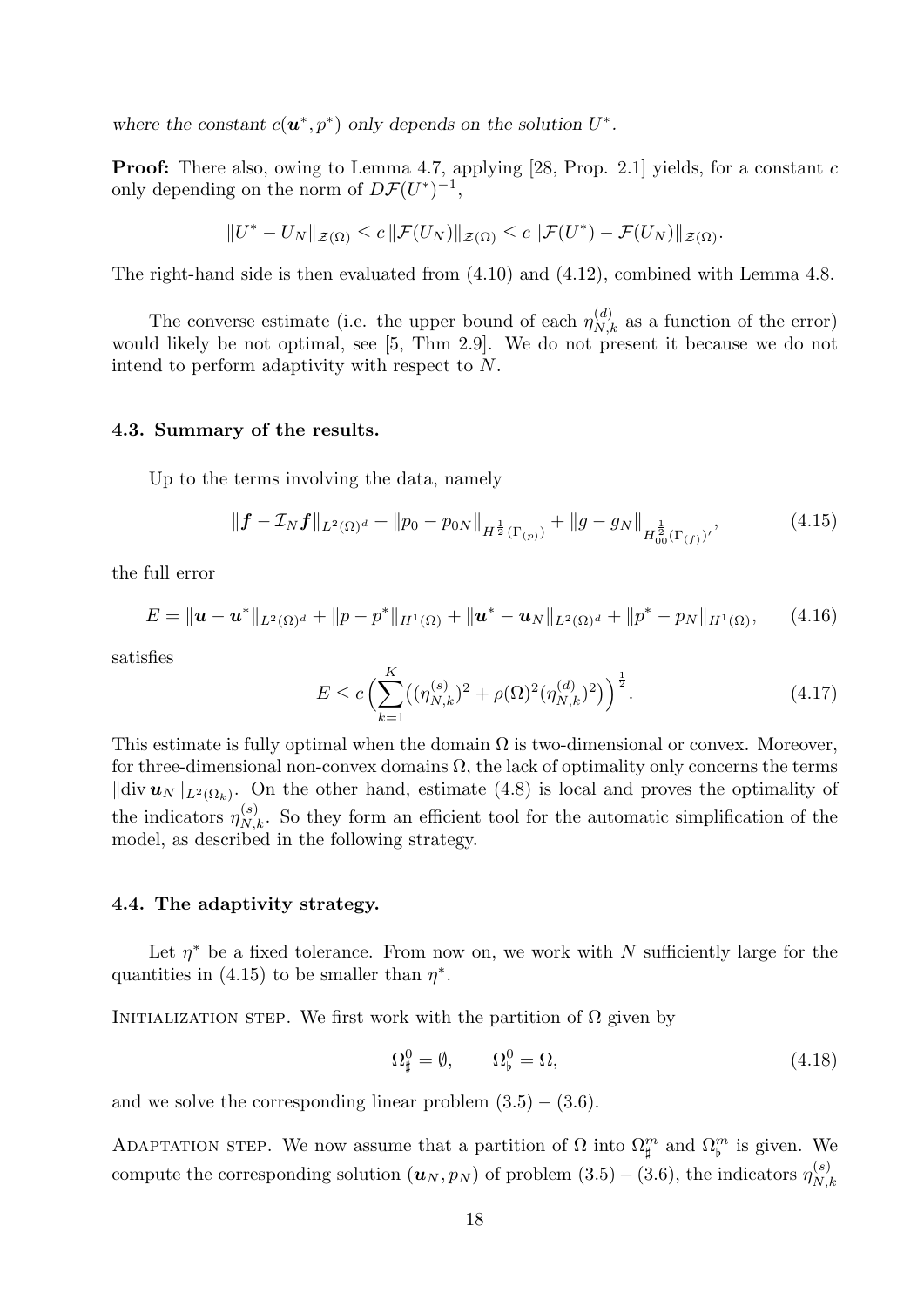and their mean value  $\overline{\eta}_{N}^{(s)}$ , the indicators  $\eta_{N,k}^{(d)}$  and their mean value  $\overline{\eta}_{N}^{(d)}$ . We recall that  $\eta_{N,k}^{(s)}$  is not zero only if  $\Omega_k$  is contained in  $\Omega_{\nu}^m$ . The new partition of  $\Omega$  is thus constructed in the following way:

(i) The domain  $\Omega^{m+1}_{\sharp}$  is the union of  $\Omega^{m}_{\sharp}$  and of all  $\Omega_{k}$  such that

$$
\eta_{N,k}^{(s)} \ge \max \{ \overline{\eta}_N^{(s)}, \overline{\eta}_N^{(d)} \};\tag{4.19}
$$

(ii) The domain  $\Omega_{\flat}^{m+1}$  is taken equal to  $\Omega \setminus \overline{\Omega}_{\sharp}^{m+1}$  $\begin{matrix} 1 & 1 \\ 1 & 1 \end{matrix}$ 

Remark 4.10. The adaptation step can be improved in the two following ways: (i) At each step m, the partition into  $\Omega_{\sharp}^{m}$  and  $\Omega_{\flat}^{m}$  can be regularized, in order to diminish the number of connected components of  $\Omega_{\sharp}^{m}$  and  $\Omega_{\sharp}^{m}$ . For instance, if a domain  $\Omega_{k}$  in  $\Omega_{\sharp}^{m}$  is surrounded by domains in  $\Omega_{\sharp}^{m}$ , it can be inserted into  $\Omega_{\sharp}^{m}$ .

(ii) When a domain  $\Omega_k$  of very large size must be inserted into  $\Omega_{\sharp}^m$ , an idea is to consider a new decomposition of  $\Omega$  into subdomains where this  $\Omega_k$  is replaced by smaller  $\Omega_{k'}$  and to perform a new computation in order to determine which of these subdomains must be inserted into  $\Omega_{\sharp}^m$ .

The adaptation step must be iterated either a fixed number of times or until the Hilbertian sum  $\left(\sum_{k=1}^K (\eta_{N,k}^{(s)})^2\right)^{\frac{1}{2}}$  becomes smaller than  $\eta^*$  (when possible).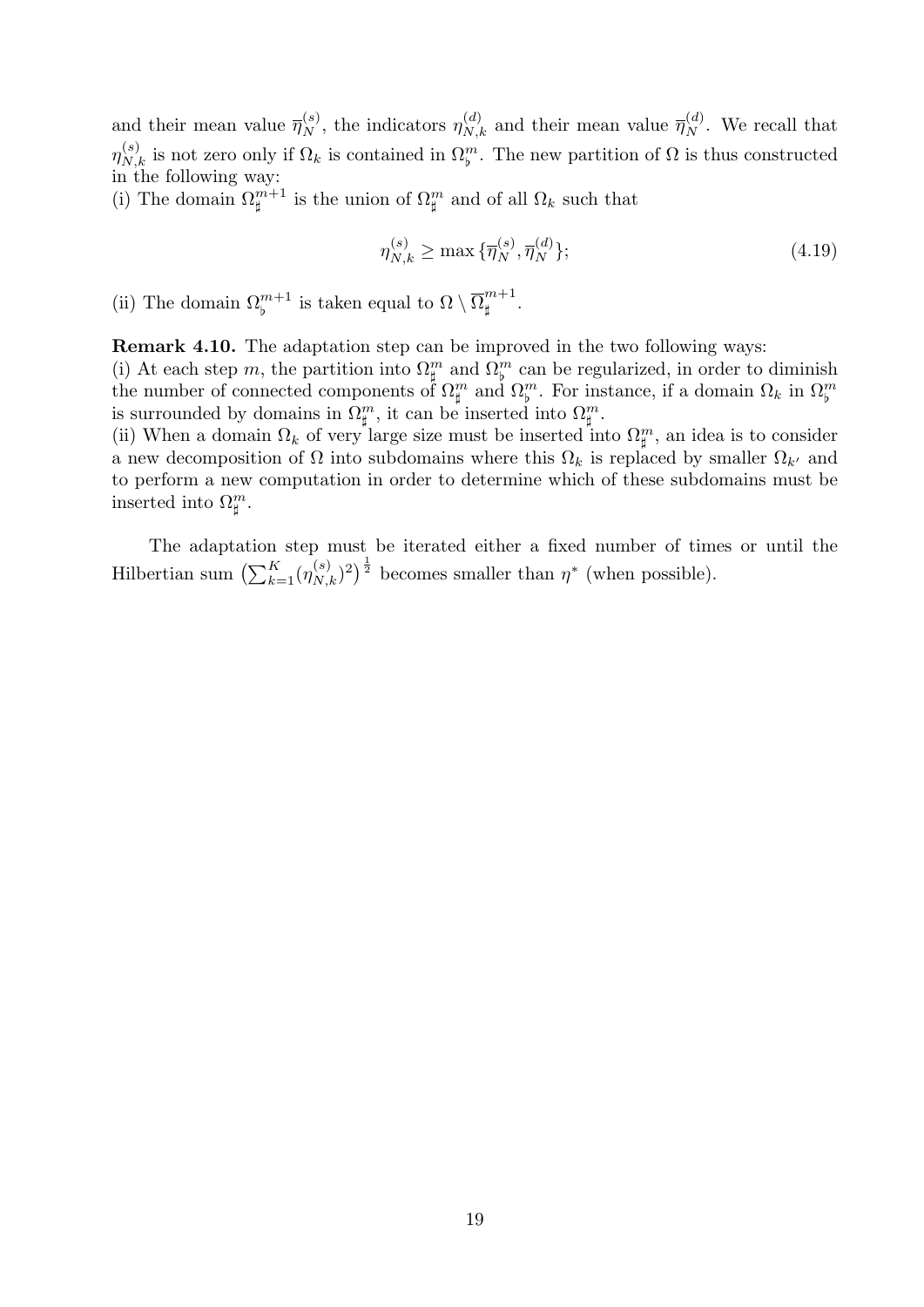#### 5. An iterative algorithm.

A large number of iterative algorithms exists for solving nonlinear problems of the type considered here, for instance the Newton's method (we refer to [14] for the proof of its convergence which relies on the arguments in Section 3, see also [20, Chap. IV, Thm 6.3]). However most of them require to compute the derivative  $\partial_{\xi}\alpha$  which is not always possible. So, we now present a low cost algorithm and investigate its convergence.

Assuming that an initial guess  $(\boldsymbol{u}_N^0, p_N^0)$  is given (for instance, it can be the solution of problem  $(3.5) - (3.6)$  with  $\alpha^*(\cdot, p_N)$  replaced by  $\alpha_0$ , we solve iteratively the problems

Find  $(\boldsymbol{u}_N^n, p_N^n)$  in  $\mathbb{X}_N \times \mathbb{M}_N$  such that

$$
p_N^n = p_{0N} \quad \text{on } \Gamma_{(p)},\tag{5.1}
$$

and

$$
\forall \mathbf{v}_N \in \mathbb{X}_N, \quad a_N^{*[p_N^{n-1}]}(\mathbf{u}_N^n, \mathbf{v}_N) + b_N(\mathbf{v}_N, p_N^n) = ((\mathbf{f}, \mathbf{v}_N))_N, \forall q_N \in \mathbb{M}_N^{(p)}, \quad b_N(\mathbf{u}_N^n, q_N) = ((g, q_N))_N^{(f)}.
$$
\n(5.2)

It is readily checked that this problem admits a unique solution. Proving the convergence of the sequence  $(\boldsymbol{u}_N^n, p_N^n)_n$  requires some preliminary lemmas.

**Lemma 5.1.** When all assumptions of Theorem 3.7 hold, there exists a constant  $\lambda$  only depending on  $U^*$  such that any solution  $(u_N, p_N)$  of problem  $(3.5) - (3.6)$  satisfies

$$
\|\boldsymbol{u}_N\|_{L^{\rho}(\Omega)^d} \leq \lambda,\tag{5.3}
$$

with  $\rho > 2$  in dimension  $d = 2$  and  $\rho = 3$  in dimension  $d = 3$ .

**Proof:** We again use the approximation  $(v_N^*, q_N^*)$  of  $(u^*, p^*)$  which satisfies (3.21). Indeed, we have

$$
\|\boldsymbol{u}_N\|_{L^\rho(\Omega)^d}\leq \|\boldsymbol{v}_N^*\|_{L^\rho(\Omega)^d}+\|\boldsymbol{u}_N-\boldsymbol{v}_N^*\|_{L^\rho(\Omega)^d}.
$$

Evaluating the first term results from (3.21) and the imbedding of  $H^s(\Omega)$  into  $L^{\rho}(\Omega)$ . To bound the second one, we use an inverse inequality, see [9, Chap. III, Prop. 2.1]. All this yields

$$
\|\bm{u}_N\|_{L^{\rho}(\Omega)^d}\leq \|\bm{u}^*\|_{H^s(\Omega)^d}+c\,N^{2d(\frac{1}{2}-\frac{1}{\rho})}\,\big(\|\bm{u}^*-\bm{v}^*_N\|_{L^2(\Omega)^d}+\|\bm{u}^*-\bm{u}_N\|_{L^2(\Omega)^d}\big).
$$

The quantity  $\|\mathbf{u}^* - \mathbf{v}_N^*\|_{L^2(\Omega)^d}$  is bounded in (3.21), while the estimate for  $\|\mathbf{u}^* - \mathbf{u}_N\|_{L^2(\Omega)^d}$ is stated in Theorem 3.7 (only this requires Assumption 3.1). To conclude, we choose  $\rho$  in dimension  $d=2$  such that  $2d(\frac{1}{2})$  $(\frac{1}{2} - \frac{1}{\rho}) - s = 0.$ 

When subtracting equation (5.2) at step n from equation (3.6) we obtain

$$
\forall \boldsymbol{v}_N \in \mathbb{X}_N, \quad a_N^{*[p_N^{n-1}]}(\boldsymbol{u}_N - \boldsymbol{u}_N^n, \boldsymbol{v}_N) + b_N(\boldsymbol{v}_N, p_N - p_N^n) \n= \left( \left( \left( \alpha^*(\cdot, p_N^{n-1}) - \alpha^*(\cdot, p_N) \right) \boldsymbol{u}_N, \boldsymbol{v}_N \right) \right)_N, \quad (5.4)
$$
\n
$$
\forall q_N \in \mathbb{M}_N^{(p)}, \quad b_N(\boldsymbol{u}_N - \boldsymbol{u}_N^n, q_N) = 0.
$$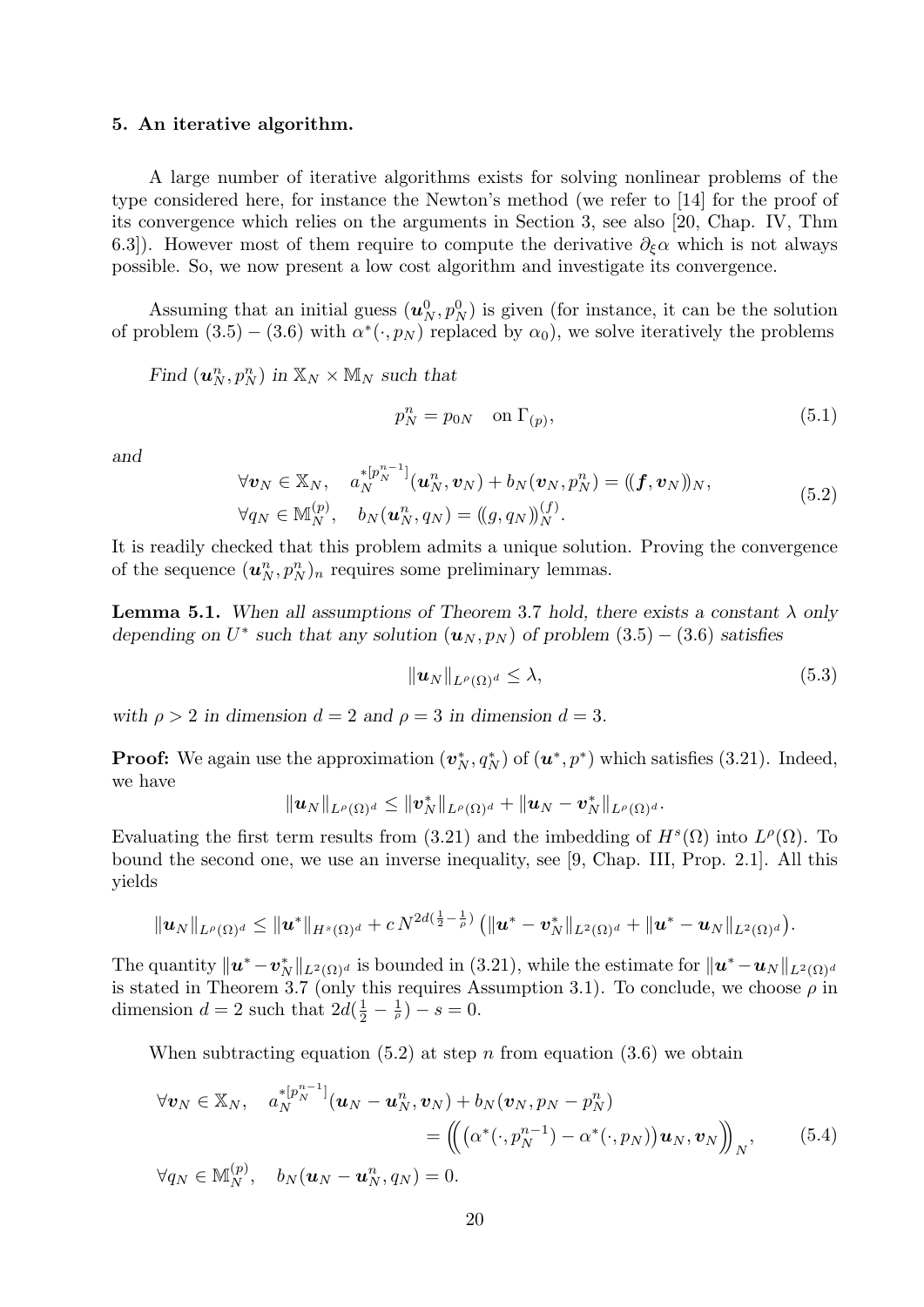We are thus in a position to derive the next result.

**Lemma 5.2.** When all assumptions of Theorem 3.7 hold, the sequence  $(\boldsymbol{u}_N^n, p_N^n)_n$  satisfies the following estimate

$$
\|u_N - u_N^n\|_{L^2(\Omega)^d} \le c \frac{\lambda \alpha^{\dagger}}{\alpha_1} \|p_N - p_N^{n-1}\|_{H^1(\Omega_\sharp)},
$$
  

$$
\|p_N - p_N^n\|_{H^1(\Omega)} \le c \lambda \alpha^{\dagger} (1 + \frac{\alpha_2}{\alpha_1}) \|p_N - p_N^{n-1}\|_{H^1(\Omega_\sharp)},
$$
\n(5.5)

where  $\alpha^{\dagger}$  stands for the Lipschitz constant of the function  $\alpha$ .

**Proof:** We take  $v_N$  equal to  $u_N - u_N^n$  in (5.4). The standard properties of the discrete product  $((\cdot,\cdot))_N$  (see [10, Remark 13.3] for instance), combined with a Cauchy–Schwarz inequality (note also that  $p_N - p_N^n$  belongs to  $\mathbb{M}_N^{(p)}$ ), thus yield

$$
\alpha_1\|\boldsymbol{u}_N-\boldsymbol{u}_N^n\|_{L^2(\Omega)^d}\leq \left(\hspace{-0.2cm}\left(\hspace{-0.2cm}\left(\alpha^*(\cdot,p_N^{n-1})-\alpha^*(\cdot,p_N)\right)\boldsymbol{u}_N,\left(\alpha^*(\cdot,p_N^{n-1})-\alpha^*(\cdot,p_N)\right)\boldsymbol{u}_N\right)\hspace{-0.2cm}\right)_N^{\frac{1}{2}}.
$$

It follows from the definition of the discrete scalar product together with the Lipschitz property of  $\alpha$  that

$$
\alpha_1\|\boldsymbol{u}_N-\boldsymbol{u}_N^n\|_{L^2(\Omega)^d}\leq \alpha^\dagger\left(\hspace{-1mm}\left(\hspace{-1mm}\big(p_N^{n-1}-p_N\big)\boldsymbol{u}_N,\big(p_N^{n-1}-p_N\big)\boldsymbol{u}_N\right)\hspace{-1mm}\right)_N^{\frac{1}{2}}.
$$

Note that, in this product, each  $\left(p_N^{n-1} - p_N\right)u_N$  can be replaced by its interpolate in  $\mathbb{X}_N$ . Using once more the stability of the operator  $\mathcal{I}_N$  on polynomials of degree  $\leq 2N$  (see [10, Rem. 13.5]), we obtain, for the  $\rho$  introduced in Lemma 5.1 and with  $\frac{1}{\rho} + \frac{1}{\rho'} = \frac{1}{2}$  $\frac{1}{2}$ 

$$
\alpha_1\|\boldsymbol{u}_N-\boldsymbol{u}_N^n\|_{L^2(\Omega)^d}\leq c\,\alpha^{\dagger}\,\|p_N^{n-1}-p_N\|_{L^{\rho'}(\Omega)}\|\boldsymbol{u}_N\|_{L^{\rho}(\Omega)^d}.
$$

Lemma 5.1 and the imbedding of  $H^1(\Omega)$  into  $L^{p'}(\Omega)$  then yield

$$
\alpha_1 \|\boldsymbol{u}_N - \boldsymbol{u}_N^n\|_{L^2(\Omega)^d} \leq c\lambda \alpha^{\dagger} \|p_N - p_N^{n-1}\|_{H^1(\Omega)}.
$$

All this leads to the first estimate in (5.5). To prove the second one, we need a more precise form of the inf-sup condition (3.18): Taking  $v_N$  equal to grad  $(p_N - p_N^n)$  in (5.4) gives, thanks to the same arguments as previously and a Poincaré–Friedrichs inequality,

$$
||p_N - p_N^n||_{H^1(\Omega)} \le c ||\boldsymbol{u}_N - \boldsymbol{u}_N^n||_{L^2(\Omega)^d} + c' \left( \left( \left( \alpha^*(\cdot, p_N^{n-1}) - \alpha^*(\cdot, p_N) \right) \boldsymbol{u}_N, \left( \alpha^*(\cdot, p_N^{n-1}) - \alpha^*(\cdot, p_N) \right) \boldsymbol{u}_N \right) \right)_N^{\frac{1}{2}}.
$$

The two terms in the right-hand side have been evaluated above, which leads to the second estimate.

The geometric convergence of the method can now be easily derived with a further assumption.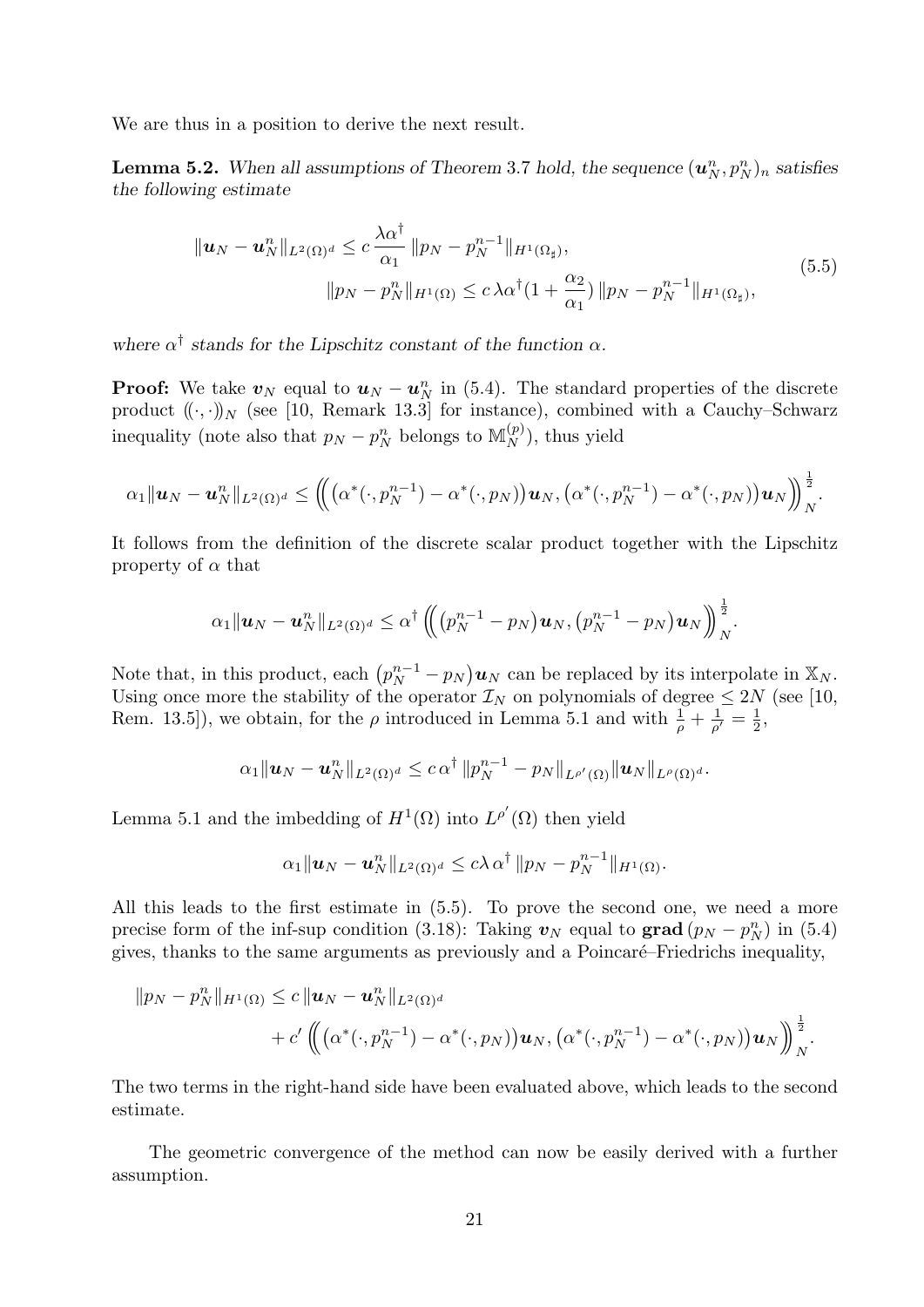Proposition 5.3. When all assumptions of Theorem 3.7 hold, there exists a positive constant  $c_0$  independent of N such that, if

$$
\lambda \alpha^{\dagger} (1 + \frac{\alpha_2}{\alpha_1}) < c_0,\tag{5.6}
$$

the sequence  $(\bm{u}_N^n, p_N^n)_n$  converges to  $(\bm{u}_N, p_N)$  in  $H^1(\Omega)^d \times L^2(\Omega)$ . Moreover, the following estimate holds with the constant  $\kappa$  equal to  $\lambda \alpha^{\dagger} (1 + \frac{\alpha_2}{\alpha_1}) c_0^{-1}$  $\frac{1}{0}$ ,

$$
\|u_N - u_N^n\|_{L^2(\Omega)^d} \le c \frac{\lambda \alpha^{\dagger}}{\alpha_1} \kappa^{n-1} \|p_N - p_N^0\|_{H^1(\Omega_\sharp)},
$$
  

$$
\|p_N - p_N^n\|_{H^1(\Omega)} \le \kappa^n \|p_N - p_N^0\|_{H^1(\Omega_\sharp)},
$$
\n(5.7)

where  $\alpha^{\dagger}$  stands for the Lipschitz constant of the function  $\alpha$ .

Remark 5.4. It can be noted [3, Prop. 2.4] that assumption (5.6) is exactly the sufficient condition for problems  $(2.10) - (2.11)$  and also  $(3.5) - (3.6)$  to have a unique solution. So it is logical that no further assumption is enforced on the initial guess  $p_N^0$  to obtain the convergence.

Assumption (5.6) mainly means that the function  $\alpha$  does not present high variations, *i.e.*, that the coefficient  $\alpha^{\dagger}$  is small enough.

We now perform the a posteriori analysis for the iterative algorithm. We follow the approach proposed in [19], even if our arguments are different. We recall that any solution of  $(3.5) - (3.6)$  satisfies  $(3.13)$ . Similarly, it is readily checked that the solution  $U_N^n = (\boldsymbol{u}_N^n, p_N^n)$  of problem  $(5.1) - (5.2)$  satisfies

$$
\mathcal{F}_N(U_N^n) = U_N^n - \mathcal{T}_N \mathcal{G}_N(U_N^n) = \mathcal{T}_N\Big(\mathbf{R}_N^n, 0, 0\Big),\tag{5.8}
$$

the residual  $\mathbf{R}_{N}^{n}$  being given by

$$
\forall \boldsymbol{v}_N \in \mathbb{X}_N, \quad \int_{\Omega} \boldsymbol{R}_N^n(\boldsymbol{x}) \cdot \boldsymbol{v}_N(\boldsymbol{x}) \, \mathrm{d}\boldsymbol{x} = \left( \left( \left( \alpha^*(\cdot, p_N^{n-1}) - \alpha^*(\cdot, p_N^n) \right) \boldsymbol{u}_N^n, \boldsymbol{v}_N \right) \right)_N. \tag{5.9}
$$

In view of the previous equations, in each domain  $\Omega_k$ ,  $1 \leq k \leq K$ , we define the error indicator

$$
\eta_{N,k,n}^{(ia)} = \| \mathcal{I}_N \big( \alpha^*(\cdot, p_N^n) - \alpha^*(\cdot, p_N^{n-1}) \big) \mathbf{u}_N^n \|_{L^2(\Omega_k)^d} . \tag{5.10}
$$

Here, all  $\eta_{N,k,n}^{(ia)}$  such that  $\Omega_k$  is contained in  $\Omega_{\rm b}$  are zero.

**Remark 5.5.** The quantity  $\|\cdot\|_{N,k}$  defined by

$$
\|\varphi_N\|_{N,k}^2 = (\varphi_N, \varphi_N)_N^k,
$$

is obviously a norm on  $\mathbb{P}_N(\Omega_k)$ , see [11, Chap. IV, Cor. 1.10]. Replacing the norm  $\|\cdot\|_{L^2(\Omega_k)}$  by this new norm in (5.10) makes the computation of the  $\eta_{N,k,n}^{(ia)}$  easier, and all the following results still hold for this new definition.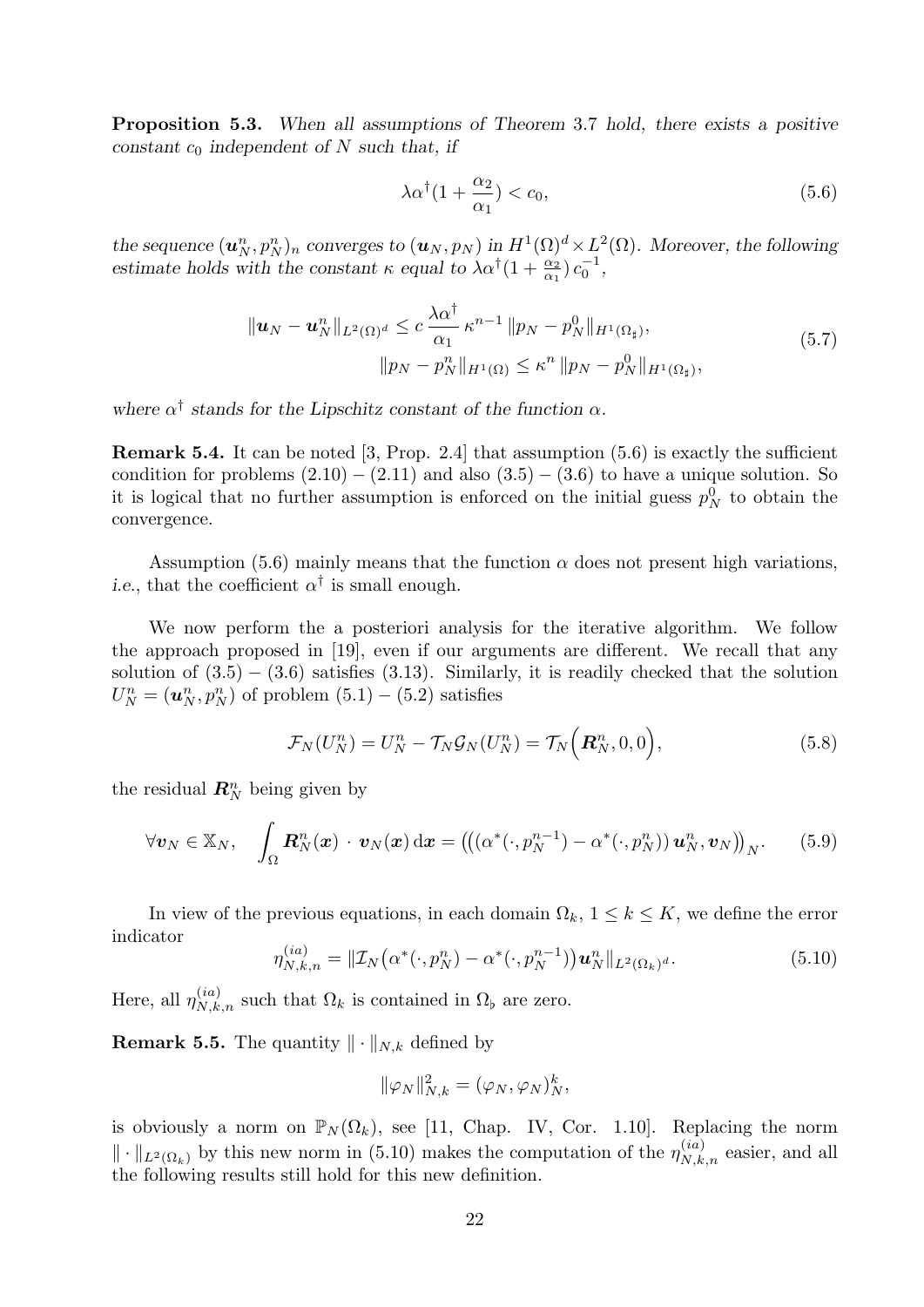We need some further lemmas which are very similar to Lemmas 3.4 and 3.5. The first one is a direct consequence of Lemma 3.4, see [20, Chap. IV, Thm 3.1].

**Lemma 5.6.** Let  $N^*$  denote the integer introduced in Theorem 3.7. If the coefficient  $\alpha$  is of class  $\mathscr{C}^2$  on  $\mathbb R$  with bounded derivatives and Assumption 3.1 holds, for all  $N \geq N^*$ , the operator  $D\mathcal{F}_N(U_N)$ , where  $U_N$  stands for the solution of problem (3.5) – (3.6) exhibited in Theroem 3.7, is an isomorphism of  $\mathbb{X}_N \times \mathbb{M}_N$ , with the norm of its inverse bounded independently of N.

Exactly the same arguments as for Lemma 3.5 yield the next result.

**Lemma 5.7.** If the coefficient  $\alpha$  is of class  $\mathscr{C}^2$  on  $\mathbb{R}$  with bounded derivatives and Assumption 3.1 holds, there exist a neighbourhood of  $U_N$  in  $\mathcal{Z}_N$  and a constant  $\lambda^* > 0$ such that the operator  $D\mathcal{F}_N$  satisfies the following Lipschitz property, for all  $V_N$  in this neighbourhood,

$$
||D\mathcal{F}_N(U_N) - D\mathcal{F}_N(V_N)||_{\mathcal{E}} \leq \lambda^* \mu(N) ||U_N - V_N||_{\mathcal{Z}(\Omega)},
$$
\n(5.11)

with  $\mu(N)$  equal to  $|\log N|^{\frac{1}{2}}$  in dimension  $d=2$  and to N in dimension  $d=3$ .

We are thus in a position to derive the first a posteriori error estimate.

**Proposition 5.8.** If the coefficient  $\alpha$  is of class  $\mathscr{C}^2$  on  $\mathbb{R}$  with bounded derivatives and Assumption 3.1 holds, there exists a constant  $\nu$  such that the following a posteriori error estimate holds for any solution  $U_N^n = (\mathbf{u}_N^n, p_N^n)$  of problem  $(5.1) - (5.2)$  in the ball with centre  $U_N$  and radius  $\nu \mu(N)^{-1}$ ,

$$
\|\boldsymbol{u}_N - \boldsymbol{u}_N^n\|_{L^2(\Omega)^d} + \|p_N - p_N^n\|_{H^1(\Omega)} \le c \left(\sum_{k=1}^K (\eta_{N,k,n}^{(ia)})^2\right)^{\frac{1}{2}},\tag{5.12}
$$

where the constant  $c$  is independent of  $N$ .

Proof: Applying once more [28, Prop. 2.1] gives

$$
||U_N - U_N^n||_{\mathcal{Z}(\Omega)} \leq c ||\mathbf{R}_N^n||_{L^2(\Omega)^d},
$$

where, owing to Lemma 5.6, the constant c is bounded independently of N. Evaluting  $\mathbb{R}^n$ follows from now standard arguments.

To prove the converse estimate, we observe that equations (5.8) and (5.9) can equivalently be written as

$$
\forall \mathbf{v}_N \in \mathbb{X}_N, \qquad a_N^{[p_N]}(\mathbf{u}_N, \mathbf{v}_N) - a_N^{[p_N^n]}(\mathbf{u}_N^n, \mathbf{v}_N) + b_N(\mathbf{v}_N, p_N - p_N^n) = ((\alpha^*(\cdot, p_N^{n-1}) - \alpha^*(\cdot, p_N^n)) \mathbf{u}_N^n, \mathbf{v}_N))_N.
$$
(5.13)

The next proposition can easily be derived from this equation.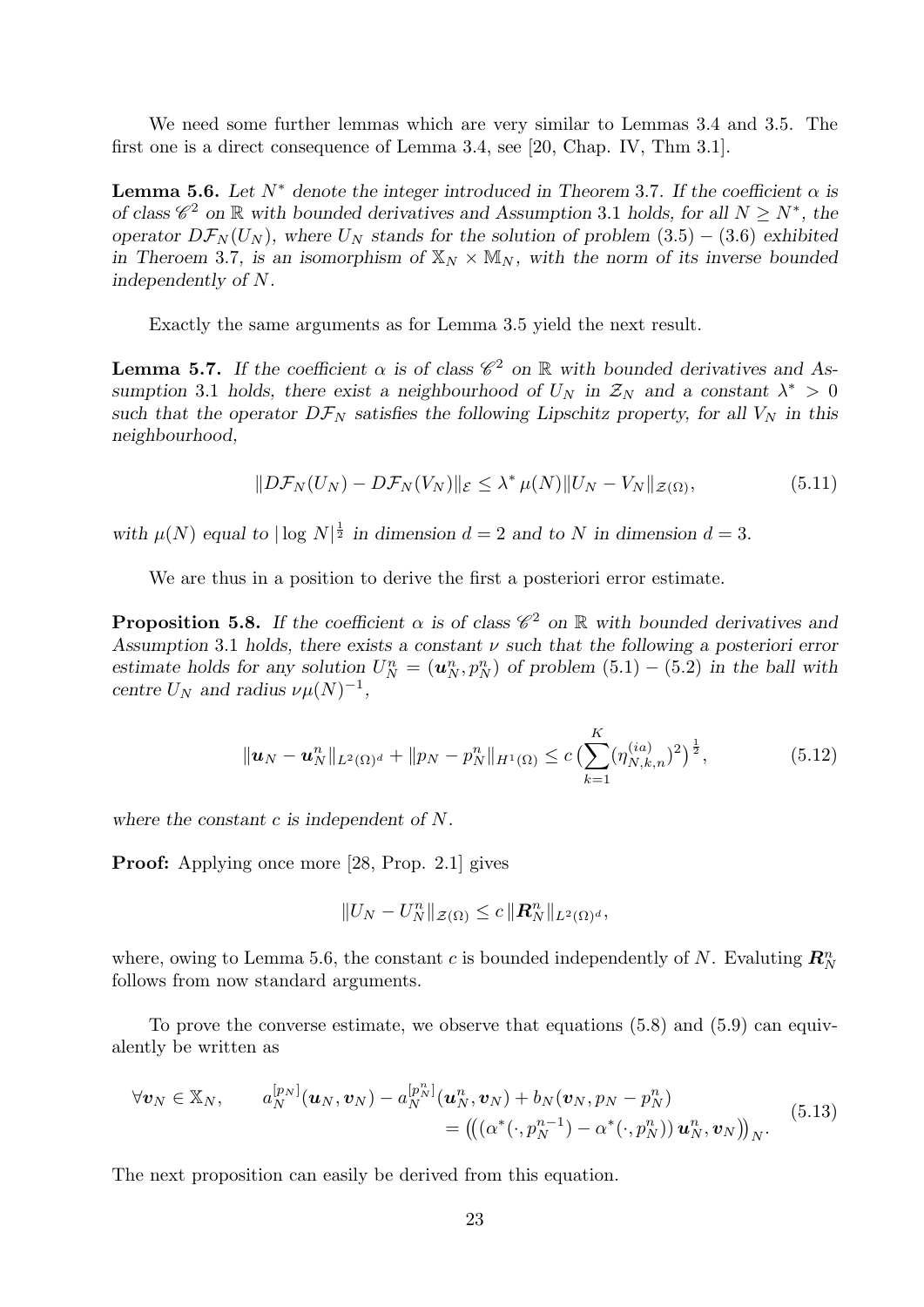**Proposition 5.9.** If the coefficient  $\alpha$  is of class  $\mathscr{C}^2$  on  $\mathbb{R}$  with bounded derivatives and Assumption 3.1 holds, the following estimate holds for each indicator  $\eta_{N,k,n}^{(ia)}$  defined in (5.10)

$$
\eta_{N,k,n}^{(ia)} \le c \left( \| \boldsymbol{u}_N - \boldsymbol{u}_N^n \|_{L^2(\Omega_k)^d} + \| p_N - p_N^n \|_{H^1(\Omega_k)} \right). \tag{5.14}
$$

**Proof:** We take the function  $v_N$  in (5.13) equal to

$$
\boldsymbol{v}_k = \begin{cases} \mathcal{I}_N\big((\alpha^*(\cdot, p_N^{n-1}) - \alpha^*(\cdot, p_N^n)) \, \boldsymbol{u}_N^n\big) & \text{in } \Omega_k, \\ \mathbf{0} & \text{elsewhere.} \end{cases}
$$

Thus, we derive the estimate by using the triangle inequality

$$
a_N^{[p_N]}(\boldsymbol{u}_N,\boldsymbol{v}_N)-a_N^{[p_N^n]}(\boldsymbol{u}_N^n,\boldsymbol{v}_N)=a_N^{[p_N]}(\boldsymbol{u}_N,\boldsymbol{v}_N)-a_N^{[p_N^n]}(\boldsymbol{u}_N,\boldsymbol{v}_N)+a_N^{[p_N^n]}(\boldsymbol{u}_N-\boldsymbol{u}_N^n,\boldsymbol{v}_N),
$$
 and combining the Lipschitz property of  $\alpha$  with Lemma 5.1.

Estimates (5.12) and (5.14) are fully optimal and would allow us to check the convergence or non convergence of the iterative algorithm when condition (5.6) is not satisfied.

Of course, the definition of the indicators  $\eta_{N,k}^{(d)}$  is now meaningless since the discrete solution  $(\boldsymbol{u}_N, p_N)$  is never computed exactly. So let us introduce the modified indicators, now depending on  $n$ ,

$$
\eta_{N,k,n}^{(d)} = \|\mathcal{I}_N \mathbf{f} - \alpha^*(\cdot, p_N^{n-1}) \mathbf{u}_N^n - \mathbf{grad}\, p_N^n\|_{L^2(\Omega_k)^d} + N^{-1} \|\text{div}\, \mathbf{u}_N^n\|_{L^2(\Omega_k)} \n+ \sum_{\gamma \in \mathcal{E}_k^0} N^{-\frac{1}{2}} \|\mathbf{u}_N^n \cdot \mathbf{n}\|_{\gamma}\|_{L^2(\gamma)} + \sum_{\gamma \in \mathcal{E}_k^{(f)}} N^{-\frac{1}{2}} \|g_N - \mathbf{u}_N^n \cdot \mathbf{n}\|_{L^2(\gamma)}. \tag{5.15}
$$

Indeed, exactly the same arguments as for Proposition 4.9 leads to the following statement.

**Proposition 5.10.** If Assumption 4.6 holds, there exists a neighbourhood of  $U^*$  such that the following a posteriori error estimate holds for any solution  $U_N^n = (\boldsymbol{u}_N^n, p_N^n)$  of problem  $(5.1) - (5.2)$  in this neighbourhood

$$
\| \boldsymbol{u}^* - \boldsymbol{u}_N^n \|_{L^2(\Omega)^d} + \| p^* - p_N^n \|_{H^1(\Omega)} \le c(\boldsymbol{u}^*, p^*) \left( \rho(\Omega) \left( \sum_{k=1}^K (\eta_{N,k,n}^{(d)})^2 \right)^{\frac{1}{2}} + \| \boldsymbol{f} - \mathcal{I}_N \boldsymbol{f} \|_{L^2(\Omega)^d} + \| p_0 - p_0 \|\|_{H^{\frac{1}{2}}(\Gamma_{(p)})} + \| g - g_N \|_{H^{\frac{1}{2}}_{00}(\Gamma_{(f)})'} \right), \tag{5.16}
$$

where the constant  $c(\mathbf{u}^*, p^*)$  only depends on the solution  $U^*$ .

In view of all these results, computing the  $\eta_{N,k,n}^{(d)}$  at each iteration n seem completely useless. Indeed, if the algorithm converges, the sequence  $(u_N^n, p_N^n)_n$  converges to  $(u_N, p_N)$ , so that the  $\eta_{N,k,n}^{(d)}$  decrease toward  $\eta_{N,k}^{(d)}$ . Thus, our adaptivity strategy is now very simple: For a given tolerance  $\eta^*$  (it could be the same as in Section 4.4 or not), (i) iterate the algorithm until

$$
\left(\sum_{k=1}^{K} (\eta_{N,k,n}^{(ia)})^2\right)^{\frac{1}{2}} \le \eta^*.
$$
\n(5.17)

(ii) if  $n_{\uparrow}$  denotes the smallest value of n such that (5.17) holds, perform the adaptivity strategy described in Section 4.4 with each  $\eta_{N,k}^{(d)}$  replaced by  $\eta_{N,i}^{(d)}$  $\chi^{(a)}_{N,k,n_\dagger}.$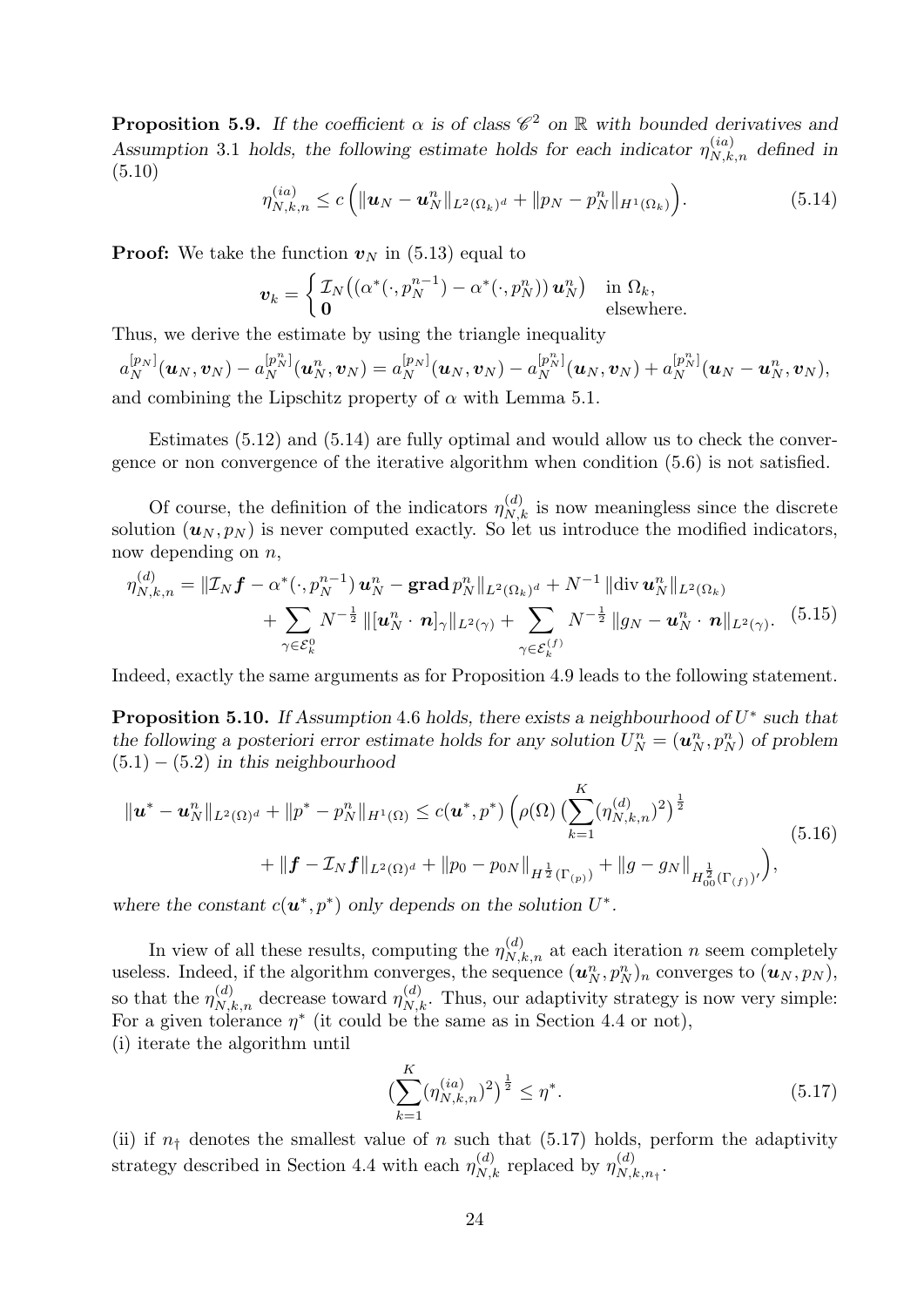# 6. Numerical experiments.

We check successively the efficiency of the indicators  $\eta_{n,k,n}^{(ia)}$  to stop the iterative algorithm at the right iteration, next the efficiency of the adaptivity strategy proposed in Section 4.4 to construct a correct domain  $\Omega_{\sharp}$ . We conclude with a nearly realistic case.

# 6.1. Stopping the iterative algorithm.

In a first step, to check the efficiency of the iterative algorithm, we work with  $\Omega_{\sharp} = \Omega$ , this  $\Omega$  being the simple domain

$$
\Omega = ]0.6, 3[\times] - 6, 0[, \qquad \Gamma_{(p)} = \{0.6\} \times ] - 6, 0[, \qquad \Gamma_{(f)} = \partial \Omega \setminus \overline{\Gamma}_{(p)}, \qquad (6.1)
$$

We consider the given solution

$$
\mathbf{u} = \begin{pmatrix} \sin(x)\cos(z) \\ -\cos(x)\sin(z) \end{pmatrix}, \qquad p(x, z) = \left(\frac{z}{6}\right)^4. \tag{6.2}
$$

The function  $\alpha$  is equal to

$$
\alpha(\xi) = \exp(\xi),\tag{6.3}
$$

truncated at  $\alpha_1 = \frac{3}{4}$  $\frac{3}{4}$  and  $\alpha_2 = 3$ , and the data can easily be computed from this.



**Figure 1.** The convergence of the indicators for  $\alpha$  in (6.3)

The discretization is made in the following way: We cut the rectangle  $\Omega$  into  $K = 9$ equal rectangles, three in each direction. We take the discretization parameter  $N$  equal to 12 and fix the tolerance  $\eta^*$  to  $10^{-8}$ .

We now denote by  $\eta_n^{(d)}$  and  $\eta_n^{(ia)}$  the Hilbertian sum of the indicators  $\eta_{N,k,n}^{(d)}$  and  $\eta_{N,k,n}^{(ia)}$ , respectively, on k in  $\{1,\ldots,9\}$  for  $N=12$  at the iteration n. Figure 1 represents the sums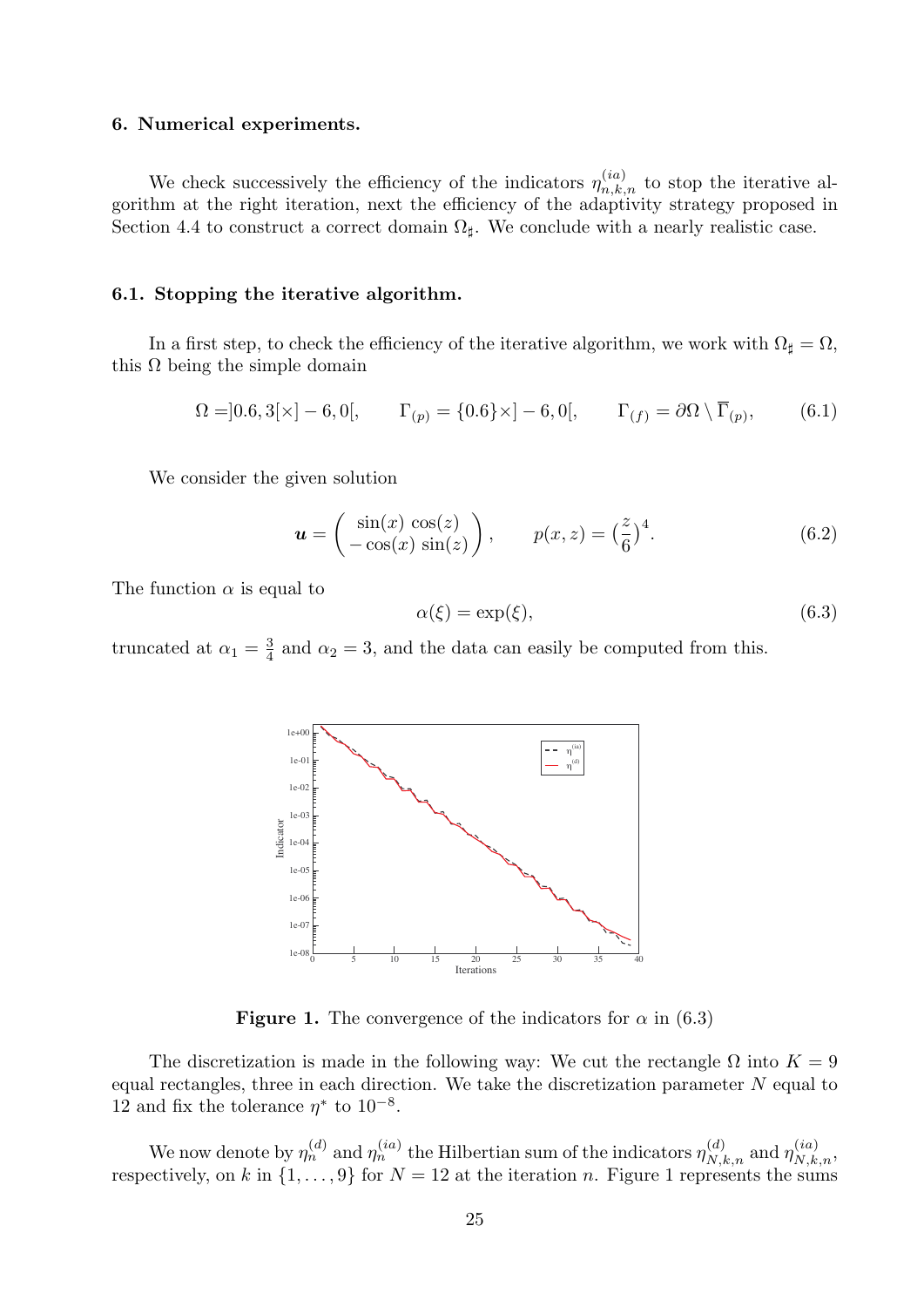$\eta_n^{(d)}$  (plain line) and  $\eta_n^{(ia)}$  (dashed line) as a functon of the iteration n. The convergence of the method is rather fast and both indicators decrease as a function of  $n$  in a very similar way. These curves are in good coherence with the results of Section 5.

# 6.2. Convergence of the simplification.

We now work on the domain

$$
\Omega = ]-1,1[^2, \qquad \Gamma_{(p)} = \{-1\} \times ]-1,1[, \qquad \Gamma_{(f)} = \partial \Omega \setminus \overline{\Gamma}_{(p)}, \tag{6.4}
$$

and we consider the given solution

$$
\mathbf{u} = \begin{pmatrix} \sin(x)\cos(z) \\ -\cos(x)\sin(z) \end{pmatrix}, \qquad p(x, z) = \exp\left(-\frac{(x+1)^2 + (z+1)^2}{0.2}\right). \tag{6.5}
$$

Indeed, the fact that the pressure presents high variations only on a part of the domain (see Figure 2) seems well appropriate for studying a possible simplification of the problem. The function  $\alpha$  is still given by (6.3) and the constant  $\alpha_0$  is taken equal to 1.



Figure 2. The pressure defined in (6.5)

The discretization here is performed with low degree polynomials:  $N = 3$  and much more elements:  $K = 225 = 15^2$  equal squares. We follow the adaptivity strategy proposed in Section 4.4, still with  $\eta^* = 10^{-8}$ , and present in Figure 3 the successive partitions of  $\Omega$ into  $\Omega_{\sharp}^m$  (red) and  $\Omega_{\flat}^m$  (blue) for m varying between 1 and 9. The convergence is obtained for  $m = 9$ , which proves the efficiency of our strategy. It can be noted that  $\Omega_{\sharp}^9$  contains 52 elements.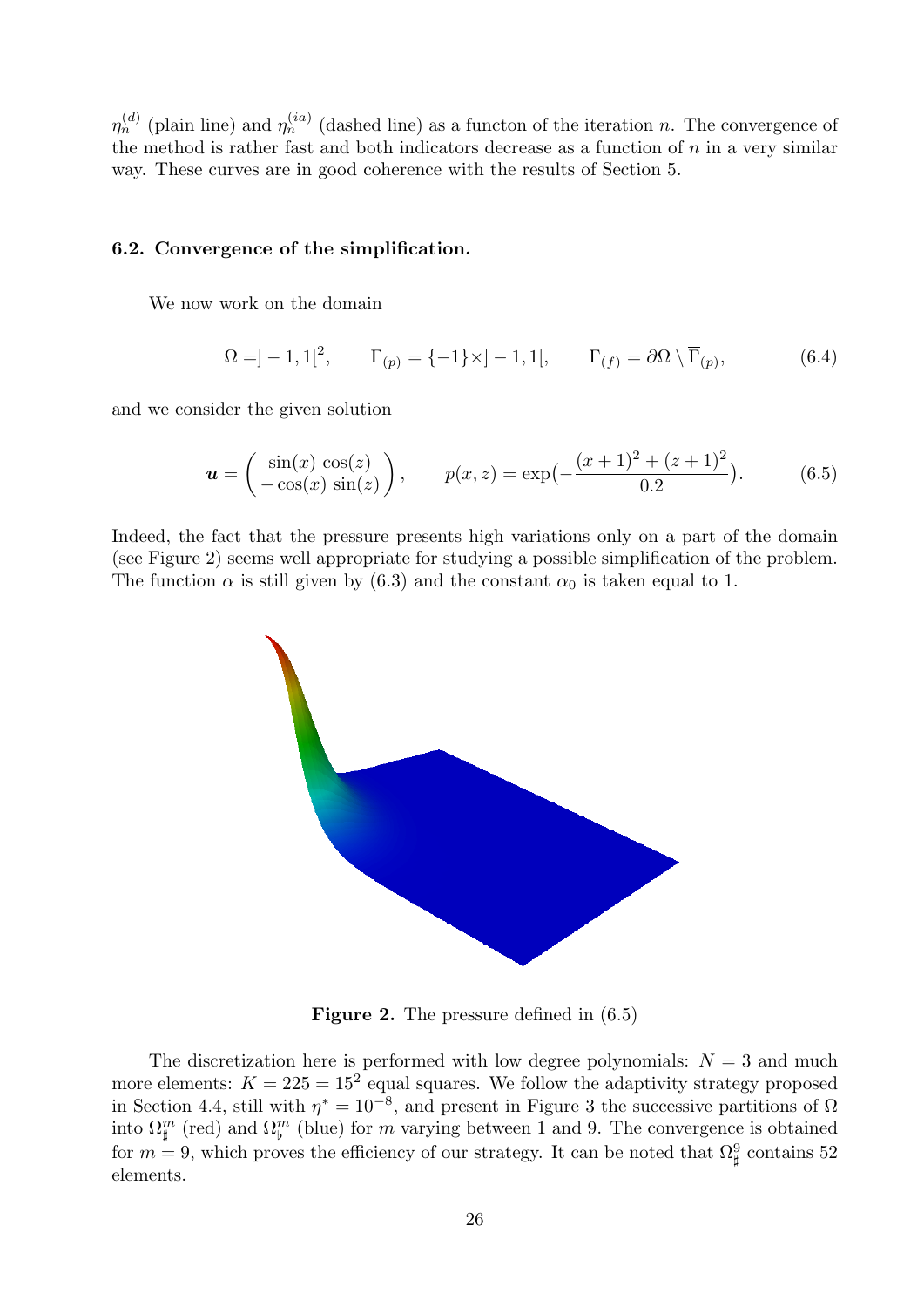

**Figure 3.** The successive partitions of  $\Omega$  into  $\Omega_{\sharp}$  and  $\Omega_{\flat}$ 

# 6.3. A more realistic case.

We now work with the following nearly realistic geometry

$$
\Omega = ]0,200[\times] - 100,0[, \qquad \Gamma_{(p)} = \{0\} \times ]-100,0[,\qquad \Gamma_{(f)} = \partial \Omega \setminus \overline{\Gamma}_{(p)}.
$$
 (6.6)

The function  $f$  is taken equal to zero and the boundary data are given by

$$
p_0(0, z) = \left(\frac{z}{10}\right)^4, \qquad g(x, -100) = g(200, z) = 0, \qquad g(x, 0) = -1,\tag{6.7}
$$

where this last datum is corresponding to a weak rain fall.

We refer to [24] and to [21] for the justification of the following choice of the function α:

$$
\alpha(\xi) = \frac{1}{k_0} \exp(\gamma(p - p_0)).\tag{6.8}
$$

Moreover, for some special types of rocks, the values of  $k_0$ ,  $\gamma$  and  $p_0$  in these references are given by

$$
k_0 = 10^{-4}
$$
,  $\gamma = 10^{-7}$ ,  $p_0 = 1.013 \times 10^5$ . (6.9)

It thus seems natural to take  $\alpha_0$  equal to  $\frac{1}{k_0} = 10^4$ .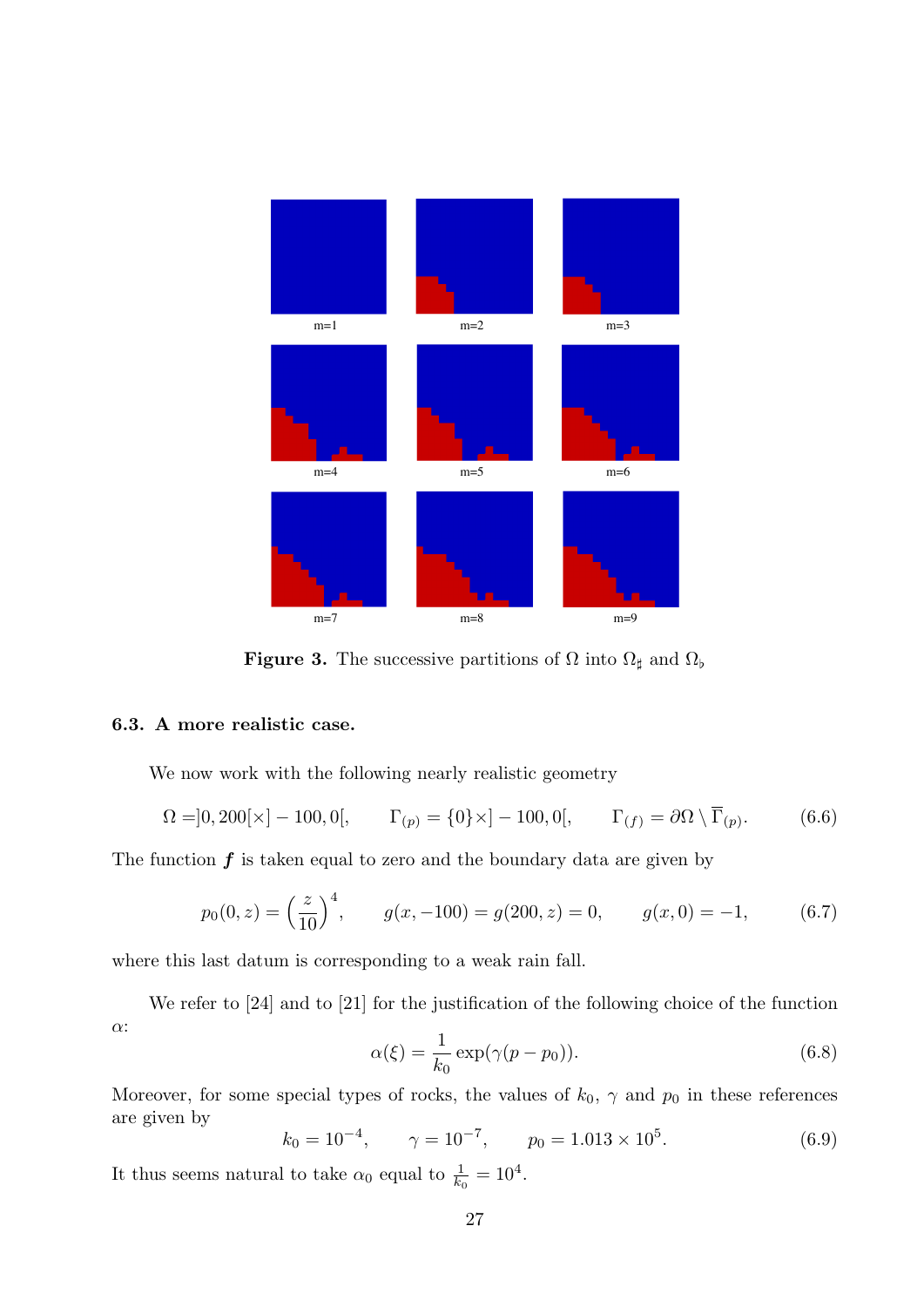The discretization is performed with  $N = 4$  and once more with  $K = 225$  elements. Figure 4 presents the isovalues of the pressure when computed without simplification of the model (left part) and with simplification (right part). At least to the naked eye, the two parts look similar.



Figure 4. The pressure without and with simplification

Figure 5 presents the successive partitions of  $\Omega$  into  $\Omega_{\sharp}^m$  (red) and  $\Omega_{\flat}^m$  (blue) at all iterations m where they are changing. The convergence is obtained for  $m = 15$  and it can be noted that the final  $\Omega_{\sharp}$  contains only 126 elements. This proves the convergence of our smplification procedure at least in one realistic case.



**Figure 5.** The successive partitions of  $\Omega$  into  $\Omega_{\sharp}$  and  $\Omega_{\flat}$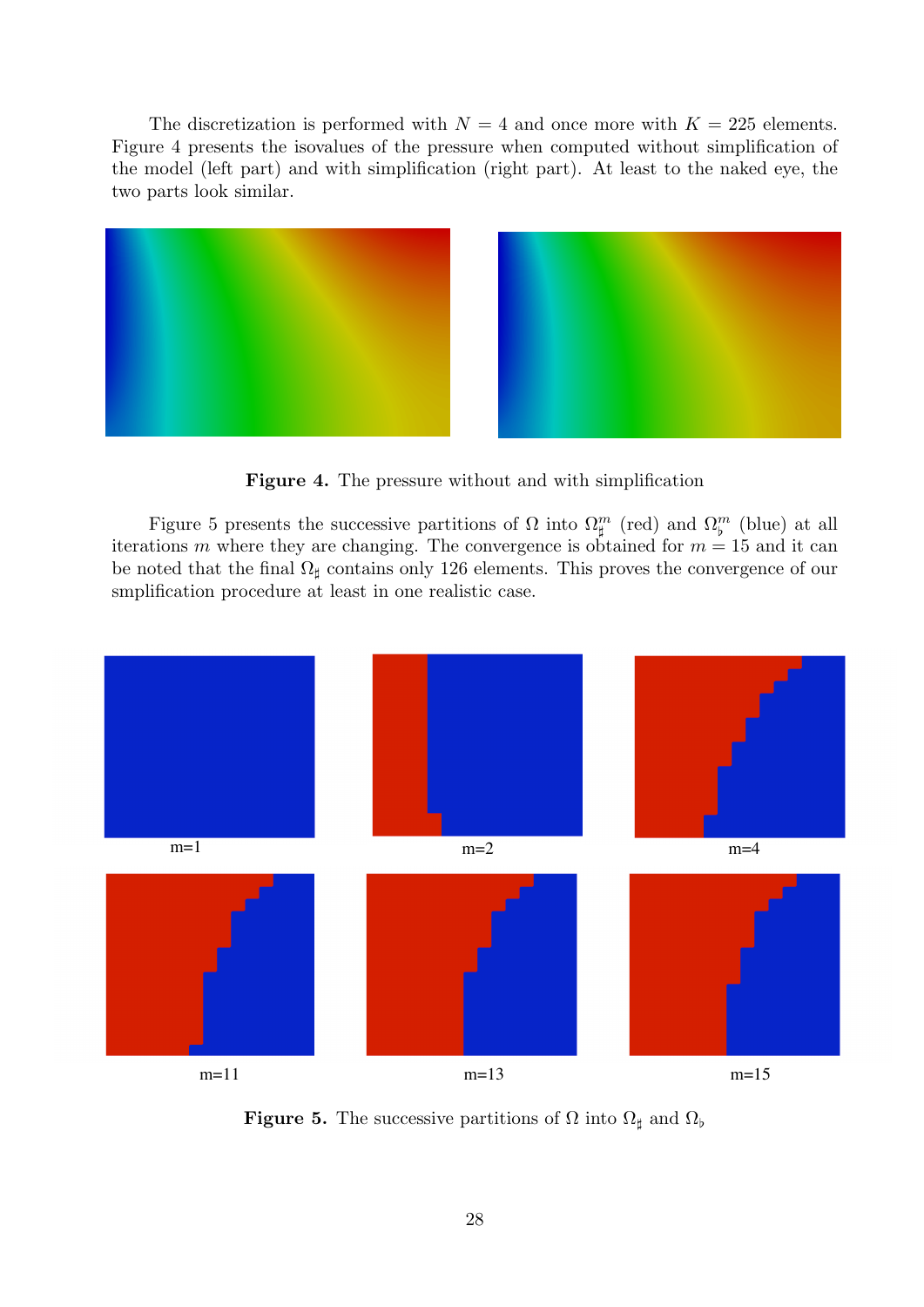# References

- [1] Y. Achdou, C. Bernardi, F. Coquel A priori and a posteriori analysis of finite volume discretizations of Darcy's equations, Numer. Math. 96 (2003), 17–42.
- [2] M. Azaïez, F. Ben Belgacem, C. Bernardi The mortar spectral element method in domains of operators, Part I: The divergence operator and Darcy's equations, IMA J. Numer. Anal. 26 (2006), 131–154.
- [3] M. Azaïez, F. Ben Belgacem, C. Bernardi, N. Chorfi Spectral discretization of Darcy's equations with pressure dependent porosity, Appl. Math. Comput. 217 (2010), 1838–1856.
- [4] M. Azaïez, F. Ben Belgacem, M. Grundmann, H. Khallouf Staggered grids hybrid-dual spectral element method for second-order elliptic problems, Application to high-order time splitting methods for Navier–Stokes equations, Comput. Methods Appl. Mech. Engrg. 166 (1998), 183–199.
- [5] C. Bernardi Indicateurs d'erreur en  $h N$  version des éléments spectraux, Modél. Math. et Anal. Numér.  $30$  (1996), 1–38.
- [6] C. Bernardi, A. Blouza, N. Chorfi, N. Kharrat A penalty algorithm for the spectral element discretization of the Stokes problem, Math. Model. Numer. Anal. 45 (2011), 201–216.
- [7] C. Bernardi, T. Chacón Rebollo, F. Hecht, R. Lewandowski Automatic insertion of a turbulence model in the finite element discretization of the Navier–Stokes equations, Math. Models and Methods in Applied Sciences 19 (2009), 1139–1183.
- [8] C. Bernardi, F. Coquel, P.-A. Raviart Automatic coupling and finite element discretization of the Navier–Stokes and heat equations, submitted.
- [9] C. Bernardi, M. Dauge, Y. Maday Polynomials in Sobolev Spaces and Application to the Mortar Spectral Element Method, in preparation.
- [10] C. Bernardi, Y. Maday Spectral Methods, in the Handbook of Numerical Analysis  $V$ , P.G. Ciarlet & J.-L. Lions eds., North-Holland (1997), 209–485.
- [11] C. Bernardi, Y. Maday, F. Rapetti Discrétisations variationnelles de problèmes aux limites elliptiques, Collection "Mathématiques et Applications" 45, Springer-Verlag (2004).
- [12] M. Braack, A. Ern A posteriori control of modeling errors and discretization errors, Multiscale Model. Simul. 1 (2003), 221–238.
- [13] H. Brezis, P. Mironescu Gagliardo–Nirenberg, composition and products in fractional Sobolev spaces, J. Evol. Equ. 1 (2001), 387–404.
- [14] F. Brezzi, J. Rappaz, P.-A. Raviart Finite dimensional approximation of nonlinear problems, Part I: Branches of nonsingular solutions, Numer. Math. 36 (1980), 1–25.
- [15] T. Chac´on Rebollo, S. Del Pino, D. Yakoubi An iterative procedure to solve a coupled two-fluids turbulence model, Math. Model. Numer. Anal. 44 (2010), 693–713.
- [16] A.L. Chaillou, M. Suri Computable error estimators for the approximation of nonlinear problems by linearized models, Comput. Methods Appl. Mech. Engrg. 196 (2006), 210–224.
- [17] M. Daadaa Discrétisation spectrale et par éléments spectraux des équations de Darcy, PhD Thesis, Université Pierre et Marie Curie, Paris (2009).
- [18] M. Dauge Neumann and mixed problems on curvilinear polyhedra, Integr. Equat. Oper. Th. 15 (1992), 227–261.